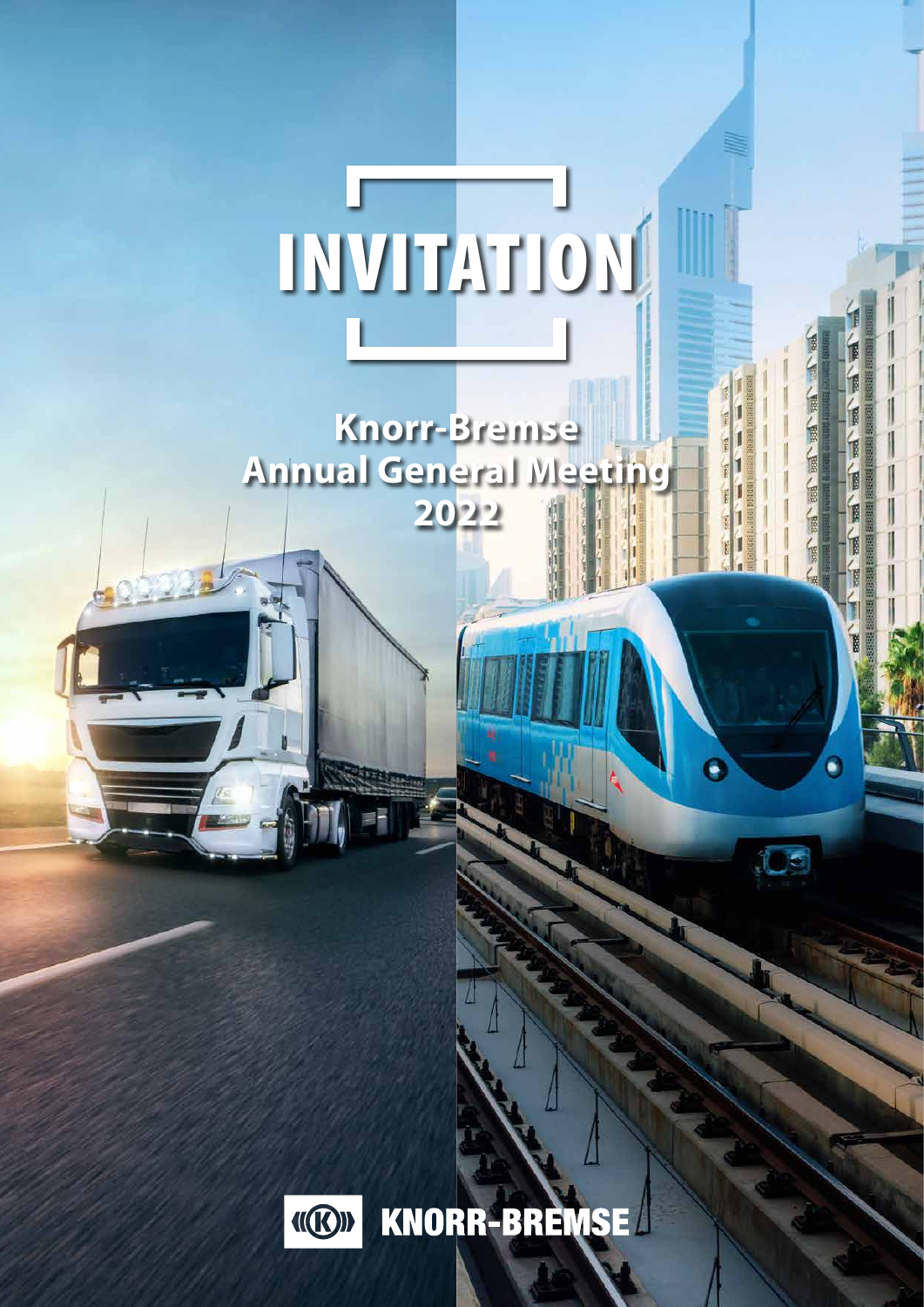# **Knorr-Bremse Aktiengesellschaft**

Munich

ISIN DE000KBX1006 German Securities Identification Number (Wertpapier-Kenn-Nummer, "WKN"): KBX100

# **Notice of the 2022 Annual General Meeting of Knorr-Bremse AG on 24 May 2022**

Dear Shareholders,

We hereby invite you to the **Annual General Meeting of Knorr-Bremse AG**, on Tuesday, 24 May 2022, at 10:00 a.m. (CEST), which will be held as a virtual Annual General Meeting without the shareholders or their authorized representatives being physically present.

For properly registered shareholders, the Annual General Meeting will be broadcast in its entire duration in a live video and audio stream on the internet. The shareholders will exercise their voting rights exclusively by way of absentee voting or by issuing powers of attorney to the company-nominated proxies. The location of the Annual General Meeting within the meaning of the German Stock Corporation Act (Aktiengesetz, "AktG") is the registered seat of the company, Moosacher Straße 80, 80809 Munich, Germany.

# **I. Agenda**

**1. Presentation of the adopted annual financial statements, the approved consolidated financial statements and the combined management report on Knorr-Bremse AG and the Knorr-Bremse Group for the fiscal year 2021 as well as the report of the Supervisory Board for the fiscal year 2021**

The aforesaid documents include the explanatory report in respect of the information to be disclosed pursuant to Sec. 289a and Sec. 315a of the German Commercial Code (Handelsgesetzbuch).

The documents to be presented will be expounded on in detail during the Annual General Meeting. The aforesaid documents and the Declaration on Corporate Governance, which also includes the report on corporate governance, are available on our website at ir.knorr-bremse.com/agm and will also be available there during the Annual General Meeting. The Sustainability Report, which also includes the separate non-financial report on the Knorr-Bremse Group, has also been published on the internet at knorr-bremse.com/ en/responsibility.

The Supervisory Board has approved the annual financial statements prepared by the Executive Board and the consolidated financial statements. The annual financial statements have, thus, been adopted pursuant to Sec. 172 sentence 1 AktG. The Annual General Meeting is consequently not required to adopt a resolution on this agenda item 1.

# **2. Appropriation of retained earnings**

The Supervisory Board and the Executive Board propose that an amount of EUR 298,220,000.00 from the unappropriated retained earnings of Knorr-Bremse AG in the total amount of EUR 646,742,779.35 from the expired fiscal year 2021 be used to pay a dividend of **EUR 1.85 per dividend-bearing no-par value share** and to carry forward the remaining balance to new account.

This results in the following appropriation of retained earnings:

| Unappropriated retained earnings: | EUR 646,742,779.35 |
|-----------------------------------|--------------------|
| Distribution to the shareholders: | EUR 298,220,000.00 |
| Profit carried forward:           | EUR 348,522,779.35 |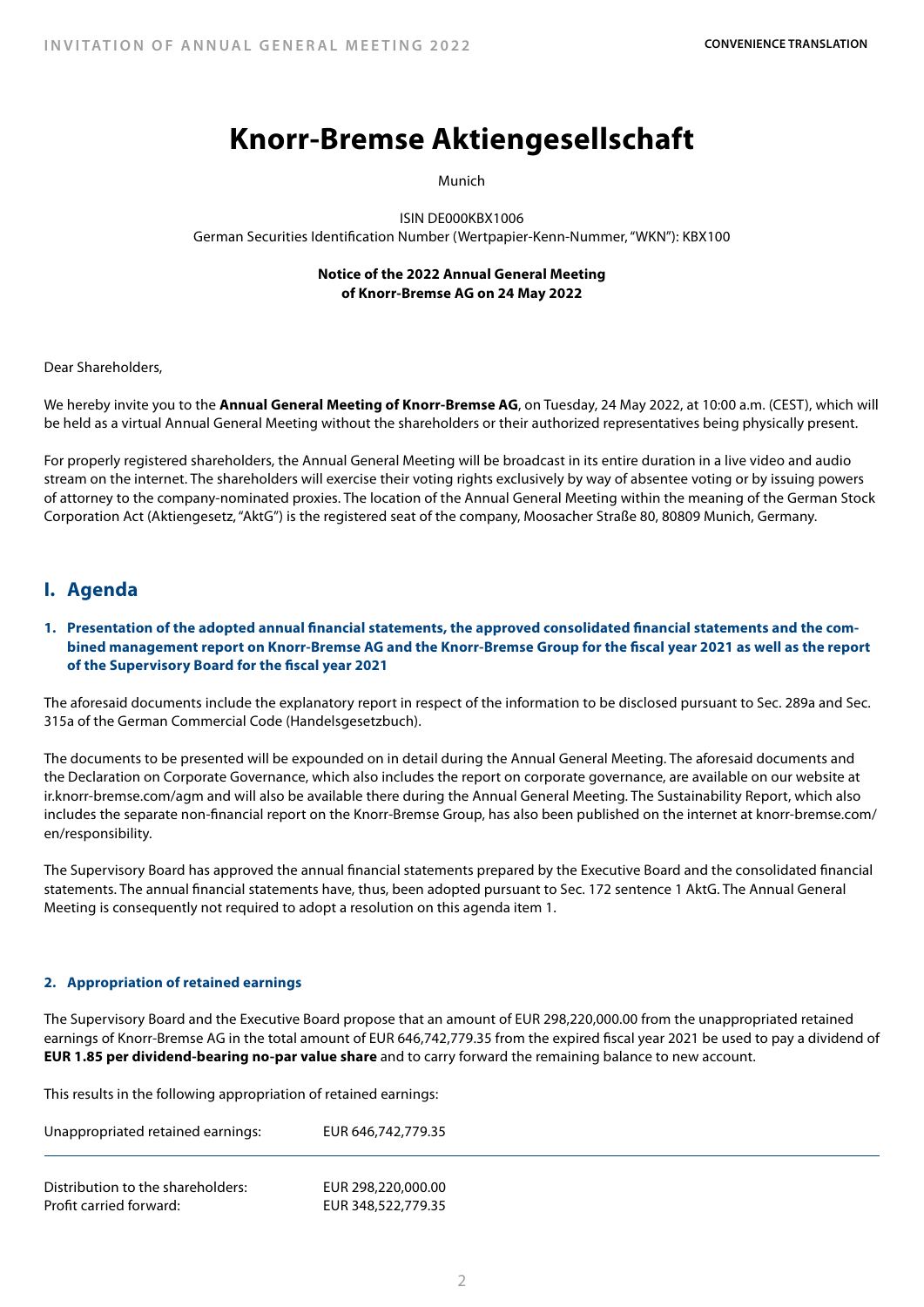Pursuant to Sec. 58 (4) sentence 2 AktG, the dividend entitlement falls due for payment on the third business day following the date of the resolution of the Annual General Meeting, i.e., the entitlement falls due on 30 May 2022.

#### **3. Approval of the acts of the members of the Executive Board**

The Supervisory Board and the Executive Board propose that the acts of the members of the Executive Board who held office in the fiscal year 2021 be ratified for that fiscal year.

# **4. Approval of the acts of the members of the Supervisory Board**

The Supervisory Board and the Executive Board propose that the acts of the members of the Supervisory Board who held office in the fiscal year 2021 be ratified for that fiscal year.

# **5. Resolution on the appointment of the auditor of the annual financial statements and the consolidated financial statements as well as the auditor for the review of the half-yearly financial report for the fiscal year 2022**

The Supervisory Board proposes that the audit firm KPMG AG, Wirtschaftsprüfungsgesellschaft, Berlin, Munich branch, be appointed to serve as auditor for the annual financial statements and the consolidated financial statements for the fiscal year 2022 and for the review of the half-yearly financial report for the first half-year of the fiscal year 2022.

The Supervisory Board's proposal is based on the recommendation of its audit committee. Both the recommendation of the audit committee to the Supervisory Board and the proposal of the Supervisory Board are free from improper influence by a third party. Furthermore, there were no rules imposing restrictions on the selection of a particular auditor or a particular audit firm to conduct the audit.

#### **6. Resolution on the approval of the compensation report for the fiscal year 2021**

The Supervisory Board and the Executive Board submit to the Annual General Meeting the compensation report of Knorr-Bremse AG for the fiscal year 2021, including the auditor's report pursuant to Sec. 162 (3) sentence 3 AktG set out in the annexes to this agenda under Annex with respect to agenda item 6 – Compensation report, which was prepared in accordance with Sec. 162 AktG and audited by KPMG AG Wirtschaftsprüfungsgesellschaft, Berlin, Munich branch, in accordance with Sec. 162 (3) AktG. The compensation report was reviewed in accordance with Sec. 162 (3) AktG by the auditor as to whether the information to be included pursuant to Sec. 162 (1) and (2) AktG has been included. In addition to what is legally required, the auditor also performed an audit as to the content.

The compensation report is available on our website at ir.knorr-bremse.com/agm as from the date on which notice is given of the Annual General Meeting. Furthermore, the compensation report will also be available there during the Annual General Meeting.

The Supervisory Board and the Executive Board propose that it be resolved as follows:

The compensation report of Knorr-Bremse AG for the fiscal year 2021 is approved.

# **7. Elections to the Supervisory Board**

Pursuant to Secs. 95, 96 (1), 101 (1) AktG in conjunction with Secs. 1 (1), 5 (1), 7 (1) sentence 1 no. 1 of the German Co-Determination Act (Mitbestimmungsgesetz, "MitbestG") and Art. 10 (1) of the company's Articles of Association, the Supervisory Board is composed of twelve members, with six of these members being elected by the General Meeting (shareholder representatives) and six members being elected in accordance with the MitbestG (employee representatives).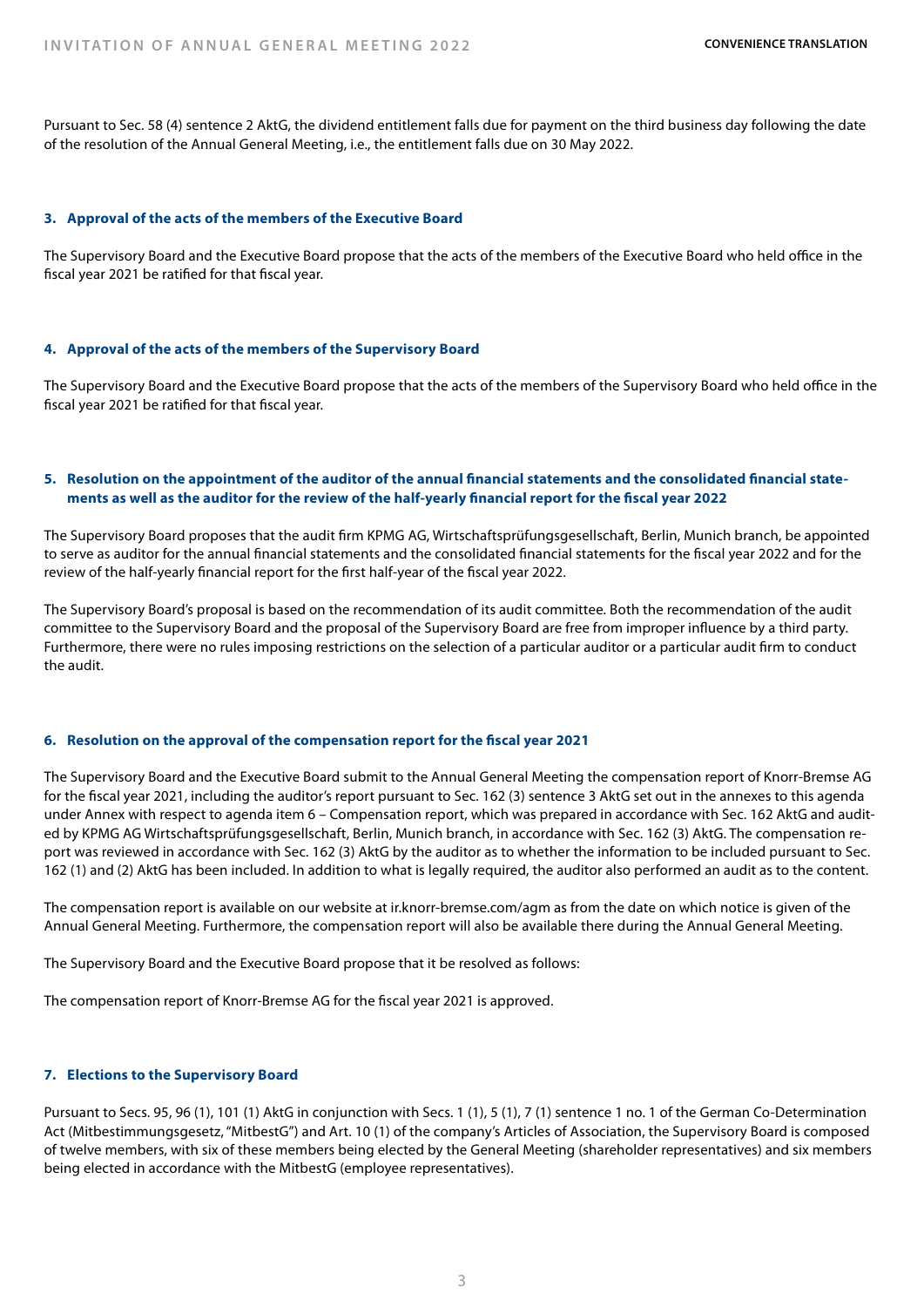Prof. Dr. Klaus Mangold and Dr. Thomas Enders each stated that they resign from their offices with effect from the close of this year's Annual General Meeting held on 24 May 2022 and, as of this point in time, they will cease to be members of the Supervisory Board of the company. New elections are therefore necessary to fill two shareholder representative positions on the Supervisory Board.

Pursuant to Sec. 96 (2) sentence 1 AktG in conjunction with Secs. 1 (1), 5 (1) MitbestG, the Supervisory Board is composed of at least 30% women and 30% men. In order to comply with the minimum quota requirement pursuant to Sec. 96 (2) sentence 1 AktG, the Supervisory Board must, thus, include at least four women and at least four men. Currently, two members of the shareholder side of the Supervisory Board are women. On the employee side, too, two members of the Supervisory Board are women. The following resolution proposal provides for the election of one woman and one man. If the individuals nominated for election are elected, the Supervisory Board would therefore consist of a total number of five women and seven men. Thus, the resolution proposal fulfils the minimum quota of Sec. 96 (2) AktG.

Based on the recommendation of its nomination committee, the Supervisory Board proposes the election of

- a) Dr. Reinhard Ploss, Unterhaching, CEO of Infineon Technologies AG, retired; and
- b) Dr. Sigrid Evelyn Nikutta, Berlin, management board member of Deutsche Bahn AG

as shareholder representatives on the Supervisory Board in each case with effect from the close of the company's Annual General Meeting on 24 May 2022. The elections are to be conducted as individual elections.

The candidates are each appointed for the remaining term of office of the other members, i.e., in each case for a term of office lasting until the close of the Annual General Meeting in 2026.

In the event that he is elected, it is intended that the Supervisory Board elect Dr. Ploss Chairman of the Supervisory Board of Knorr-Bremse AG directly after the Annual General Meeting on 24 May 2022.

The nomination takes into account the objectives adopted by the Supervisory Board on 7 May 2020 for its composition and aims at fulfilling the simultaneously adopted skills profile for the entire body. The Supervisory Board's objectives, skills profile and concept on diversity have been published, including a description of the status of the implementation, in the Declaration on Corporate Governance, which is one of the documents referred to in agenda item 1. These documents are available on our website at ir.knorr-bremse. com/agm and will also be available there during the Annual General Meeting.

The curricula vitae as well as further information on the individuals nominated for election can be found in the annexes to this agenda under Annex with respect to agenda item 7 – Further information on the individuals nominated for election to the Supervisory Board.

# **8. Adjustment of the remuneration and approval of the remuneration system for the Supervisory Board members; Amendment of the Articles of Association**

The Supervisory Board members' remuneration is provided for in Art. 18 of the company's Articles of Association. It was last confirmed by resolution of the Annual General Meeting of 30 June 2020, together with the resolution on the remuneration system for the Supervisory Board members.

In addition to a basic remuneration for the member's service on the Supervisory Board, the Articles of Association provide in Art. 18 (1) for an additional compensation for serving on certain committees. Currently, that remuneration is only granted for service on the executive committee and on the audit committee, in each case in the amount of EUR 60,000.00 for the chairperson and EUR 20,000.00 for every other member. After thorough review, the Executive Board and the Supervisory Board came to the conclusion that as of the date of its establishment in May 2021 additional remuneration is to be paid also for serving on the strategy committee, since it is a newly established committee that advises the Executive Board and the Supervisory Board with respect to fundamental group strategy issues, including the business policy and business strategy of the group, and that holds a minimum of four meetings in each calendar year. At the same time, it is intended to raise the basic remuneration of the members of the Supervisory Board and of its existing committees to a level corresponding to market conditions with effect from 1 January 2022 and to introduce an attendance fee.

The remuneration system on which the remuneration of the Supervisory Board members is based and which includes the information pursuant to Secs. 113 (3) sentence 3, 87a (1) sentence 2 AktG is set out in the annexes to this agenda under Annex with respect to agenda item 8 – Remuneration system for the Supervisory Board members taking into account the amendment proposed below. This annex also sets out Art. 18 of the Articles of Association that reflects the amendment proposed below.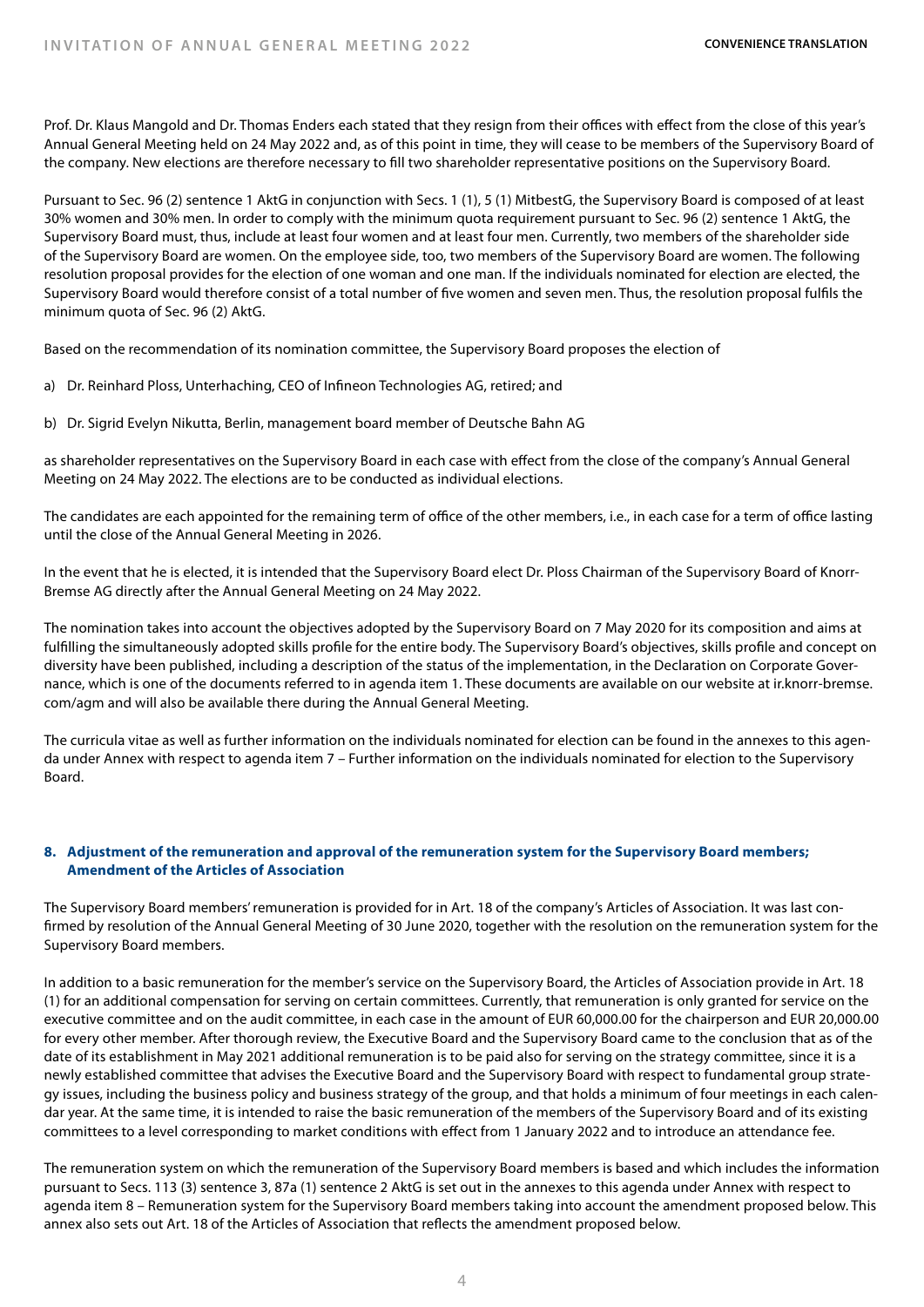The Executive Board and the Supervisory Board propose to resolve as follows:

a) Amendment of the Articles of Association

aa) Art. 18 (1) of the Articles of Association is re-stated as follows:

"(1) The members of the Supervisory Board, except for the chairperson and the deputy chairpersons, receive a basic compensation of EUR 100,000.00 for the relevant fiscal year of the company; the chairperson of the Supervisory Board receives a basic compensation of EUR 300,000.00 for the relevant fiscal year of the company, and each of the deputy chairpersons receives a basic compensation of EUR 150,000.00 for the relevant fiscal year of the company. For their service on the Supervisory Board committees, compensation is paid as follows:

- (i) EUR 90,000.00 to the chairperson of the executive committee and EUR 30,000.00 to every other member of the executive committee;
- (ii) EUR 120,000.00 to the chairperson of the audit committee and EUR 40,000.00 to every other member of the audit committee;
- (iii) as from the date on which the strategy committee was established, i.e., May 1, 2021, EUR 120,000.00 to the chairperson of the strategy committee and EUR 40,000.00 to every other member of the strategy committee".
- bb) Before Art. 18 (3), the following new paragraph (3) is inserted. The subsequent paragraphs (3) to (6) will become paragraphs (4) to (7).

"In addition, the members of the Supervisory Board are paid an attendance fee of EUR 1,000 for each attendance of a meeting of the Supervisory Board or its committees. Attendance of a meeting by telephone, videoconference or by any other customary means of communication will also be deemed attendance of a meeting. If several meetings are held on a single day, the corresponding attendance fee is only paid once. The annual attendance fee is limited to a maximum amount of 9.9% of the total compensation of the relevant Supervisory Board member in the relevant year".

b) Resolution on the remuneration and the approval of the remuneration system

 The provisions on remuneration that have been so adjusted but otherwise remain unchanged are confirmed and the remuneration system for the Supervisory Board members set out in the annexes to this agenda under Annex with respect to agenda item 8 – Remuneration system for the Supervisory Board members is resolved.

# **9. Amendment of the Articles of Association regarding the attendance of Supervisory Board members at the Annual General Meeting by means of video and audio transmission**

The purpose of the following amendment to the Articles of Association is to provide that in certain cases Supervisory Board members are not required to be physically present at the venue of the Annual General Meeting but may attend the meeting by means of video and audio transmission.

The Executive Board and the Supervisory Board propose to resolve as follows:

"After Art. 21 (5) of the Articles of Association, the following new paragraph (6) is inserted:

Supervisory Board members may, in coordination with the chairperson of the Supervisory Board, attend the Shareholders' Meeting by way of video and audio transmission if the Supervisory Board member concerned is unable to physically attend the meeting at the venue of the Shareholders' Meeting, if the Supervisory Board member has his/her place of residence outside of Germany or if the member's presence at the venue of the Shareholders' Meeting would entail an unreasonably long travel time or if the Shareholders' Meeting is held as a virtual Shareholders' Meeting without the shareholders or their proxies being physically present at the venue of the Shareholders' Meeting."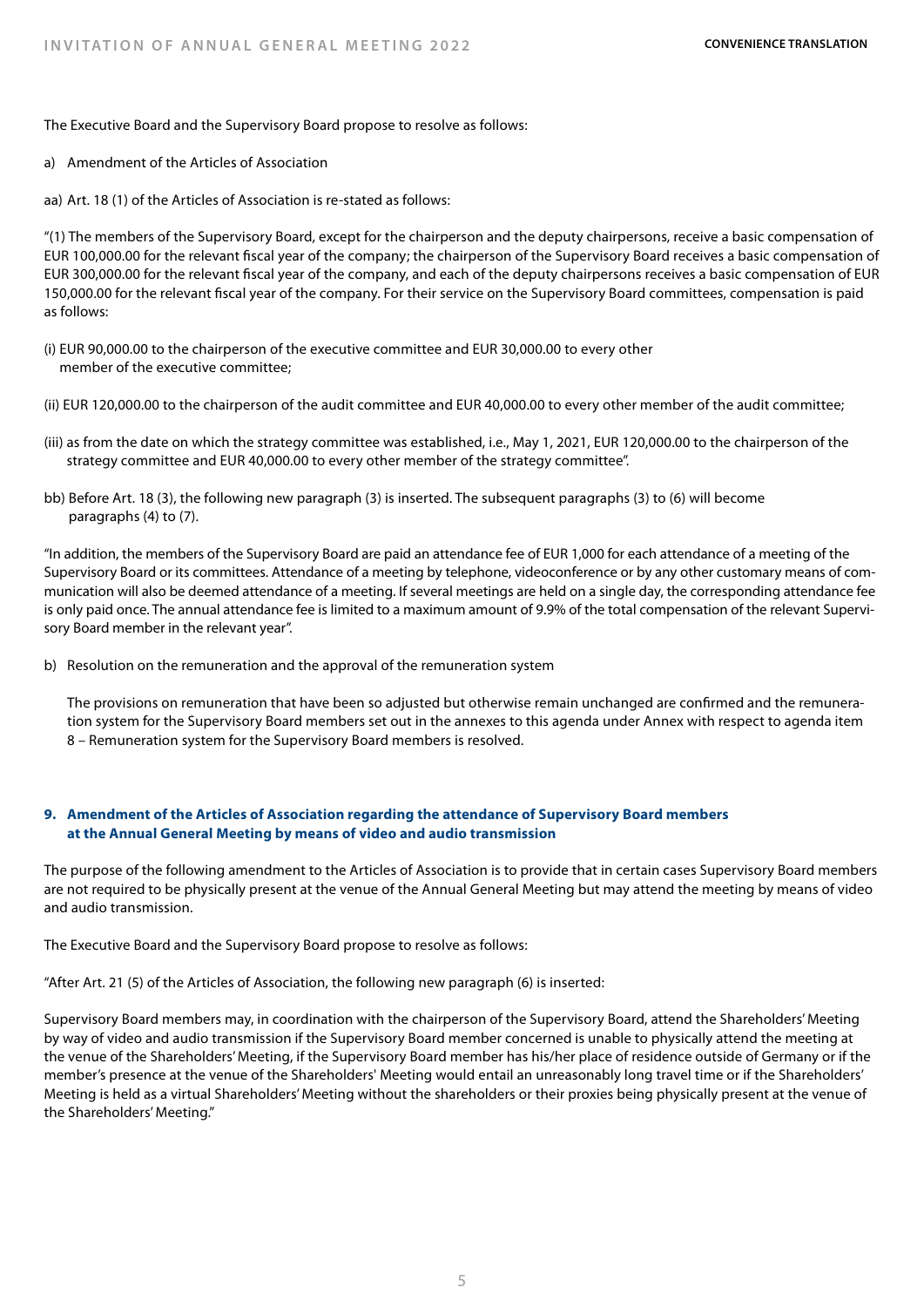# **Compensation Report**

The Compensation Report explains the principles of the remuneration system for the Executive Board and Supervisory Board of Knorr-Bremse AG and the compensation granted and owed within the meaning of section 162 (1) sentence 1 AktG to the current and former members of the Executive Board and Supervisory Board, in each case relating to the reporting period.

The Compensation Report was jointly prepared by the Executive Board and the Supervisory Board. In accordance with the German Act on the Implementation of the Second Shareholders' Rights Directive (ARUG II), the changed framework conditions for reporting apply to this Compensation Report for the first time. The present Compensation Report will be presented for approval to the Annual General Meeting on May 24, 2022. The Compensation Report for 2021 was reviewed with regard to form and content by KPMG AG Wirtschaftsprüfungsgesellschaft above and beyond the requirements of section 162 (3) AktG. The auditor's report is included in the 2021 Compensation Report.

#### **Business performance in the 2021 fiscal year**

The global economic recovery that began in the second half of 2020 continued in 2021. (Source: OECD). In particular, the rapid introduction of vaccinations played an important role in combating the Covid-19 virus in developed economies. (Source: World Bank).

Macroeconomic imbalances reached an unprecedented level across the board during the year. Government spending, budget deficits and debt-to-GDP ratios climbed to new record levels in several leading economies. Central bank balances have additionally absorbed quantities of non-current assets, the accumulation of which was largely financed by bank reserves. (Source: World Bank). At the same time, the pressure on markets increased as a result of markedly rising inflation and increasing commodity prices. (Source: OECD). The economic recovery was hit by a significant setback due to the pandemic and took place only at reduced speed, thus remaining behind expectations in the second half of the year. (Sources: IMF, OECD).

The development of GDP growth was a consistent picture across regions in 2021, similar to what had already been observed in 2020 – albeit with the signs now pointing in the opposite direction. Global GDP increased from -3.1% in 2020 to +5.9% in 2021. Economic output in the same period increased from -6.4% to +5.2% in the eurozone, from -3.4% to

+5.6% in the USA and from +2.3% to +8.1% in China. (Source: IMF).

The financial markets' sharp rise was halted by the spread of the Omicron variant. For example, during the year the DAX reached a record high of +18.5% compared with the figure for year-end 2020 and closed 2021 15.8% up on 2020. The MDAX performed similarly in the same period, peaking at +17.8% and ending the year +14.1% up on the reference value in 2020. (Source: Refinitiv).

Overall, the Covid-19 pandemic affected the rail vehicle market at different times in different regions during 2021. All countries continued to be hit by the impact of the Covid-19 pandemic, with restrictions in various forms. Reduced vehicle mileage in some cases led to reductions in the aftermarket volume. Nevertheless, positive developments emerged over the course of the year.

Because most rail operations were maintained in Europe, orders were not canceled but only postponed, despite significantly reduced passenger numbers. The freight market saw a rise in North America compared with 2020 despite further waves of Covid-19, whereas passenger traffic continued to be impacted lower passenger numbers. In the Asian countries, continuing Covid-19 restrictions meant a return to the prepandemic level was mostly not yet achieved, even though a recovery could be seen in 2021 compared with 2020.

Measured by the truck production rate, the global commercial vehicle market fell by 1% year on year in 2021. While there was a general recovery of production rates in Europe and North and South America, Asia saw a sharp reduction, especially in the second half of 2021.

In western Europe, commercial vehicle production rose by 20% year on year in 2021 to around 445 thousand units. Commercial vehicle production in North America suffered due to global supply chain shortages, particularly of semiconductors, only recovering by 20% to around 350,000 units. The rise in commodity prices and the great demand for medium and large vans supported the sharp rise in Brazilian truck and bus production by 59% to around 176 thousand units. In the Asia region, commercial vehicle production fell by a total of 11% to around 1,908 thousand units. This decrease is particularly due to China, where we saw a 20% year-on-year fall to around 1,466 thousand units – following a government-supported rise in 2020.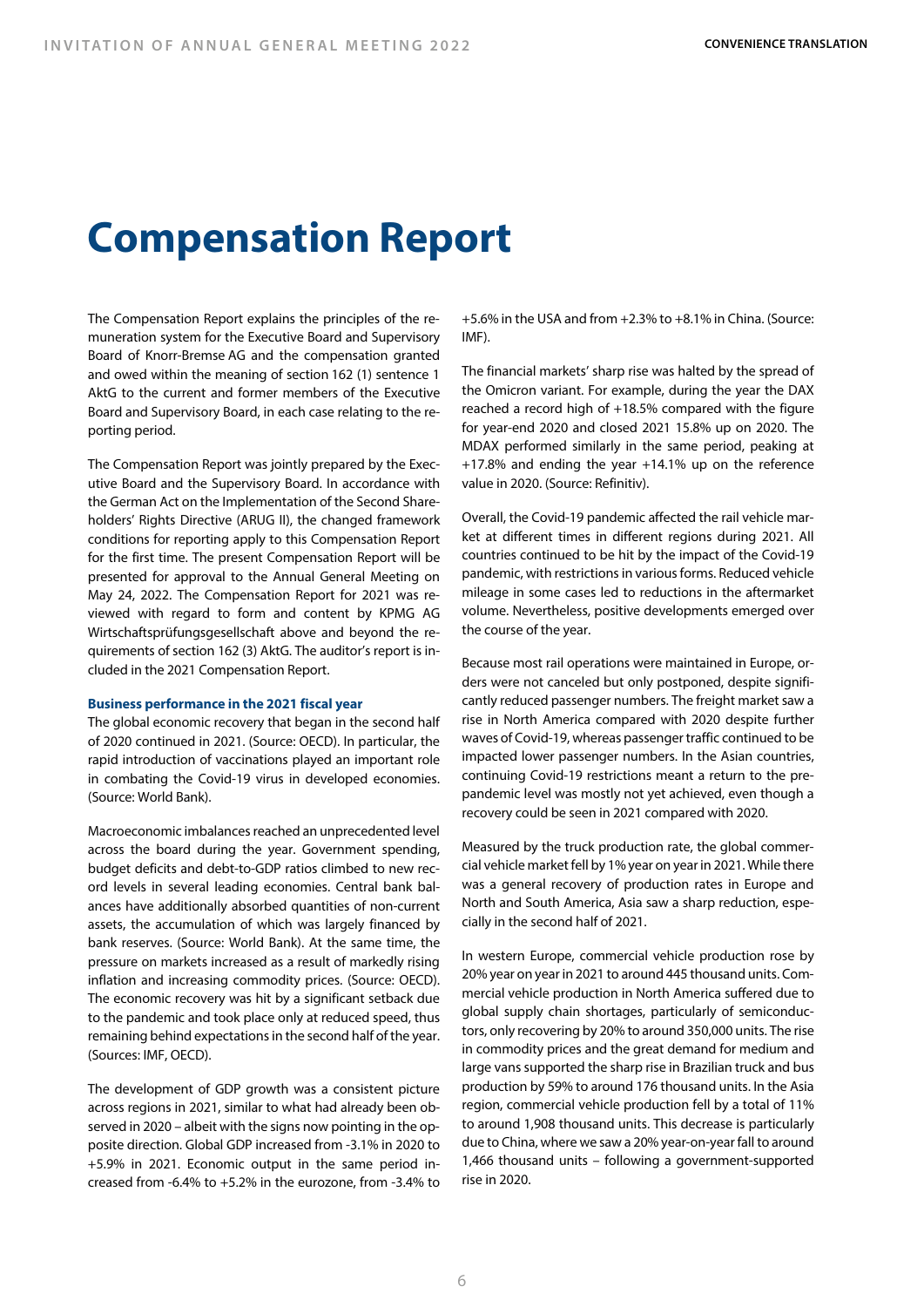# **Executive Board Compensation**

#### **Remuneration System**

#### **Principles and Objectives**

The Supervisory Board regularly reviews the appropriateness of the Executive Board's remuneration and remuneration system in accordance with statutory requirements and the recommendations of the German Corporate Governance Code (GCGC), adjusting them as necessary. The remuneration system applied in fiscal 2021 came into force with effect from January 1, 2020, taking account of new statutory requirements (ARUG II) and new recommendations in the GCGC. The following main changes were implemented and approved by Knorr-Bremse AG's Annual General Meeting on June 30, 2020 in accordance with section 120a AktG. The description in question is available in the Corporate Governance section of Knorr-Bremse AG's website (see https://ir.knorrbremse.com/websites/knorrbremse\_ir/English/7000/corporate-governance.html) and is referred to in addition to the following description.

From January 1, 2022, the remuneration system for the Executive Board, which was presented in the Annual General Meeting of May 20, 2021 and approved with 96.359% of the votes validly cast, applies to all members of the Executive Board. It can also be found under the linked Corporate Governance section above. The Compensation Report for fiscal 2022 should also report on this new remuneration system.

#### **Overview**

The Executive Board remuneration system applicable for fiscal year 2021 consists of fixed remuneration components (annual salary, fringe benefits and pension contribution), a performance-related one-year variable remuneration component (STI), a performance-related multi-year variable remuneration component (LTI) and the Share Ownership Guidelines for Executive Board members. Details are explained below in the relevant context.

The **2021 STI** depends on the achievement of financial targets, specifically (1) revenues, (2) earnings before interest and taxes (EBIT), (3) net working capital (with a 30% weighting in each case) and (4) quality (with a 10% weighting). In addition, for each fiscal year, the Supervisory Board takes account of each Executive Board member's individual performance, the Executive Board's collective performance, plus the attainment of non-financial goals such as sustainability and diversity, by applying a multiplier ("modifier") ranging from 0.8 to 1.2. The amount paid out is limited to 180% (Executive Board

Chair/CEO) or 200% (other Executive Board members) of the target amount.

The **LTI** is awarded as a performance share plan based on virtual shares, and is paid out in annual tranches. The term of a tranche is four years (the "performance period"). The amount of the LTI payout directly depends on the performance of Knorr-Bremse shares during the performance period. It also depends in equal parts on the Company's total shareholder return (TSR) over the performance period compared with the TSR of companies in three individually specified peer groups (relative TSR) over the same period and on the average increase in earnings per share (EPS) during this period relative to a target value set by the Supervisory Board at the start of the performance period. The amount paid out is limited to 180% (Executive Board Chair/CEO) or 200% (other Executive Board members) of the target amount.

The Share Ownership Guidelines (SOG) oblige Executive Board members to acquire shares in the Company in the amount of 100% of their respective fixed base salary over a four-year period from the date of the IPO or from the date of their appointment, and to hold these shares until the end of their appointment.

#### **Target remuneration**

The target total remuneration comprises the sum of all remuneration components relevant for total remuneration. In the case of the STI and LTI, the target amount is in each case based on 100% target achievement.

For the Executive Board Chair/CEO, the share of fixed remuneration (fixed annual salary, pension contribution and fringe benefits) is approximately 32% of the target total remuneration and the share of the variable compensation is approximately 68% of the target total remuneration. The share of the STI (target amount) is approximately 27% of the target total remuneration here, and the share of the LTI (target amount) is approximately 41% of the target total remuneration.

For the ordinary Executive Board members, the share of fixed remuneration (fixed annual salary, pension contribution and fringe benefits) is approximately 44% to 47% of the target total remuneration and the share of the variable compensation is approximately 53% to 56% of the target total remuneration. The share of the SDI (target amount) is approximately 23% to 24% of the target total remuneration and the share of the LTI (target amount) is approximately 30% to 32% of the target total remuneration.

#### **Maximum remuneration**

The total remuneration to be granted to the Executive Board members for a fiscal year (sum of all the remuneration amounts spent for the fiscal year in question, including fixed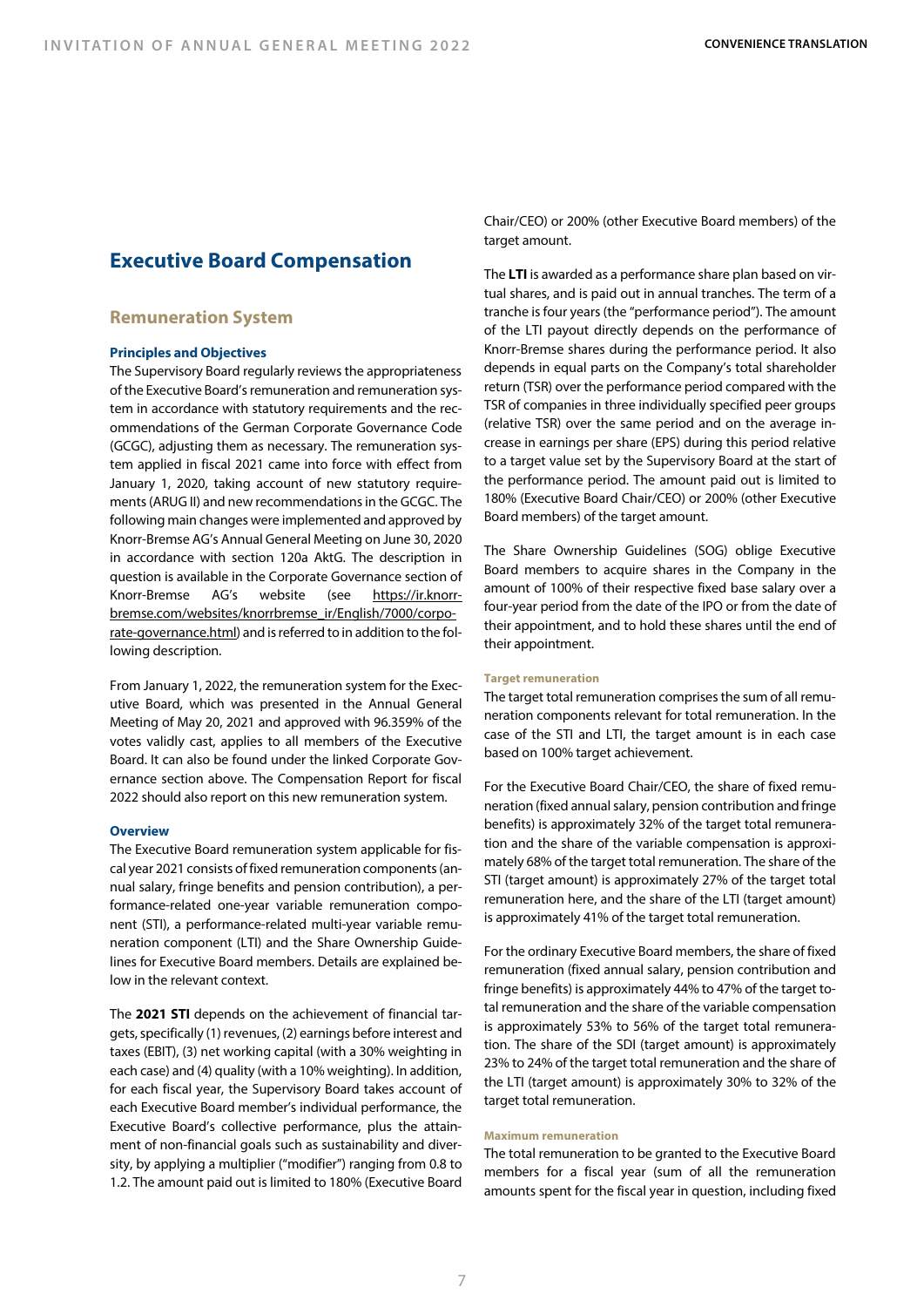annual salary, variable remuneration components, pension contribution and fringe benefits) – irrespective of whether they are paid out in this fiscal year or at a later date – has a maximum absolute limit ("maximum remuneration"). The maximum remuneration in accordance with the remuneration system approved by the Annual General Meeting is € 7,490,000 for the Executive Board Chair/CEO and € 4,030,000 for the ordinary Executive Board members. In the case of the current CEO, maximum compensation of € 6,370,000 was agreed upon in the service contract.

The maximum remuneration may differ from the fixed maximum remuneration in the first or second year of their appointment when a new member of the Executive Board takes office if the Supervisory Board in exceptional cases grants the new Executive Board member payments on taking office to compensate for payments foregone from their previous employment. In this case, the maximum remuneration for this one fiscal year increases by up to 50% for the Executive Board Chair/CEO and up to 25% for ordinary Executive Board memhore

# **Executive Board Remuneration in the 2021 Fiscal Year**

Information on the Executive Board's fixed remuneration, objectives and target attainment for variable remuneration and individualized disclosures on remuneration granted and owed to individual Executive Board members for fiscal year 2021 can be found below. **Compensation granted and owed for the purposes of section 162 (1) sentence 1** AktG is defined as the remuneration received in a given fiscal year. Additionally, the relevant parts of the report voluntarily show the compensation earned for a given fiscal year in order to illustrate the link between performance and compensation, i.e., the principle of pay for performance, transparently. The illustrated compensation earned consists of amounts that, from a commercial perspective, are attributable to services already performed in full during the fiscal year. Earned compensation is disclosed regardless of any potentially outstanding resolutions of the Supervisory Board regarding compensation amounts. A note is provided if the earned compensation comprises remuneration components of an amount that cannot be computed at the time of reporting. This overview of compensation earned is intended let shareholders compare the remuneration for a fiscal year with the development of earnings indicators in that fiscal year.

#### **Fixed remuneration components**

Executive Board members receive a fixed, non-performancerelated annual salary (**base remuneration**), which is paid in 12 equal installments as a monthly salary.

In addition, Executive Board members receive **fringe benefits**. For each member of the Executive Board, the Company particularly bears the costs of accident insurance for death or disability, the employer's contribution to private health and long-term care insurance, and a company car that can also be used privately. Furthermore, Executive Board members are covered by a D&O liability insurance policy.

For the purposes of an **old-age pension**, the Executive Board members receive an annual pension contribution, payable at the end of the fiscal year in question. Aside from this, no occupational pension plan is provided.

The Supervisory Board may, on a case-by-case basis, grant a payment on the occasion of a new Executive Board member taking up office in the first or second year of the new member's appointment. This payment can be used to compensate for, for example, losses of variable remuneration that an Executive Board member faces from a former employer as a result of moving to Knorr-Bremse AG. Table  $\rightarrow$  4.01

#### **APPLICATION IN THE REPORTING YEAR**

The individual components of the fixed remuneration components for fiscal year 2021 whose sum forms the respective minimum remuneration of the Executive Board members in office in the reporting year is reported below. The corresponding presentation of the remuneration granted and owed pursuant to section 162 (1), sentence 1, of the AktG can be seen in **Table**à **4.10**.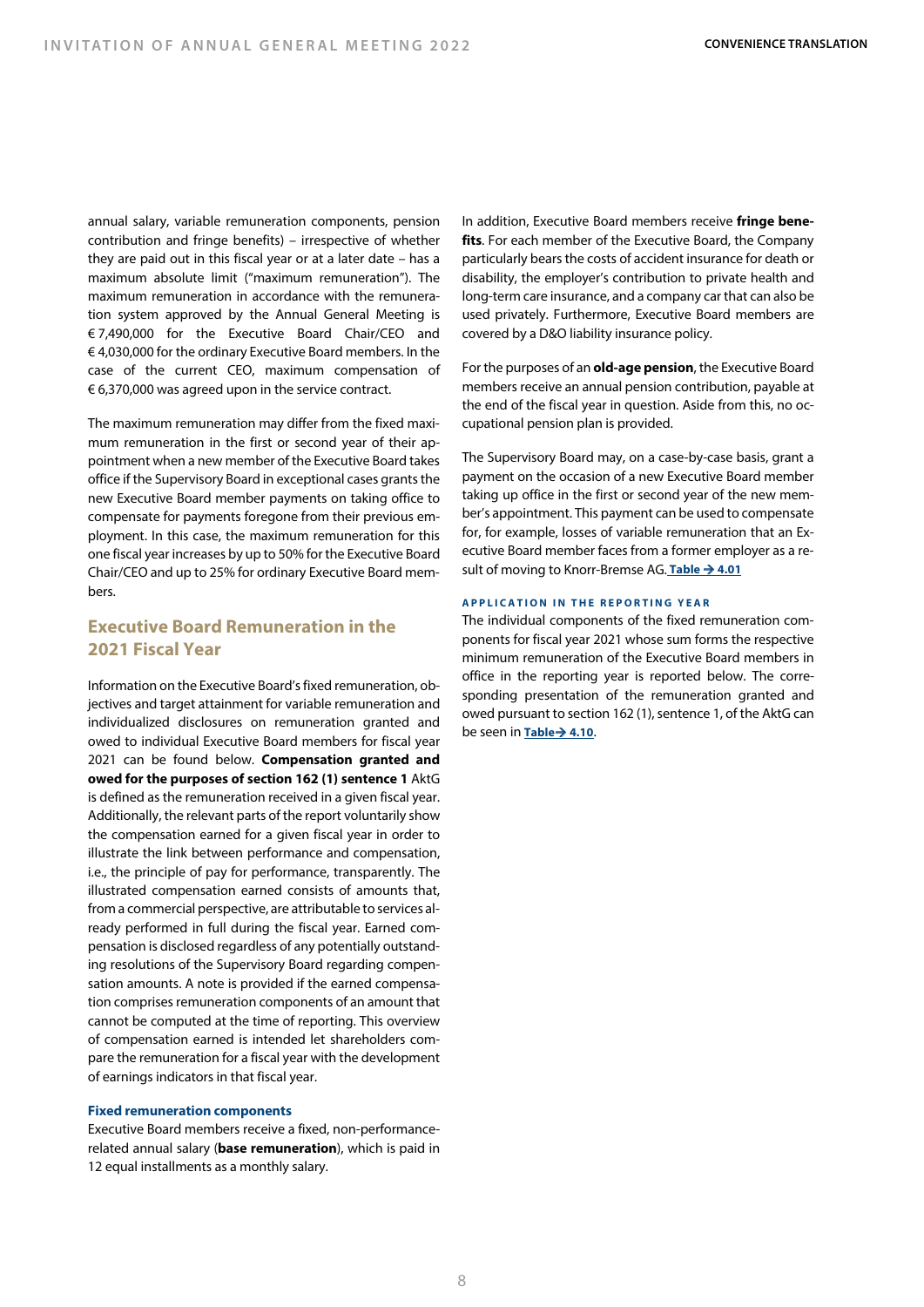#### **4.01 THE EXECUTIVE BOARD MEMBERS' FIXED REMUNERATION**

|                                                                                                                                                 | <b>Annual</b><br>fixed salary |      |      | <b>Fringe benefits</b><br><b>Pension contribution</b> |      |      | <b>Compensation pay-</b><br>ments on the occa-<br>sion of taking up of-<br>fice |       | <b>Total fixed</b><br>remuneration |       |
|-------------------------------------------------------------------------------------------------------------------------------------------------|-------------------------------|------|------|-------------------------------------------------------|------|------|---------------------------------------------------------------------------------|-------|------------------------------------|-------|
| in $\epsilon$ thousand                                                                                                                          | 2021                          | 2020 | 2021 | 2020                                                  | 2021 | 2020 | 2021                                                                            | 2020  | 2021                               | 2020  |
| <b>Dr. Jan Michael Mrosik</b><br>(Chairman of the Execu-<br>tive Board)<br>(since January 1, 2021)                                              | 1,000                         |      | 43   |                                                       | 300  |      |                                                                                 |       | 1,343                              |       |
| <b>Dr. Peter Laier</b><br><b>Commercial Vehicle Sys-</b><br>tems division<br>(since January 1, 2016)                                            | 900                           | 900  | 28   | 28                                                    | 300  | 300  |                                                                                 |       | 1,228                              | 1,228 |
| <b>Dr. Claudia Mayfeld</b><br><b>Executive Board Member</b><br>for Integrity and Legal Af-<br>fairs                                             | 533                           |      | 19   |                                                       | 100  |      |                                                                                 |       | 652                                |       |
| (since May 1, 2021)<br><b>Frank Markus Weber</b><br><b>Executive Board Member</b><br>for Finance, Controlling<br>and IT<br>(since July 1, 2020) | 850                           | 400  | 36   | 37                                                    | 300  | 150  |                                                                                 | 1,000 | 1,186                              | 1,587 |
| Dr. Jürgen Wilder<br>Rail Vehicle Systems divi-<br>sion<br>(since September 1, 2018)                                                            | 900                           | 900  | 22   | 24                                                    | 300  | 300  |                                                                                 |       | 1,222                              | 1,224 |

#### **CONTRIBUTION TO THE LONG- TERM DEVELOPMENT OF THE COMPANY**

The Supervisory Board is convinced that the fixed remuneration is appropriate to the respective Executive Board member's tasks and performance and to the business's overall situation. This is intended to enable the Company to attract people suitable for the long-term development of the Company to work for the Company.

#### **PERFORMANCE-RELATED COMPONENT**

The performance-related remuneration component consists of two elements: a short-term incentive (STI) and a long-term incentive (LTI).

#### **Short-term Variable Remuneration SHORT - TERM INCENTIVE**

The short-term incentive (STI) is intended to reward performance over the past fiscal year as reflected by the Company's development over the short term. For fiscal year 2021, the STI amount to be paid out depends on the achievement of financial targets, specifically (1) revenues, (2) earnings before interest and taxes (EBIT), (3) net working capital (with a 30% weighting in each case) and (4) quality (with a 10% weighting), as well as the attainment of non-financial targets. The definition of the respective target parameters can be found in the remuneration system description at https://ir.knorr-bremse.com/websites/knorrbremse\_ir/English/7000/corporate-governance.html.

For the CEO, CFO and the Executive Board member responsible for integrity and legal affairs, financial targets are set in relation to the Group as a whole, whereas for the Executive Board members who are responsible for the divisions, 50% of the financial targets are set in relation to the Group as a whole and 50% in relation to the division for which the Executive Board member is responsible. Before the beginning of each fiscal year, the Supervisory Board defines the targets for the individual performance criteria, which are derived from the budget planning. Once the fiscal year has ended, the Supervisory Board determines the concrete level of target attainment based on actual target achievement and sets the payout amounts.

The quality sub-target in the STI puts a focus on actions at an operational level within the business divisions. To this end, the Supervisory Board sets separate quality sub-targets for both divisions for each fiscal year. They can include, for example, "cost of poor quality," "delivery quality" or "ready for assembly," with each target value being equivalent to 100% target attainment.

In addition, for each fiscal year, the Supervisory Board takes account of each Executive Board member's individual performance, the Executive Board's collective performance, plus the attainment of non-financial goals such as sustainability and diversity, by applying a multiplier ("modifier") ranging from 0.8 to 1.2.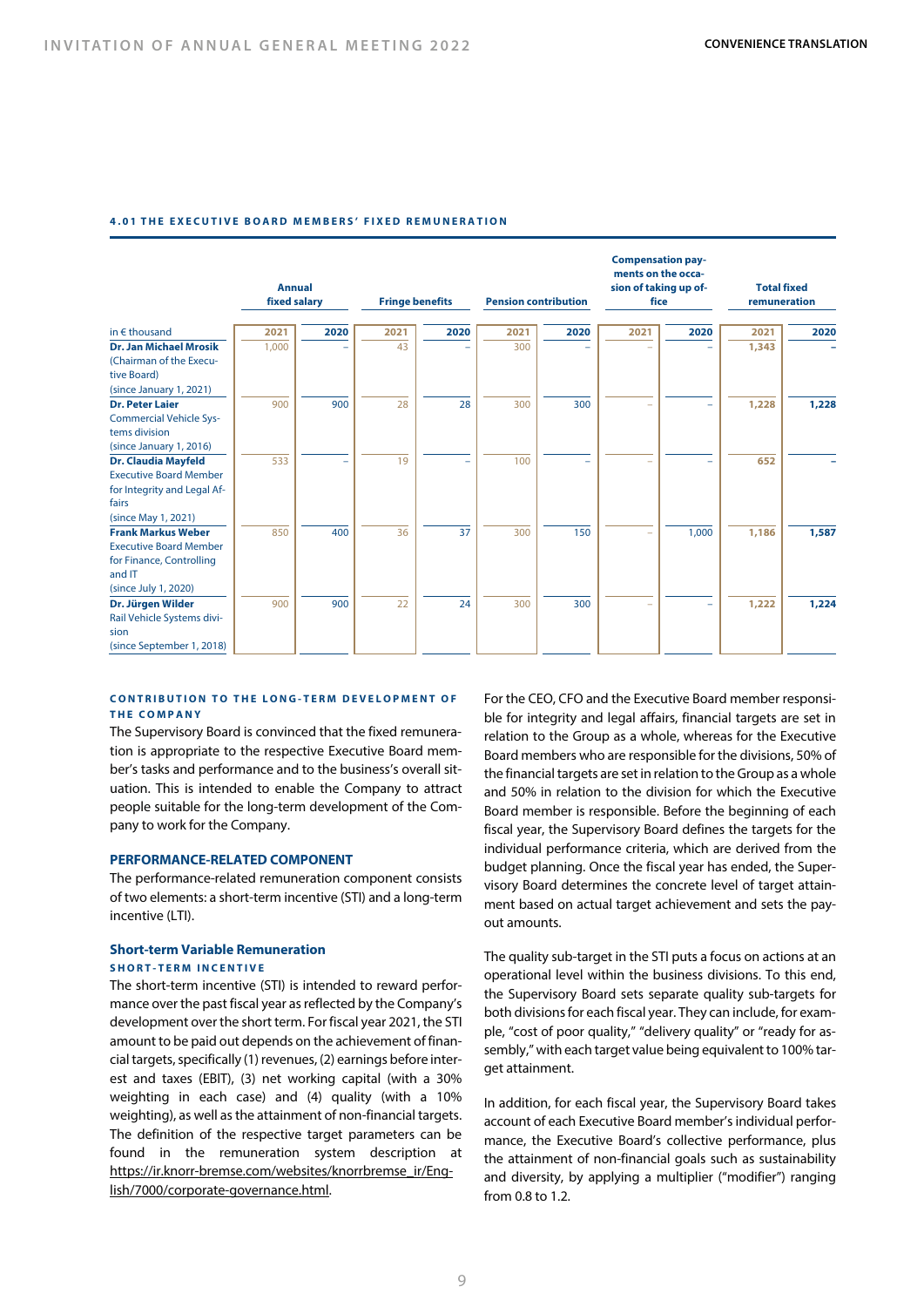The payout amount is due for payment in the month after the approval of Knorr-Bremse AG's consolidated financial statements for the fiscal year relevant for the STI, which means in April 2022 for fiscal 2021. Accordingly, the STI for fiscal 2020 was paid out in fiscal 2021.

If an appointment to the Executive Board begins or ends during a fiscal year, the target amount is reduced pro rata temporis to the beginning or end of the appointment. If the service agreement ends with a notice period, the end of the notice period is definitive.

Thus the target attainment corridor for the STI ranges from 80% to 120%. If a specified target has not been achieved at a level of 80% or more, the relevant STI sub-target is considered not to have been achieved and the payout level is set at 0%. If a specified target is achieved at a level of 120% or more, the payout amount is set at 200% (the maximum value). Values in the range between these values are calculated through linear interpolation. The maximum payout amount for the Chief Executive Officer is 180% of the target amount.

Any subsequent change to the financial and non-financial performance criteria is excluded. Only in the event of extraordinary events or developments is the Supervisory Board entitled to temporarily adjust the plan terms of the STI at its

reasonable discretion – e.g., on the acquisition or disposal of a business unit.

#### **Application of the performance criteria in the reporting year**

The Executive Board members received the STI for the 2020 fiscal year during the reporting period (which is considered compensation granted or owed within the meaning of section 162 (1) AktG). The STI earned for the 2021 fiscal year during the reporting period is also presented below on a voluntary basis in order to illustrate the link between performance and compensation, i.e., the principle of pay for performance, transparently.

The Supervisory Board set targets for the fiscal years 2020 (STI received) and 2021 (STI earned) and determined target attainment after the years ended. The Group-based targets were the same for all Executive Board members. The targets for the divisions affect the division heads Dr. Peter Laier (Commercial Vehicle Systems) and Dr. Jürgen Wilder (Rail Vehicle Systems). The target attainment calculated was the same for all Executive Board members. The Supervisory Board determined the following actual performance in relation to the targets set out below. **Table**  $\rightarrow$  **4.02**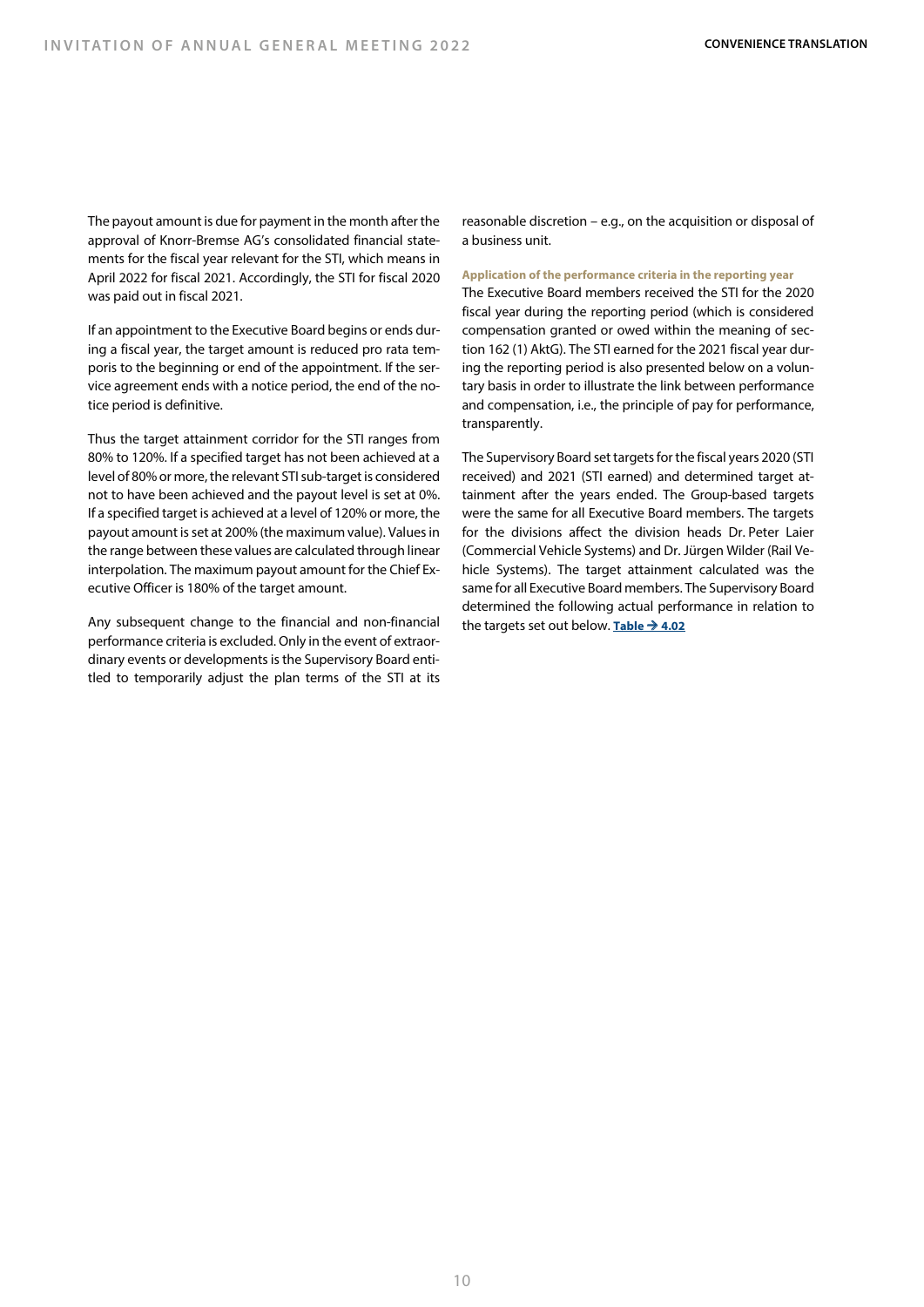#### **4.02 KEY FIGURES FOR THE STI**

|                                                 | <b>Key figure</b>       |      | Weighting                                                                                                                 | <b>Target level</b> | <b>Actual value**</b>                                                                                                            | <b>Target achieve-</b><br>ment<br>level |
|-------------------------------------------------|-------------------------|------|---------------------------------------------------------------------------------------------------------------------------|---------------------|----------------------------------------------------------------------------------------------------------------------------------|-----------------------------------------|
| <b>Group</b>                                    | <b>Revenues</b>         | 2021 | 30%                                                                                                                       | 6,593               | 6,626<br>6,095<br>907<br>870<br>44<br>43<br>3,399<br>2,763<br>360<br>266<br>36<br>33<br>3,229<br>3,332<br>585<br>652<br>54<br>53 | 100%                                    |
|                                                 | (in $\notin$ million)   | 2020 | 30%                                                                                                                       | 6,754               |                                                                                                                                  | 90%                                     |
|                                                 | <b>EBIT</b>             | 2021 | 30%                                                                                                                       | 917                 |                                                                                                                                  | 99%                                     |
|                                                 | (in $\epsilon$ million) | 2020 | 30%                                                                                                                       | 1,000               |                                                                                                                                  | 87%                                     |
|                                                 | <b>NWC</b>              | 2021 | 30%                                                                                                                       | 48                  |                                                                                                                                  | 108%                                    |
|                                                 | (in days' sales)        | 2020 | 30%                                                                                                                       | 42                  |                                                                                                                                  | 99%                                     |
|                                                 | Quality*                | 2021 | 10%                                                                                                                       |                     |                                                                                                                                  | 118%                                    |
|                                                 |                         | 2020 | 10%                                                                                                                       |                     |                                                                                                                                  | 108%                                    |
|                                                 | <b>Revenues</b>         | 2021 | 30%                                                                                                                       | 2,992               |                                                                                                                                  | 114%                                    |
|                                                 | (in $\epsilon$ million) | 2020 | 30%                                                                                                                       | 3,069               |                                                                                                                                  | 90%                                     |
|                                                 | <b>EBIT</b>             | 2021 | 30%                                                                                                                       | 288                 |                                                                                                                                  | 120%                                    |
|                                                 | (in $\epsilon$ million) | 2020 | 30%                                                                                                                       | 361                 |                                                                                                                                  | 74%                                     |
|                                                 | <b>NWC</b>              | 2021 | 30%                                                                                                                       | 33                  |                                                                                                                                  | 92%                                     |
|                                                 | (in days' sales)        | 2020 | 30%                                                                                                                       | 29                  |                                                                                                                                  | 88%                                     |
|                                                 | Quality*                | 2021 | 10%                                                                                                                       |                     |                                                                                                                                  | 120%                                    |
|                                                 |                         | 2020 | 10%                                                                                                                       |                     |                                                                                                                                  | 109%                                    |
| <b>Rail Vehicle Systems</b>                     | <b>Revenues</b>         | 2021 | <b>Target setting</b><br>30%<br>3,601<br>30%<br>3,685<br>30%<br>679<br>30%<br>682<br>30%<br>60<br>53<br>30%<br>10%<br>10% | 90%                 |                                                                                                                                  |                                         |
|                                                 | (in $\epsilon$ million) | 2020 |                                                                                                                           |                     |                                                                                                                                  | 90%                                     |
|                                                 | <b>EBIT</b>             | 2021 |                                                                                                                           |                     |                                                                                                                                  | 86%                                     |
| <b>Commercial Vehicle Systems</b><br><b>NWC</b> | (in $\epsilon$ million) | 2020 |                                                                                                                           |                     |                                                                                                                                  | 96%                                     |
|                                                 |                         | 2021 |                                                                                                                           |                     |                                                                                                                                  | 111%                                    |
|                                                 | (in days' sales)        | 2020 |                                                                                                                           |                     | <b>Target achievement</b>                                                                                                        | 100%                                    |
|                                                 | Quality*                | 2021 |                                                                                                                           |                     |                                                                                                                                  | 116%                                    |
|                                                 |                         | 2020 |                                                                                                                           |                     |                                                                                                                                  | 107%                                    |

\* Quality is measured using various customary separately targeted quality indicators (quality sub-targets). This is based on different quality sub-targets depending on the area of responsi-<br>bility. The Supervisory Board se

\*\* When calculating target attainment, some unbudgeted extraordinary influences were subtracted out of the score if they inappropriately influenced an Executive Board member's perfor-<br>mance against a sub-target. The purpos

The Supervisory Board calculated individual target attainment levels for the financial targets based on these uniform actual values that were determined for all Executive Board members. The Supervisory Board established an individual modifier for each Executive Board member to calculate the individual performance of each Executive Board member, the collective performance of the Executive Board and the achievement of non-financial targets. The amount payable to an Executive Board member is determined by multiplying the target amount by the target attainment level and the individtual modifier. **Table → 4.03**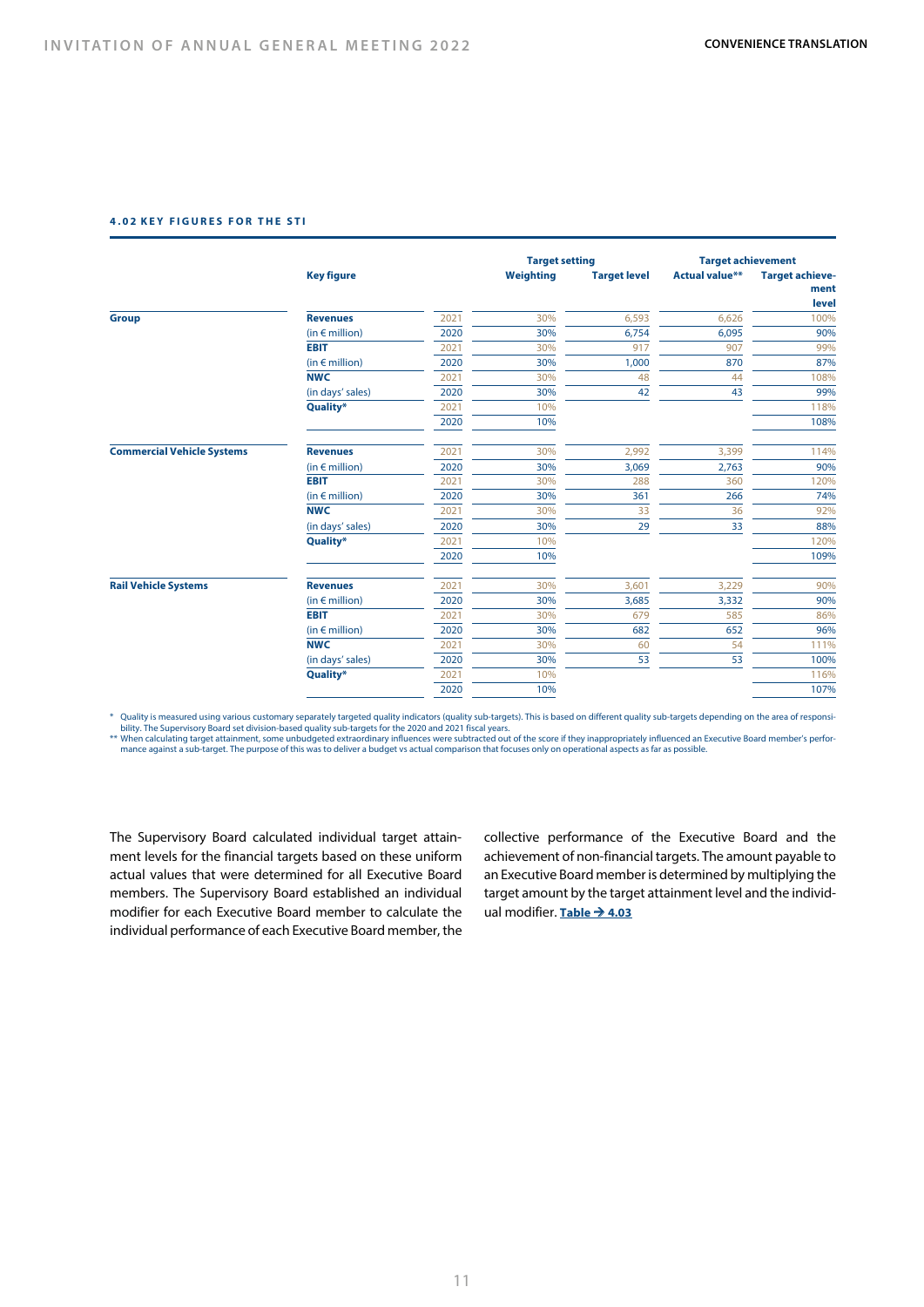#### **4.03 INDIVIDUAL TARGET ATTAINMENT FOR THE STI**

|                               |      |              |                             | <b>Total target attain-</b> |                          |                 |
|-------------------------------|------|--------------|-----------------------------|-----------------------------|--------------------------|-----------------|
|                               |      | <b>Group</b> |                             | ment                        | <b>Target amount</b>     | <b>Modifier</b> |
|                               |      | (in %)       |                             | (in %)                      | (in $\epsilon$ thousand) |                 |
| <b>Dr. Jan Michael Mrosik</b> | 2021 | 104%         |                             | 104%                        | 1,300                    | 1.0             |
| (since January 1, 2021)       | 2020 |              |                             |                             |                          |                 |
| <b>Dr. Claudia Mayfeld</b>    | 2021 | 104%         |                             | 104%                        | 400                      | 1.0             |
| (since May 1, 2021)           | 2020 |              |                             |                             |                          |                 |
| <b>Frank Markus Weber</b>     | 2021 | 104%         |                             | 104%                        | 600                      | 1.2             |
| (since July 1, 2020)          | 2020 | 94%          |                             | 94%                         | 300                      | 1.0             |
|                               |      |              | <b>Commercial Vehicle</b>   | <b>Total target attain-</b> |                          |                 |
|                               |      | <b>Group</b> | <b>Systems</b>              | ment                        | <b>Target amount</b>     | <b>Modifier</b> |
|                               |      | (in %)       | (in %)                      | (in %)                      | (in $\epsilon$ thousand) |                 |
| <b>Dr. Peter Laier</b>        | 2021 | 104%         | 110%                        | 107%                        | 600                      | 1.0             |
| (since January 1, 2016)       | 2020 | 94%          | 86%                         | 90%                         | 600                      | 1.2             |
|                               |      |              |                             | <b>Total target attain-</b> |                          |                 |
|                               |      | <b>Group</b> | <b>Rail Vehicle Systems</b> | ment                        | <b>Target amount</b>     | <b>Modifier</b> |
|                               |      | (in %)       | (in %)                      | (in %)                      | (in $\epsilon$ thousand) |                 |
| Dr. Jürgen Wilder             | 2021 | 104%         | 98%                         | 101%                        | 600                      | 1.1             |
| (since September 1, 2018)     | 2020 | 94%          | 97%                         | 96%                         | 600                      | 1.2             |

The payout amount is due for payment in the month after the approval of Knorr-Bremse AG's consolidated financial statements for the fiscal year relevant for the STI. In line with these specifications, the Executive Board members received the STI for the 2020 fiscal year in fiscal 2021, for which reason it is counted as compensation granted or owed during the reporting period for the purposes of section 162 (1) sentence 1 AktG. The STI for the 2021 fiscal year is payable in fiscal 2022 according to these specifications and is therefore compensation earned but not yet granted or owed in fiscal 2021 within the meaning of section 162 (1) sentence 1 AktG. The following shows, on a voluntary basis, the STI earned for the 2021 fiscal year alongside the STI received in fiscal 2021 (granted or owed within the meaning of section 162 (1) sentence 1 AktG) to illustrate the link between performance and compensation in the reporting period transparently. The following table  $(Table \rightarrow)$  4.04 discloses all amounts that the individual Executive Board members have earned in the respective reporting period as compensation for their services as an Executive Board member, even if these are not yet payable or have not yet been received. The compensation received includes amounts that have been received or fallen due (granted or owed within the meaning of section 162 (1) sentence 1 AktG) during the relevant reporting period.

#### **4.04 COMPENSATION GRANTED AND OWED FROM THE STI PURSUANT TO SECTION 162 AKTG**

|                            | <b>Compensation</b><br>earned from the STI |      | <b>Compensation re-</b><br>ceived from the STI |      |
|----------------------------|--------------------------------------------|------|------------------------------------------------|------|
| in $\epsilon$ thousand     | 2021                                       | 2020 | 2021                                           | 2020 |
| Dr. Jan Michael Mrosik     | 1,560                                      |      |                                                |      |
| <b>Dr. Peter Laier</b>     | 804                                        | 482  | 482                                            | 634  |
| <b>Dr. Claudia Mayfeld</b> | 480                                        |      |                                                |      |
| <b>Frank Markus Weber</b>  | 864                                        | 300  | 300                                            |      |
| Dr. Jürgen Wilder          | 686                                        | 602  | 602                                            | 660  |

In fiscal year 2020, the Supervisory Board expanded the target achievement range for the Executive Board's STI for fiscal year 2020 from 80%-120% to 70%-120% in light of the Covid-19 pandemic. In the Supervisory Board's opinion, the resulting greater weighting of the earnings contributions below the 100% level provided a performance-based adjustment to the STI amounts to be paid under the existing remuneration system. The associated deviation from recommendation G.8 of the German Corporate Governance Code was disclosed in an update to the declaration of compliance published on March 30, 2021.

#### **CONTRIBUTION TO THE LONG- TERM DEVELOPMENT OF THE COMPANY**

The STI ensures the variable compensation's strategic alignment by directly linking it to the financial performance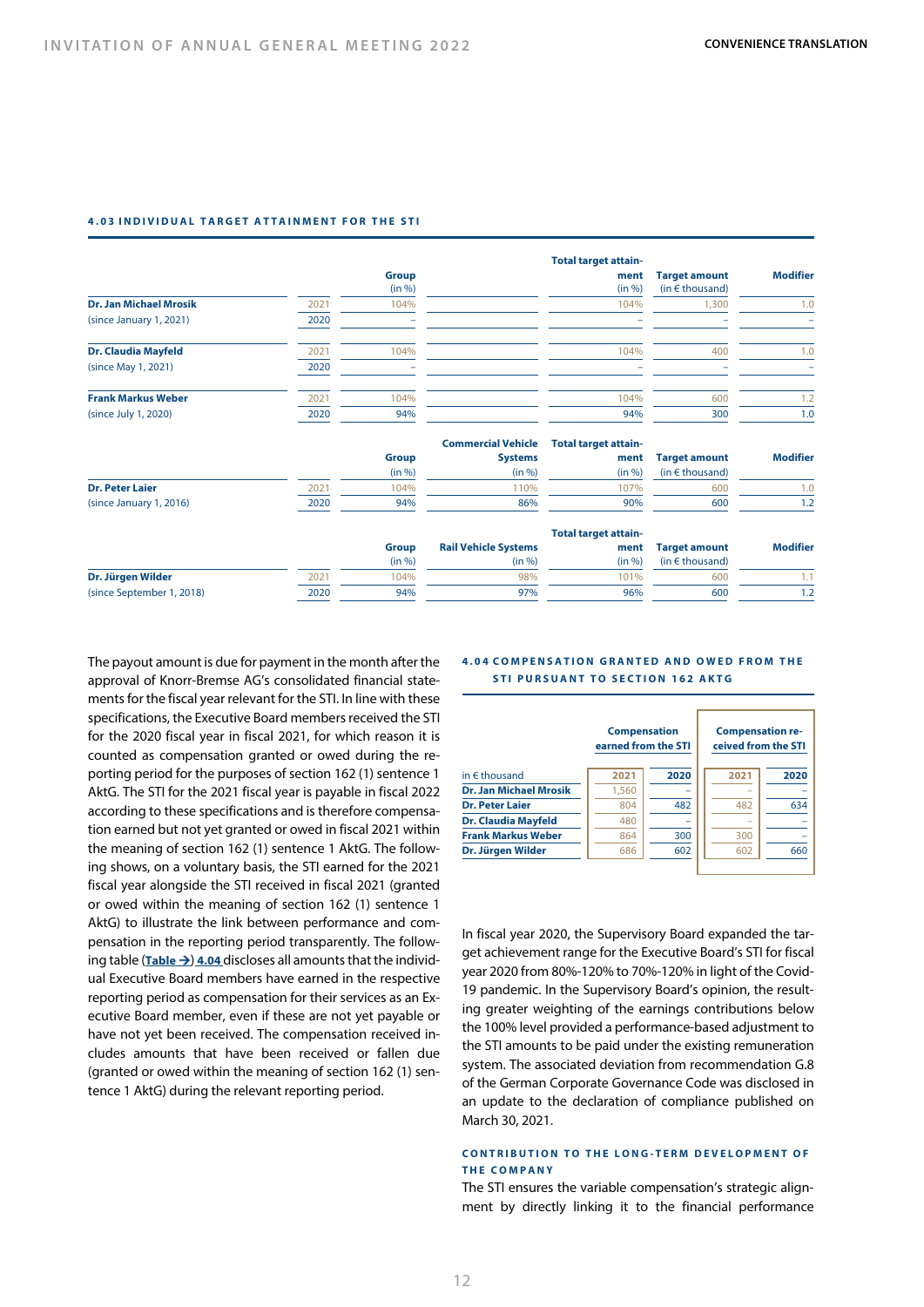criteria. The financial performance criteria are not only used at Group level but are also used to strategically align business activities in the individual business units. This promotes alignment of the Executive Board's activities to profitability and further growth. The short-term variable remuneration is based on non-financial performance criteria. This supports the strategic development of the Group, which also includes social and environmental aspects and takes account of sustainable corporate development.

#### **Long-term Variable Remuneration**

The long-term incentive (LTI) is intended to reward sustained, long-term performance by Executive Board members.

#### **LTI BASED ON PERFORMANCE CASH**

The LTI for the 2018 and 2019 fiscal years was granted on the basis of a performance cash plan and is allocated in annual tranches, each with a three-year term. The respective performance is measured on the basis of the increase in the Knorr-Bremse Group's economic value added (EVA®) over the performance period. EVA® is determined by deducting capital expenditure from net operating profit after tax.

At the beginning of the 2018 and 2019 performance periods, the Supervisory Board set a target, a minimum value and a maximum value for the EVA® that was to be calculated for the reporting date at the end of the performance period. The Supervisory Board was also able to define non-recurring (onetime) effects for which adjustments must be made at the end of the performance period. A target attainment level of 100% is assumed if a target is achieved, while a level of 1% is assumed when the minimum value is achieved and 200% when the maximum value is achieved. Target attainment is calculated through linear interpolation for achievement between the minimum value and the target or between the target and the maximum value. The amount to be paid out is calculated by multiplying the respective target amount by the level of target attainment, capped at 200%.

In the event of extraordinary events or developments like the examples listed inconclusively in the LTI plan terms, such as high inflation or significant changes in accounting or measurement policies, the Supervisory Board may, at its reasonable discretion, limit the amount payable or, if the respective Executive Board member would have received a higher bonus in the absence of such an event or development, increase the amount payable – again, at its reasonable discretion.

Further details can be found in the 2019 Compensation Report.

#### **LTI BASED ON PERFORMANCE SHARES**

Since the 2020 fiscal year, the LTI has been awarded as a performance share plan based on virtual shares and allocated in annual tranches. The term of a tranche is four years (the

"performance period"). This begins on January 1 of the respective grant year and ends on December 31 of the third year after the grant year. The LTI is paid out following approval of the consolidated financial statements for the last fiscal year of the relevant performance period.

The amount of the LTI payout directly depends on the performance of the Knorr-Bremse share during the performance period. It also depends in equal parts on the Company's total shareholder return (TSR) over the performance period compared with the TSR of companies in three individually specified peer groups (relative TSR) over the same period and on the average increase in earnings per share (EPS) during this period relative to a target value set by the Supervisory Board at the start of the performance period.

The amount paid out is limited to 180% (Executive Board Chair/CEO) or 200% (other Executive Board members) of the target amount. The payout amount is due for payment in the month after the approval of Knorr-Bremse AG's consolidated financial statements for the last fiscal year of the performance period.

If an appointment to the Executive Board ends prior to the expiry of the performance period, only the LTI tranche for the grant year is reduced pro rata temporis to the end of the appointment. The outstanding tranches of the LTI will still be paid out on the regular payment dates (with no reductions). However, any claims associated with tranches that have already been awarded for current performance periods shall lapse without substitution or compensation if, prior to the end of the performance period, the service agreement is terminated for good cause by the Company, i.e. for extraordinary reasons for which the Executive Board member is responsible, or if the Executive Board member's appointment is revoked due to a gross breach of duty, or if the Executive Board member resigns from office without good cause and without the Company's consent.

In the event of extraordinary events or developments, the Supervisory Board is entitled to appropriately adjust the terms of the plan at its reasonable discretion. Extraordinary events or developments may include, for example, an acquisition or a disposal of a company or parts of a company or stakes in companies, a merger of the Company with another company, significant changes in the Company's shareholder structure, changes to the legal and/or regulatory environment, significant fluctuations in the Company's share price, high inflation, or significant changes in accounting and measurement methods.

#### **APPLICATION OF THE PERFORMANCE CRITERIA IN THE REPORTING YEAR**

For the EVA®-based LTI tranche for the 2018-2020 performance period, the minimum EVA® specified by the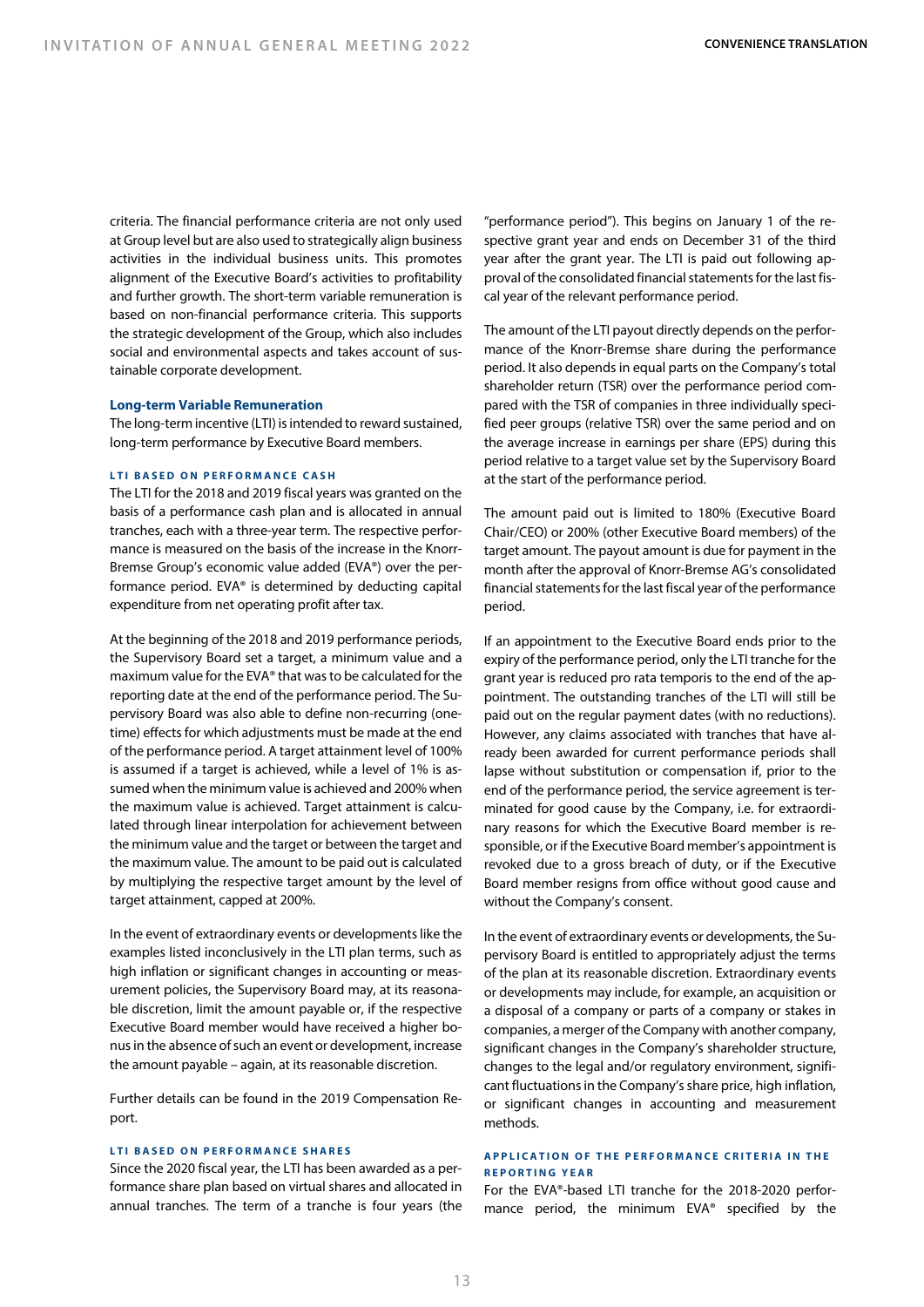Supervisory Board was not reached, which meant that no payment was made for this tranche.

For the LTI tranche for the 2019-2021 performance period, the Supervisory Board has deemed the Covid-19 pandemic an extraordinary event and therefore decided to use its reasonable discretion to raise the payout amounts to 80% of the relevant target amount. As it did this, the Supervisory Board considered the change in EVA® during the performance period as well as the quantified effects of Covid-19 on the financial indicators relevant to EVA® as of the reporting date of December 31, 2021. In the Supervisory Board's opinion, the raise provides a performance-based adjustment to the STI amounts to be paid under the existing remuneration system for the 2019-2021 performance period. The LTI will be paid out in April 2022.

The first performance period for the LTI under the remuneration system that applies to the reporting year runs from 2020 through 2023. For this reason, it has been unnecessary to determine whether the targets have been achieved for this tranche. The first payout of the long-term component can be expected in April 2024 – if the relevant targets are achieved. The second performance period for the LTI runs from 2021 through 2024, with payment in April 2025 if the relevant targets are achieved.

The Supervisory Board set the following target remuneration from the LTI for the members of the Executive Board in office during the reporting period for the performance periods 2018 to 2020, 2019 to 2021, 2020 to 2023 and 2021 to 2024. Only the performance period(s) relevant for each Executive Board member are displayed (Table  $\rightarrow$  4.05):

#### **4.05 TARGET REMUNERATION FOR THE LTI**

|                               | <b>Performance</b> |                      | Performance range (in € thousand)       |                      |
|-------------------------------|--------------------|----------------------|-----------------------------------------|----------------------|
|                               | period             | <b>Minimum value</b> | <b>LTI target amount</b><br>$(= 100\%)$ | <b>Maximum value</b> |
| <b>Dr. Jan Michael Mrosik</b> | $2021 - 2024$      |                      | 1,500                                   | 2,700                |
| Dr. Peter Laier*              | 2019-2021          |                      | 700                                     | 1,400                |
|                               | 2020-2023          |                      | 800                                     | 1,600                |
|                               | 2021-2024          |                      | 800                                     | 1,600                |
| Dr. Claudia Mayfeld**         | 2021-2024          |                      | 533                                     | 1,067                |
| <b>Frank Markus Weber***</b>  | 2020-2023          |                      | 400                                     | 800                  |
|                               | 2021-2024          |                      | 800                                     | 1,600                |
| Dr. Jürgen Wilder****         | 2018-2020          |                      | 200                                     | 400                  |
|                               | 2019-2021          |                      | 600                                     | 1,200                |
|                               | 2020-2023          |                      | 800                                     | 1,600                |
|                               | 2021-2024          |                      | 800                                     | 1,600                |
|                               |                    |                      |                                         |                      |

Dr. Laier has only received an LTI since the 2019 fiscal year in accordance with his contractual arrangements.

\*\* Dr. Mayfeld's LTI for the 2021-2024 tranche is being prorated for the period from May to December 2021. \*\*\* Mr. Weber's LTI for the 2020-2023 tranche is being prorated for the period from July to December 2020.

\*\*\*\* Dr. Wilder's LTI for the 2018-2020 tranche was prorated for the period from September to December 2018.

The Supervisory Board set the following uniform targets under the LTI for the members of the Executive Board in office

in the reporting period for the performance periods 2018 to 2020 and 2019 to 2021. Table  $\rightarrow$  4.06

#### **4.06 TARGETS FOR LTI BASED ON PERFORMANCE CASH**

| 2018-2020 tranche                                      | Minimum value | <b>Target level</b> | <b>Maximum value</b> |
|--------------------------------------------------------|---------------|---------------------|----------------------|
| EVA <sup>®</sup> in 2017 (in $\epsilon$ million)       | 410.2         | 410.2               | 410.2                |
| EVA <sup>®</sup> increase in performance period (in %) | $< 0.92\%$    | 20.92%              | ≥40.92%              |
| EVA <sup>®</sup> in 2020 (in $\epsilon$ million)       | $<$ 414.0     | 496.0               | >578.0               |
| Payout as % of target                                  | 0%            | 100%                | 200%                 |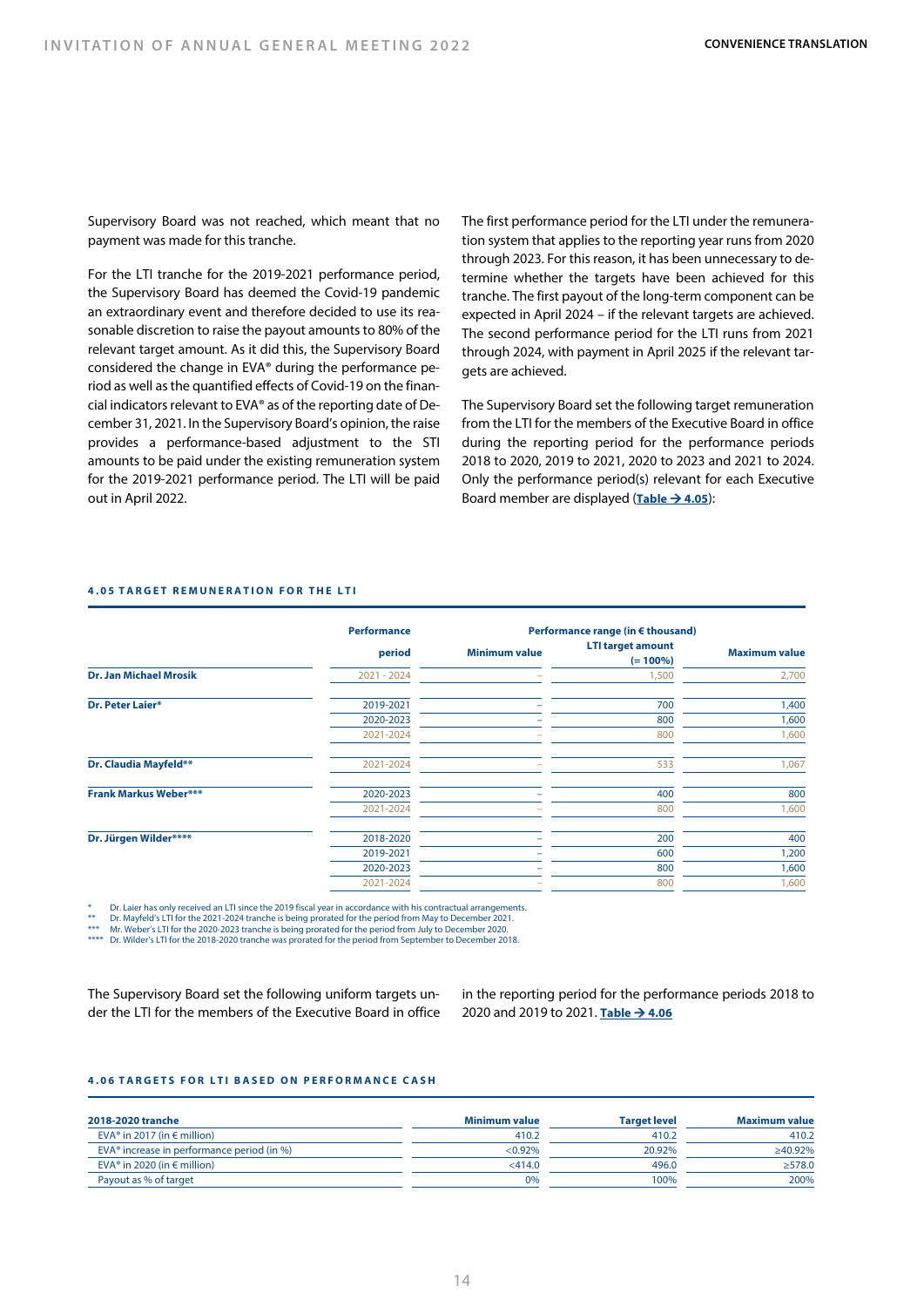| Target attainment (in $\epsilon$ million)              | 330.6                |                     |                      |
|--------------------------------------------------------|----------------------|---------------------|----------------------|
| Target attainment (in %)                               | 0%                   |                     |                      |
| 2019-2021 tranche                                      | <b>Minimum value</b> | <b>Target level</b> | <b>Maximum value</b> |
| EVA <sup>®</sup> in 2018 (in $\epsilon$ million)       | 441.0                | 441.0               | 441.0                |
| EVA <sup>®</sup> increase in performance period (in %) | $< 0.84\%$           | 18.82%              | $\geq$ 37.64%        |
| EVA <sup>®</sup> in 2021 (in $\epsilon$ million)       | < 441.0              | 524.0               | $\geq 607.0$         |
| Payout as % of target                                  | 0%                   | 100%                | 200%                 |
|                                                        |                      |                     |                      |
| Target attainment (in $\epsilon$ million)              | 429.0                |                     |                      |
| Target attainment* (in %)                              | 80%                  |                     |                      |

According to a Supervisory Board decision on March 11, 2022.

For the LTI based on performance shares, the target attainment level is based in equal measure on relative TSR and average EPS during the performance period. The Supervisory Board set a strategic target for the EPS sub-target before the relevant performance period began. For the LTI tranche for the 2020-2023 performance period, the Supervisory Board has deemed the Covid-19 pandemic an extraordinary event and therefore utilized its option to adjust the target set for the EPS sub-target. The Supervisory Board does not set any targets for the relative TSR sub-target. The level of target attainment is calculated at the end of the relevant performance period as the average of the relative percentile ranks that the Company has reached within each of the individual peer groups when comparing TSR. The TSR is defined as the percentage change in the share price during the performance period while factoring in fictitious reinvestment of dividends along with all capital measures. The share price used for this metric is the average share price in the 60 trading days preceding the beginning and end of a performance period. The target for the EPS sub-target, the share price at the beginning of the performance period and the level of target attainment as of the reporting date of December 31, 2021, are shown in Table  $\rightarrow$  4.07. The fair value details incorporate the EPS and the relative TSR as of the reporting date indicated.

#### **4.07 PARAMETERS FOR LTI BASED ON PERFORMANCE SHARES**

|                                                          | 2020-2023 tranche | 2021-2024 tranche |
|----------------------------------------------------------|-------------------|-------------------|
| Adjusted EPS (in $\epsilon$ )                            | 3.72              | 4.08              |
| Average share price used for allocation (in $\epsilon$ ) | 88.33             | 104.95            |
| Fair value as of Dec. 31 reporting date (in %)           |                   |                   |
| <b>For Chief Executive Officer</b>                       | 126.27%           | 79.44%            |
| For ordinary Executive Board members                     | 132.63%           | 81.44%            |

Based on the targets presented in **Table**  $\rightarrow$  **4.07** and the target adjustment for the 2019-2021 performance period (see above), the individual target attainment as of December 31, 2021, has been calculated as displayed in **Table**  $\rightarrow$  **4.08**. The fair value presented for the reporting date is equivalent to the payout amount, assuming that there are no changes to the status quo in the next few years.

#### **4.08 TARGET ATTAINMENT FOR LTI BASED ON PERFORMANCE SHARES**

|                            | 2020-2023 tranche        |                        |                     | 2021-2024 tranche        |                          |                          |  |  |
|----------------------------|--------------------------|------------------------|---------------------|--------------------------|--------------------------|--------------------------|--|--|
|                            | <b>LTI target</b>        |                        | Fair value as of    | <b>LTI target</b>        |                          | Fair value as of         |  |  |
|                            | amount                   | <b>PSUs allocated*</b> | Dec. 31, 2020       | amount                   | <b>PSUs allocated*</b>   | Dec. 31, 2021            |  |  |
|                            | (in $\epsilon$ thousand) |                        | $(in \in$ thousand) | $(in \in$ thousand)      |                          | (in $\epsilon$ thousand) |  |  |
| Dr. Jan Michael Mrosik     |                          |                        | -                   | .500                     | 14.293                   | 1,193                    |  |  |
| <b>Dr. Peter Laier</b>     | 800                      | 9.057                  | .061                | 800                      | 7.623                    | 652                      |  |  |
| <b>Dr. Claudia Mayfeld</b> | -                        |                        | -                   | 533                      | 5,082                    | 434                      |  |  |
| <b>Frank Markus Weber</b>  | 400                      | 4.529                  | 531                 | 800                      | 7.623                    | 652                      |  |  |
| Dr. Jürgen Wilder          | 800                      | 9.057                  | .061                | 800                      | 7.623                    | 652                      |  |  |
| <b>Bernd Eulitz</b>        | .333                     | 15,095                 | .683                | $\overline{\phantom{a}}$ | $\overline{\phantom{a}}$ |                          |  |  |

\* PSU stands for performance share unit. The number of PSUs allocated is calculated by dividing the target amount by the weighted average price of Knorr-Bremse shares in the 60-day period preceding the relevant performance period.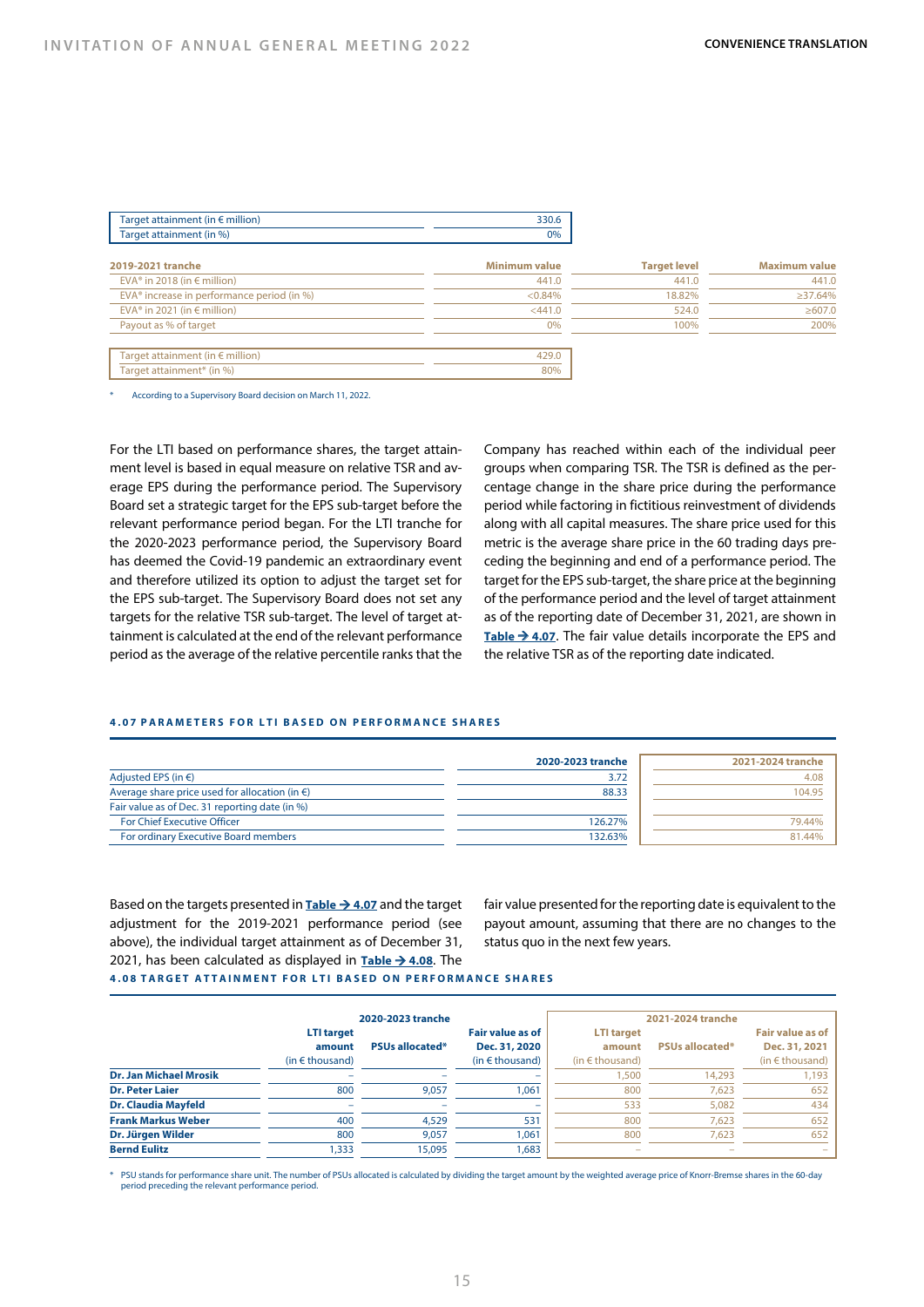The target remuneration from the LTI  $(Table \rightarrow 4.06 / Ta$ **ble**  $\rightarrow$  **4.07**) and the targets set and achieved for the LTI (Ta- $\underline{b}$ **le**  $\rightarrow$  4.08) did not result in any payouts from the LTI tranche for the 2018-2020 performance period during the reporting period. For the tranche with the 2019-2021 performance period, € 560 thousand will be paid to Dr. Peter Laier and € 480 thousand to Dr. Jürgen Wilder in April 2022 due to the adjustment of targets (see above) on account of the pandemic.

# **CONTRIBUTION TO THE LONG- TERM DEVELOPMENT OF THE COMPANY**

In order to link remuneration to the Company's long-term development, the long-term variable remuneration makes up a significant proportion of total remuneration. With a term of four years and an annual award, the Company's development is observed over multi-year cycles. A combination of internal and external performance criteria take the stakeholder and shareholder approach into account. Comparison with indices and peers creates incentives for long-term profitability and operational development and for the implementation of strategically relevant projects such as obtaining technology leadership through R&D expertise.

# **Share ownership obligation (share ownership guidelines (SOG))**

In addition to the LTI as an equity-based performance share plan with a four-year performance period, the share acquisition and retention obligation for the Executive Board constitutes a further key component of the remuneration system

with the objective of promoting the long-term and sustainable development of the Company. The members of the Executive Board are required to acquire and retain ownership of a minimum holding of shares in Knorr-Bremse AG amounting to 100% of their fixed gross annual salary for the duration of their service agreement (the "SOG target").

A member of the Executive Board is obliged to acquire shares in Knorr-Bremse AG equal to at least 25% of his or her fixed gross annual salary in each fiscal year until the SOG target is achieved. In individual cases, the Supervisory Board can use its reasonable discretion to depart from the SOG provisions, taking into account the circumstances of the case (e.g., on account of restrictions on the acquisition of shares as a result of contractual, internal or legal provisions).

#### **IMPLEMENTATION STATUS OF THE SOG IN THE REPORTING YEAR**

The four-year build-up phase for the share ownership program has not yet expired for any of the members of the Executive Board in office in fiscal 2021. As of December 31, 2021, the members of the Executive Board in office held shares in Knorr-Bremse AG under the share ownership program as follows (**Table → 4.09**):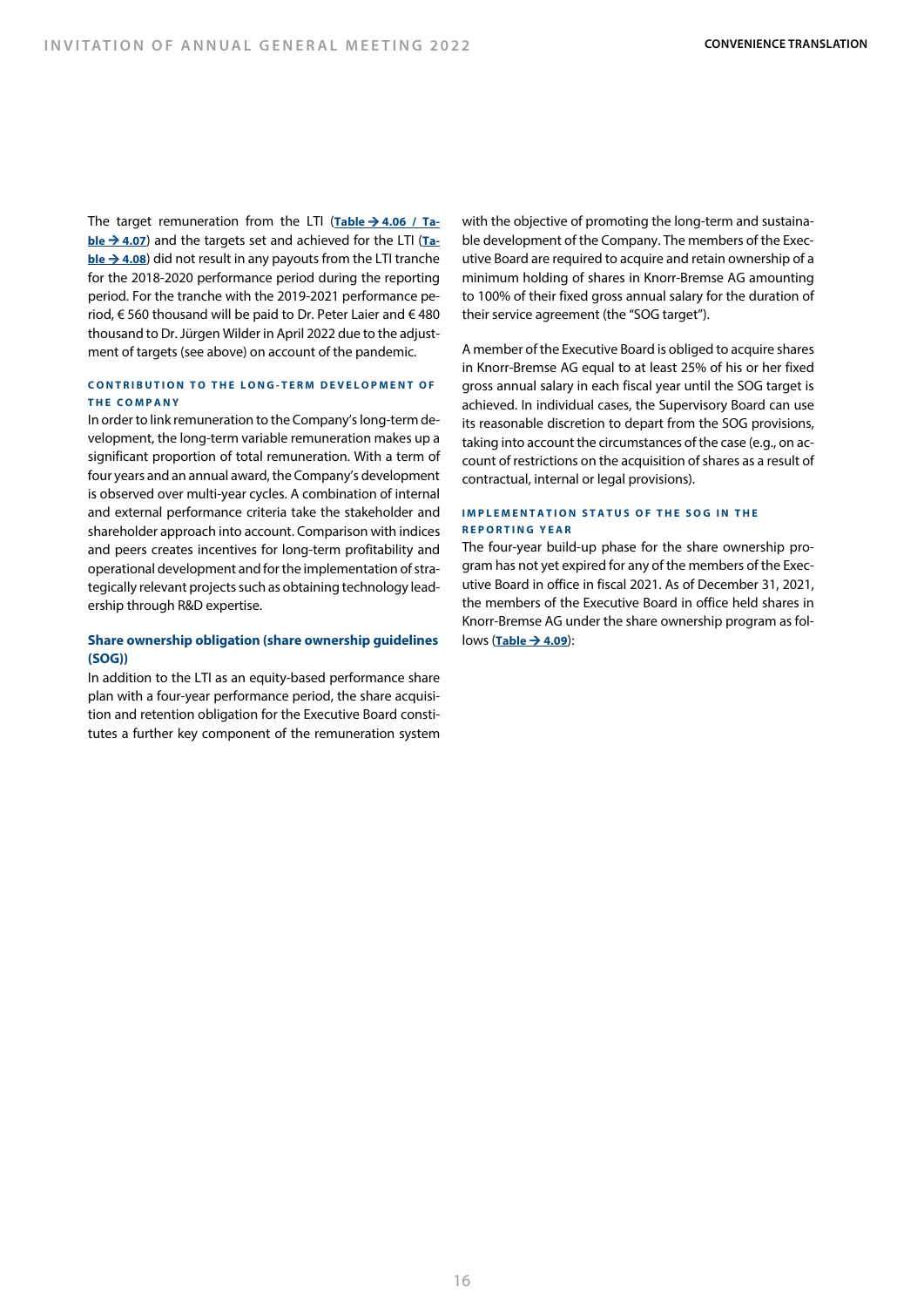#### **4.09 OVERVIEW OF THE SHARE OWNERSHIP PROGRAM**

|                               | End of the build-up<br>phase | <b>Number of shares</b><br>held | <b>Total acquisition costs</b><br>of the shares held (in $\epsilon$ ) | <b>Proportion of the</b><br>respective fixed<br>gross annual salary |
|-------------------------------|------------------------------|---------------------------------|-----------------------------------------------------------------------|---------------------------------------------------------------------|
| <b>Dr. Jan Michael Mrosik</b> | Dec. 31, 2024                | 2.921                           | 301,698                                                               | 30%                                                                 |
| <b>Dr. Peter Laier</b>        | n/a                          | 8.000                           | 639.253                                                               | 71%                                                                 |
| <b>Dr. Claudia Mayfeld</b>    | Apr. 30, 2025                | 3,000                           | 295.242                                                               | 55%                                                                 |
| <b>Frank Markus Weber</b>     | Jun. 30, 2024                | 4,540                           | 450.933                                                               | 53%                                                                 |
| Dr. Jürgen Wilder             | Oct. 11, 2022                | 10.770                          | 901.681                                                               | 100%                                                                |

More information on Executive Board members' transactions in shares in Knorr-Bremse AG can be found at https://ir.knorrbremse.com/websites/Knorrbremse\_ir/English/2000/investor-news.html.

# **Compensation granted and owed within the meaning of section 162 (1) sentence 2 AktG**

The following table  $(Table \rightarrow 4.10)$  shows the compensation individually granted and owed pursuant to section 162 (1) sentence 1 AktG of the members of the Executive Board in office in fiscal 2021. The compensation due or received in a fiscal year (granted or owed within the meaning of section 162 (1) sentence 1 AktG) and, on a voluntary basis, the compensation earned in a given fiscal year are presented in order to transparently illustrate the link between performance and compensation in the reporting period. All amounts that the individual Executive Board members have earned in the respective reporting year as compensation for their services as an Executive Board member are reported, even if these are not yet payable or have not yet been received. The amounts that have been received or become payable in the respective reporting year are reported as compensation received.

|                        |                     |                              |                             |                             | 2021   |                          |                                | 2020   |        |
|------------------------|---------------------|------------------------------|-----------------------------|-----------------------------|--------|--------------------------|--------------------------------|--------|--------|
|                        |                     |                              |                             | in $\epsilon$ thou-<br>sand | in $%$ | in $%$                   | in $\epsilon$<br>thou-<br>sand | in $%$ | in $%$ |
| <b>Dr. Jan Michael</b> | <b>Remuneration</b> | <b>Fixed remuneration</b>    | <b>Fixed salary</b>         | 1,000                       | 25%    | 33%                      |                                |        |        |
| <b>Mrosik</b>          | earned              |                              | <b>Fringe benefits</b>      | 43                          | 1%     |                          |                                |        |        |
|                        |                     |                              | <b>Pension contribution</b> | 300                         | 7%     |                          |                                |        |        |
|                        |                     | <b>Variable remuneration</b> | STI*                        | 1,560                       | 38%    | 67%                      |                                |        |        |
|                        |                     |                              | $LT**$                      | 1,193                       | 29%    |                          |                                |        |        |
|                        |                     | <b>Other remuneration</b>    |                             |                             |        |                          |                                |        |        |
|                        |                     | <b>Total</b>                 |                             | 4,096                       | 100%   | 100%                     |                                |        |        |
|                        | <b>Remuneration</b> | <b>Fixed remuneration</b>    | <b>Fixed salary</b>         | 1,000                       | 75%    | 100%                     |                                |        | $-$    |
|                        | received            |                              | <b>Fringe benefits</b>      | 43                          | 3%     |                          |                                |        |        |
|                        |                     |                              | <b>Pension contribution</b> | 300                         | 22%    |                          |                                |        |        |
|                        |                     | <b>Variable remuneration</b> | STI from previous year      |                             |        | $\overline{\phantom{0}}$ |                                |        |        |
|                        |                     |                              | LTI from previous           |                             |        |                          |                                |        |        |
|                        |                     |                              | years***                    |                             |        |                          |                                |        |        |
|                        |                     | <b>Other remuneration</b>    |                             |                             |        |                          |                                |        |        |
|                        |                     | <b>Total</b>                 |                             | 1,343                       | 100%   | 100%                     |                                |        |        |

#### **4.10 COMPENSATION GRANTED AND OWED**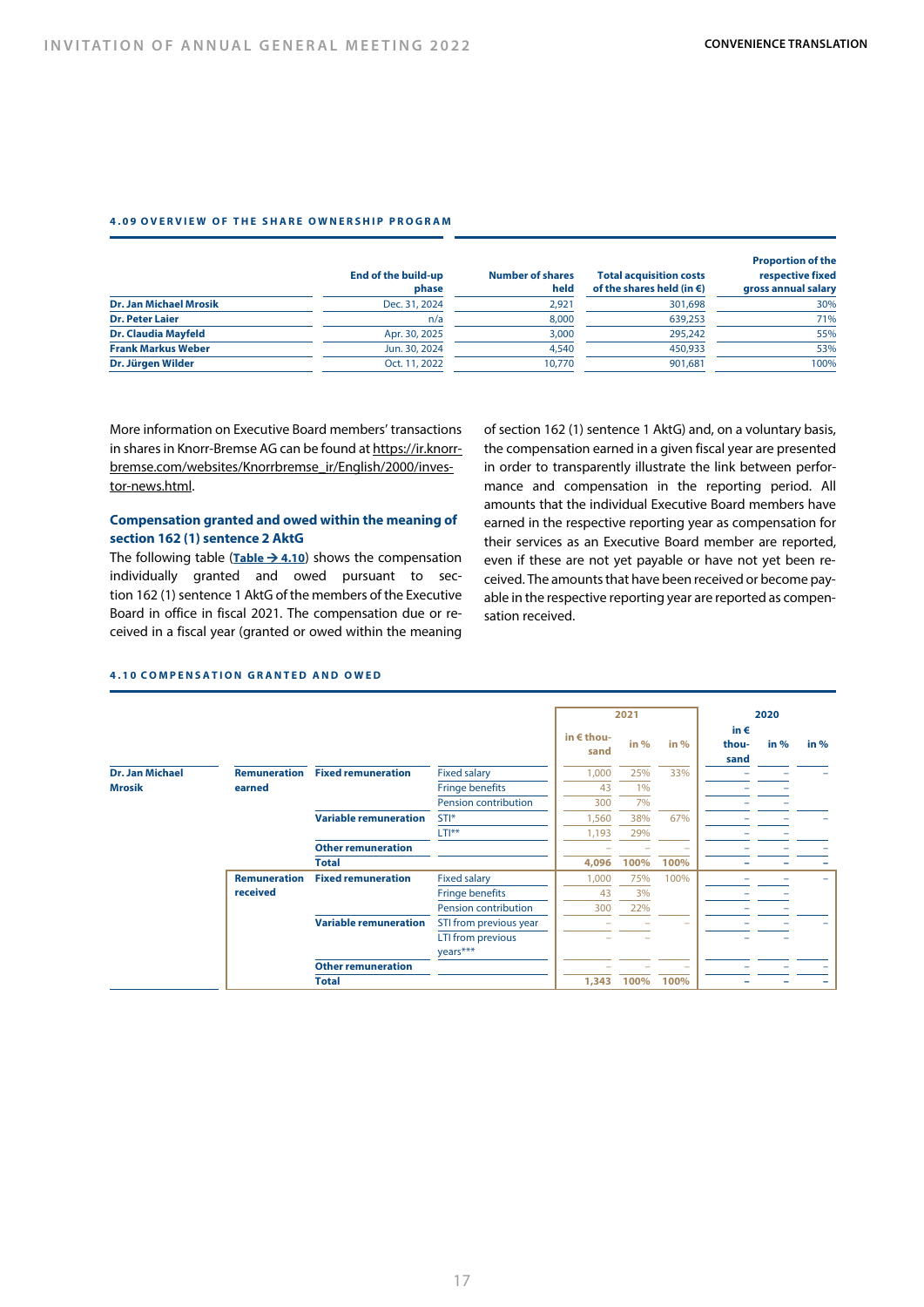|                            |                     |                                        |                                               | 2021                     |      | 2020   |                          |                          |      |
|----------------------------|---------------------|----------------------------------------|-----------------------------------------------|--------------------------|------|--------|--------------------------|--------------------------|------|
|                            |                     |                                        |                                               | in € thou-               |      |        | in $\epsilon$            |                          |      |
|                            |                     |                                        |                                               | sand                     | in % | in %   | thou-                    | in %                     | in % |
|                            |                     |                                        |                                               |                          |      |        | sand                     |                          |      |
| <b>Dr. Peter Laier</b>     |                     | <b>Remuneration</b> Fixed remuneration | <b>Fixed salary</b>                           | 900                      | 34%  | 46%    | 900                      | 32%                      | 44%  |
|                            | earned              |                                        | <b>Fringe benefits</b>                        | 28                       | 1%   |        | 28                       | 1%                       |      |
|                            |                     |                                        | Pension contribution                          | 300                      | 11%  |        | 300                      | 11%                      |      |
|                            |                     | <b>Variable remuneration</b>           | STI*                                          | 804                      | 30%  | 54%    | 482                      | 18%                      | 56%  |
|                            |                     |                                        | $LTI***$                                      | 652                      | 24%  |        | 1,061                    | 38%                      |      |
|                            |                     | <b>Other remuneration</b>              |                                               |                          |      |        |                          |                          |      |
|                            |                     | <b>Total</b>                           |                                               | 2,684                    | 100% | 100%   | 2,771                    | 100%                     | 100% |
|                            | <b>Remuneration</b> | <b>Fixed remuneration</b>              | <b>Fixed salary</b>                           | 900                      | 52%  | 72%    | 900                      | 48%                      | 66%  |
|                            | received            |                                        | <b>Fringe benefits</b>                        | 28                       | 2%   |        | 28                       | 2%                       |      |
|                            |                     |                                        | Pension contribution                          | 300                      | 18%  |        | 300                      | 16%                      |      |
|                            |                     | <b>Variable remuneration</b>           | STI from previous year                        | 482                      | 28%  | 28%    | 634                      | 34%                      | 34%  |
|                            |                     |                                        | LTI from previous                             |                          |      |        |                          |                          |      |
|                            |                     |                                        | years***                                      |                          |      |        |                          |                          |      |
|                            |                     | <b>Other remuneration</b>              |                                               |                          |      |        |                          |                          |      |
|                            |                     | <b>Total</b>                           |                                               | 1,710                    | 100% | 100%   | 1,862                    | 100%                     | 100% |
|                            |                     |                                        |                                               |                          |      |        |                          |                          |      |
| <b>Dr. Claudia Mayfeld</b> | Remuneration        | <b>Fixed remuneration</b>              |                                               | 533                      | 34%  | 41%    |                          |                          |      |
|                            | earned              |                                        | <b>Fixed salary</b>                           |                          |      |        |                          |                          |      |
|                            |                     |                                        | <b>Fringe benefits</b>                        | 19                       | 1%   |        |                          |                          |      |
|                            |                     |                                        | Pension contribution                          | 100                      | 6%   |        |                          |                          |      |
|                            |                     | <b>Variable remuneration</b>           | STI*                                          | 480                      | 31%  | 59%    |                          |                          |      |
|                            |                     |                                        | $LTI***$                                      | 434                      | 28%  |        | $\overline{\phantom{a}}$ | $\overline{\phantom{0}}$ |      |
|                            |                     | <b>Other remuneration</b>              |                                               | $\overline{\phantom{a}}$ |      |        |                          |                          |      |
|                            |                     | <b>Total</b>                           |                                               | 1,566                    | 100% | 100%   |                          |                          |      |
|                            |                     | <b>Remuneration</b> Fixed remuneration | <b>Fixed salary</b>                           | 533                      | 82%  | 100%   | $\overline{\phantom{a}}$ |                          |      |
|                            | received            |                                        | <b>Fringe benefits</b>                        | 19                       | 3%   |        | $\overline{\phantom{a}}$ |                          |      |
|                            |                     |                                        | Pension contribution                          | 100                      | 15%  |        |                          |                          |      |
|                            |                     | <b>Variable remuneration</b>           | STI from previous year                        | ÷                        |      |        |                          |                          |      |
|                            |                     |                                        | LTI from previous                             |                          |      |        |                          |                          |      |
|                            |                     |                                        | years***                                      |                          |      |        |                          |                          |      |
|                            |                     | <b>Other remuneration</b>              |                                               |                          |      |        |                          |                          |      |
|                            |                     | <b>Total</b>                           |                                               | 652                      | 100% | 100%   |                          |                          |      |
|                            |                     |                                        |                                               |                          |      |        |                          |                          |      |
| <b>Frank Markus Weber</b>  |                     | <b>Remuneration</b> Fixed remuneration | <b>Fixed salary</b>                           | 850                      | 32%  | 44%    | 400                      | 17%                      | 25%  |
|                            | earned              |                                        | <b>Fringe benefits</b>                        | 36                       | 1%   |        | 37                       | 2%                       |      |
|                            |                     |                                        | Pension contribution                          | 300                      | 11%  |        | 150                      | 6%                       |      |
|                            |                     | <b>Variable remuneration</b>           | STI*                                          | 864                      | 32%  | 56%    | 300                      | 12%                      | 34%  |
|                            |                     |                                        | $LT**$                                        | 652                      | 24%  |        | 531                      | 22%                      |      |
|                            |                     | <b>Other remuneration</b>              |                                               | $\sim$                   | ٠    | $\sim$ | 1,000                    | 41%                      | 41%  |
|                            |                     | <b>Total</b>                           |                                               | 2,702                    | 100% | 100%   | 2,418                    | 100%                     | 100% |
|                            | Remuneration        | <b>Fixed remuneration</b>              |                                               | 850                      | 58%  | 80%    | 400                      | 25%                      | 37%  |
|                            | received            |                                        | <b>Fixed salary</b><br><b>Fringe benefits</b> |                          | 2%   |        | 37                       | 2%                       |      |
|                            |                     |                                        |                                               | 36<br>300                | 20%  |        | 150                      | 10%                      |      |
|                            |                     |                                        | Pension contribution                          |                          |      |        |                          |                          |      |
|                            |                     | <b>Variable remuneration</b>           | STI from previous year                        | 300                      | 20%  | 20%    |                          |                          |      |
|                            |                     |                                        | LTI from previous                             |                          |      |        |                          |                          |      |
|                            |                     |                                        | years***                                      |                          |      |        |                          |                          |      |
|                            |                     | <b>Other remuneration</b>              |                                               |                          |      |        | 1,000                    | 63%                      | 63%  |
|                            |                     | <b>Total</b>                           |                                               | 1,486                    | 100% | 100%   | 1,587                    | 100%                     | 100% |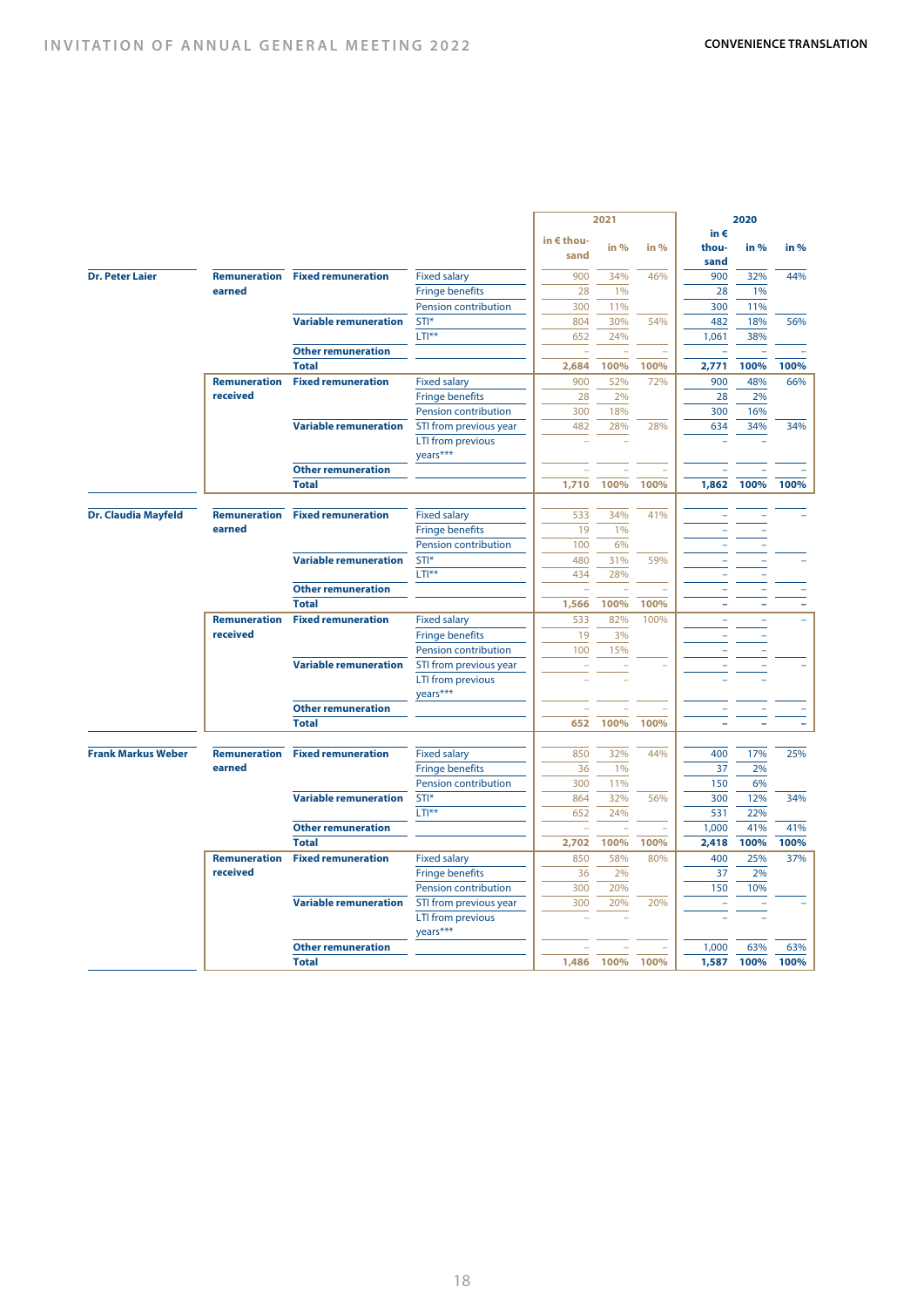|                   |                     |                              |                             | 2021                |        |        | 2020          |        |        |
|-------------------|---------------------|------------------------------|-----------------------------|---------------------|--------|--------|---------------|--------|--------|
|                   |                     |                              |                             | in $\epsilon$ thou- |        |        | in $\epsilon$ |        |        |
|                   |                     |                              |                             | sand                | in $%$ | in $%$ | thou-         | in $%$ | in $%$ |
|                   |                     |                              |                             |                     |        |        | sand          |        |        |
| Dr. Jürgen Wilder | <b>Remuneration</b> | <b>Fixed remuneration</b>    | <b>Fixed salary</b>         | 900                 | 35%    | 48%    | 900           | 31%    | 42%    |
|                   | earned              |                              | <b>Fringe benefits</b>      | 22                  | 1%     |        | 24            | 1%     |        |
|                   |                     |                              | <b>Pension contribution</b> | 300                 | 12%    |        | 300           | 10%    |        |
|                   |                     | <b>Variable remuneration</b> | STI*                        | 686                 | 27%    | 52%    | 602           | 21%    | 58%    |
|                   |                     |                              | $LTI***$                    | 652                 | 25%    |        | 1,061         | 37%    |        |
|                   |                     | <b>Other remuneration</b>    |                             |                     |        |        |               |        |        |
|                   |                     | Total                        |                             | 2,560               | 100%   | 100%   | 2,887         | 100%   | 100%   |
|                   | <b>Remuneration</b> | <b>Fixed remuneration</b>    | <b>Fixed salary</b>         | 900                 | 50%    | 67%    | 900           | 48%    | 65%    |
|                   | received            |                              | <b>Fringe benefits</b>      | 22                  | 1%     |        | 24            | 1%     |        |
|                   |                     |                              | Pension contribution        | 300                 | 16%    |        | 300           | 16%    |        |
|                   |                     | <b>Variable remuneration</b> | STI from previous year      | 602                 | 33%    | 33%    | 660           | 35%    | 35%    |
|                   |                     |                              | LTI from previous           |                     |        |        |               |        |        |
|                   |                     |                              | years***                    |                     |        |        |               |        |        |
|                   |                     | <b>Other remuneration</b>    |                             |                     |        |        |               |        |        |
|                   |                     | Total                        |                             | 1,824               | 100%   | 100%   | 1,884         | 100%   | 100%   |

The payout amount is due for payment in the month after the approval of Knorr-Bremse AG's consolidated financial statements for the fiscal year relevant for the STI. Payment is made in the respective following fiscal year.

The LTI is considered earned in the fiscal year in which it is granted, i.e., the LTI for the 2021-2024 performance period is earned in the 2021 fiscal year. The target achievement and the amount owed are determined by the Supervisory Board after the end of the four-year performance period. Because there is not yet a completed performance period for the share-<br>based LTI, the benefit considered earned from th

The LTI for the 2018 and 2019 fiscal years was granted pursuant to an EVA®-based performance cash plan and is allocated in annual tranches, each with a three-year term. For the LTI tranche for the 2018-2020 performance per the LTI tranche for the 2019-2021 performance period, the Supervisory Board has deemed the Covid-19 pandemic an extraordinary event and therefore decided to raise the payout<br>amounts at its reasonable discretion. This LTI w allocated in annual tranches. Each tranche has a four-year term. To date, no performance period has expired for the share-based LTI. Therefore, no remuneration became payable or was received from the LTI in 2020 and 2021.

#### **Other information on remuneration REVIEW OF THE MAXIMUM LIMIT FOR THE REMUNERATION IN TERMS OF AMOUNT (MAXIMUM REMUNERATION)**

None of the cash payments made to the Executive Board members during the reporting period exceeded the applicable maximum limit for the total remuneration to be granted (sum of all the remuneration amounts spent for the fiscal year in question, including fixed annual salary, variable remuneration components, pension contribution and fringe benefits or any compensation in conjunction with new appointees commencing their role; altogether termed **maximum remuneration**). Because the expense for the LTI bonus will only occur in the third year after the conclusion of the reporting year due to the full-year performance period, it will, however, only be possible to report conclusively on compliance with the maximum remuneration for fiscal year 2021 in the Compensation Report for fiscal year 2024. If the expense for the LTI bonus were to result in the maximum limit being exceeded, the payout amount for the relevant grant year's LTI is reduced. If the maximum limit for a fiscal year is crossed and reducing the payout amount for the LTI still does not bring the remuneration back beneath the limit, the STI is then reduced. If necessary, the Supervisory Board can exercise its professional discretion to reduce other remuneration components or demand that granted remuneration be paid back.

For fiscal year 2021, there were no contractually agreed exemptions with members of the Executive Board on the occasion their taking up office.

#### **SHARES AND STOCK OPTIONS GRANTED OR PROMISED**

In accordance with the remuneration system, the Executive Board members in office in the reporting year were not granted or promised any shares or stock options.

#### **RETENTION (MALUS) AND CLAWBACK**

The remuneration system applicable for fiscal year 2021 does not provide for any opportunity to retain or clawback variable remuneration components. The associated deviation from recommendation G.11 of the German Corporate Governance Code was disclosed and justified in the declaration of compliance published on December 9, 2021.

#### **RESOLUTION OF THE ANNUAL GENERAL MEETING PURSUANT TO SECTION 120A (4) AKTG AND DISCUSSION PURSUANT TO SECTION 120A (5) AKTG**

In the 2021 reporting year, there was no resolution of the Annual General Meeting pursuant to section 120a (4) AktG or discussion pursuant to section 120a (5) AktG that should have been considered.

#### **BENEFITS PROMISED OR GRANTED BY A THIRD PARTY**

In the reporting year, no member of the Executive Board was promised or granted benefits by a third party in respect of his or her work as an Executive Board member.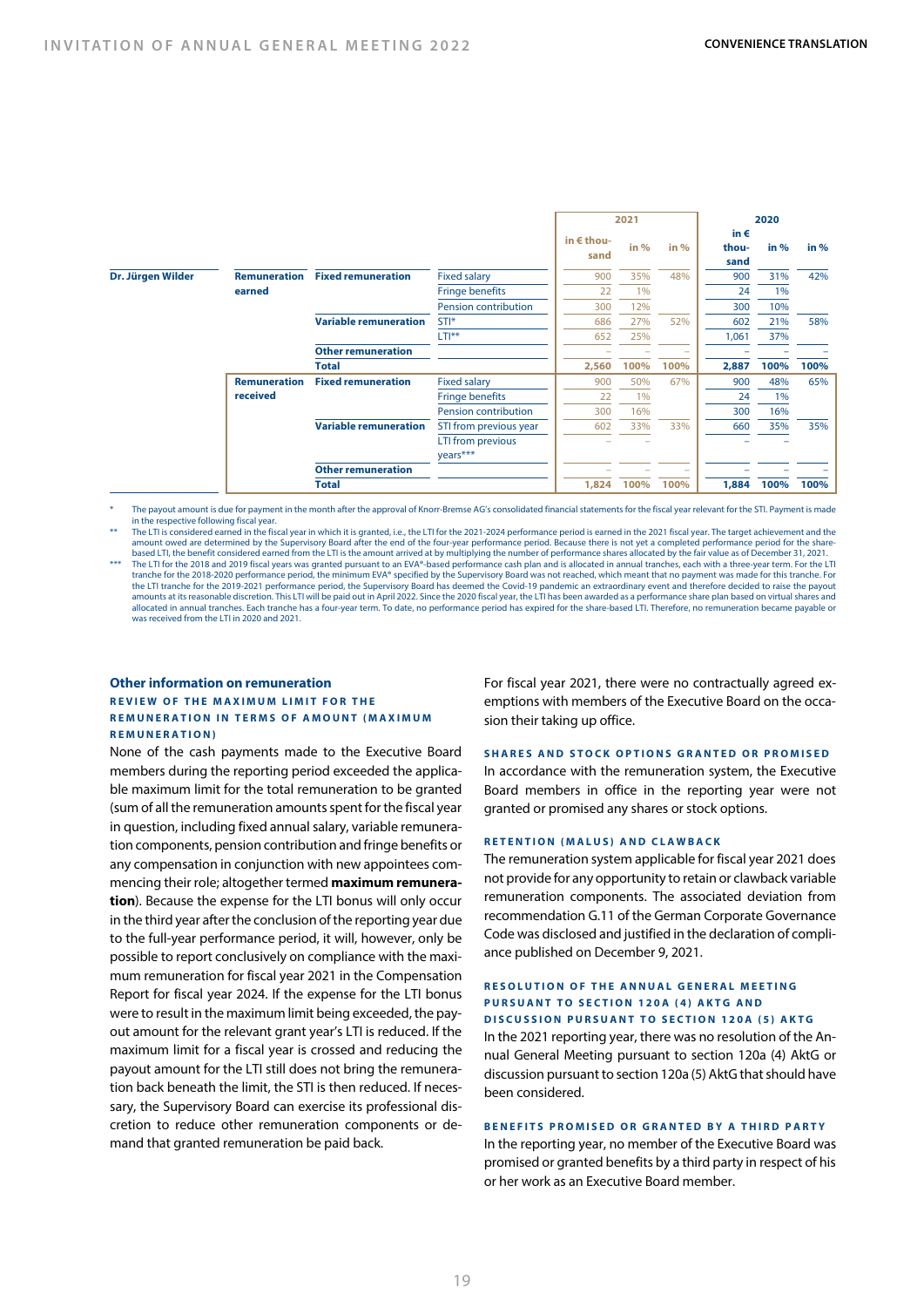#### **COMMITMENTS IN THE EVENT OF TERMINATION OF SERVICE AGREEMENTS**

The service agreements for the Executive Board members are valid for the duration of the members' appointment. Executive Board members are normally appointed for no more than three years if it is their first appointment. If they are reappointed, their appointment will be for no more than five years. Their service agreements are extended for the duration of their reappointment unless other arrangements are made.

Upon terminating their role at the Company, Executive Board members are subject to a post-contractual non-compete clause for a period of one year. During this period, the Executive Board members are entitled to non-compete compensation (*Karenzentschädigung*) amounting to a twelfth of the fixed annual salary per month. The non-compete compensation is set off against any benefits otherwise owed by Knorr-Bremse AG for the period after the termination of the service agreement. Any income earned from an activity not falling under the post-contractual non-compete clause is set off against the non-compete compensation insofar as the noncompete compensation, taking into account the income earned, would exceed the contractual payments last received by the Executive Board member by more than one tenth. Beyond that, there are no commitments in the event of regular termination of service agreements.

In the event of termination of the appointment by mutual agreement, members of the Executive Board receive a compensation payment. The compensation payment consists of the fixed annual salary and the STI for the remaining period of the regular appointment, but for no longer than 24 months. The compensation payment thus does not exceed the value of two years' remuneration but remains below it and also does not remunerate more than the remaining term of the contract. For the STI, the STI paid in the last financial year ended before the termination of the appointment is used. If the appointment ends before the end of the first fiscal year in which an STI is paid, the assessment basis for the STI is the target amount. The compensation payment is set off against any non-compete compensation paid by Knorr-Bremse AG. Even if the appointment is terminated by mutual agreement, the Executive Board member is not entitled to the compensation payment if the premature termination of the appointment was made at the request of the Executive Board member or if Knorr-Bremse AG had good cause to revoke the appointment or terminate the service agreement without notice or if the Executive Board member is subsequently reappointed to the Executive Board following the termination of the appointment by mutual agreement.

If an appointment is prematurely revoked by the Supervisory Board, the respective service agreement ends upon expiration of a notice period pursuant to section 622 (2) of the German Civil Code (BGB). This notice period is extended to a maximum of 24 months to the end of the month (at most until the contract's regular termination date) if the respective Executive Board member is blamelessly dismissed by the Annual General Meeting due to his/her incapacity to conduct business properly or due to a vote of no confidence, or if s/he resigns prematurely, unilaterally and effectively from his/her position on the Executive Board for good cause. During the notice period, the members of the Executive Board receive their fixed annual salary. The claims to STI and LTI are based on the rules on leaving the Executive Board prematurely described above.

There is no right of special termination in the event of a change of control or any commitment to make payments based on the premature termination of Executive Board membership as a result of a change of control.

#### **COMMITMENTS IN THE EVENT OF PREMATURE TERMINATION OF SERVICE, INCLUDING ANY CHANGES TO THESE COMMITMENTS AGREED DURING THE LAST FISCAL YEAR**

The commitments contractually agreed with the Executive Board members in office in the reporting year in the event of a premature termination of service are in line with the requirements of the remuneration system (see above).

#### **COMMITMENTS IN THE EVENT OF REGULAR TERMINATION OF SERVICE, WITH THEIR PRESENT VALUE AND THE AMOUNT SPENT OR SET ASIDE BY THE COMPANY FOR THIS PURPOSE DURING THE LAST FISCAL YEAR, INCLUDING ANY CHANGES TO THESE COMMITMENTS AGREED DURING THE LAST FISCAL YEAR**

The commitments contractually agreed with the Executive Board members in office in the reporting year in the event of a regular termination of service are in line with the requirements of the remuneration system (see above).

Under his service agreement in force until December 31, 2018, the Company committed to funding defined benefits for Dr. Laier and this commitment was made non-contributory as of December 31, 2018. Due to this defined-benefit commitment, Dr. Laier has a vested pension entitlement upon reaching retirement at the age of 65 in the amount of 2% of his respective base annual salary per year of service. This entitlement has accrued per year of service from January 1, 2016 through to December 31, 2018. The defined-benefit obligations (IFRS) in respect of Dr. Laier came to € 1,354 thousand in 2020 and to € 1,260 thousand in 2021. Accordingly, the annual pension for Dr. Laier will amount to € 48 thousand as of December 31, 2021.

Knorr-Bremse AG does not have any pension commitments to current members of the Executive Board.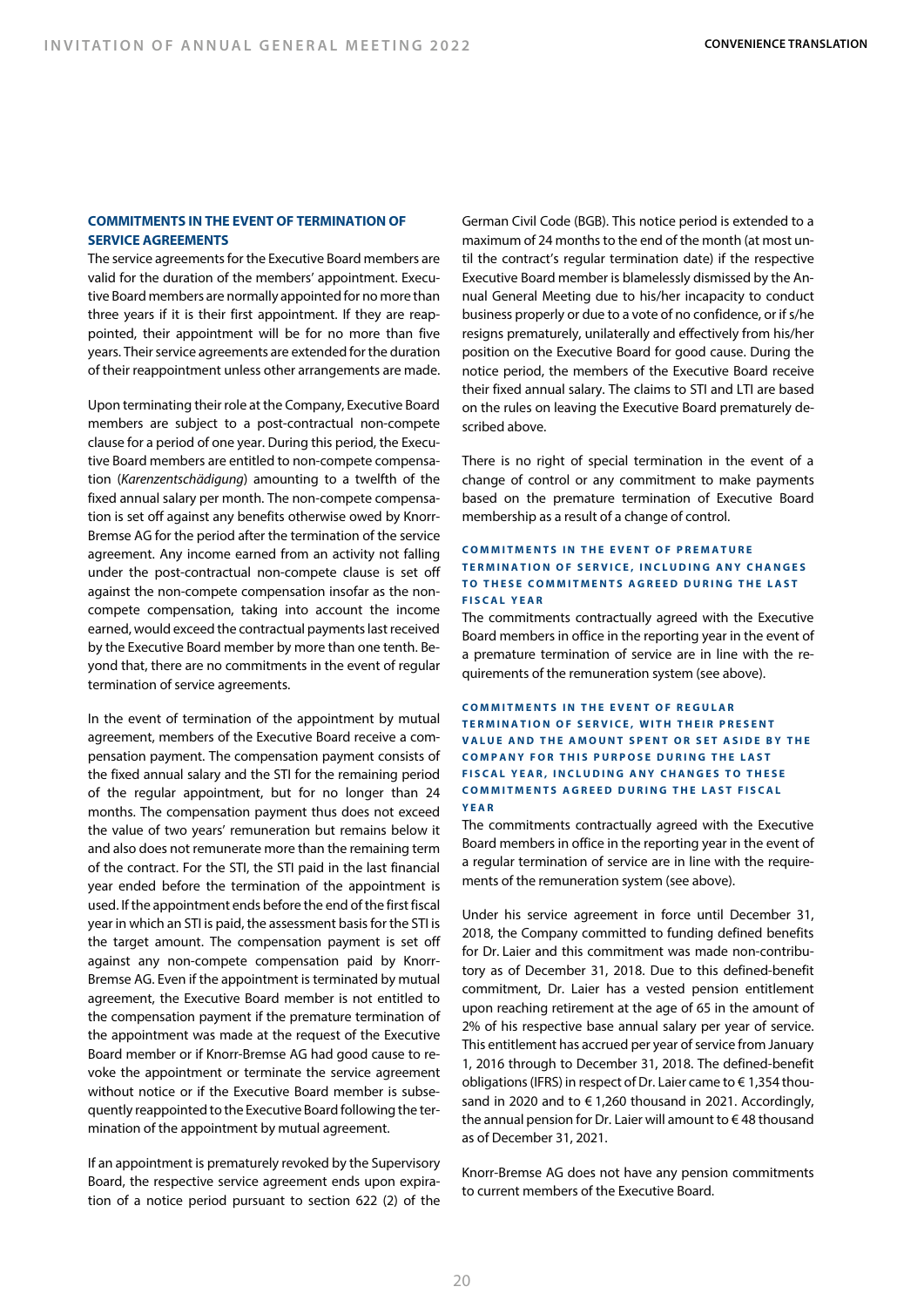#### **Payments to former Executive Board members**

The following table  $(Table \rightarrow 4.11)$  shows the compensation granted and owed to the former members of the Executive Board in fiscal 2021 pursuant to section 162 (1) sentence 1 AktG. Solely the time of payment receipt is used as the basis for this.

# **4.11 COMPENSATION PAYMENTS TO FORMER EXECUTIVE BOARD MEMBERS**

|                             |                              |                             |                    | 2021 |                          |                          | 2020 |      |
|-----------------------------|------------------------------|-----------------------------|--------------------|------|--------------------------|--------------------------|------|------|
|                             |                              |                             | in € thou-<br>sand | in % | in %                     | in € thou-<br>sand       | in % | in % |
| <b>Bernd Eulitz*</b>        | <b>Fixed remuneration</b>    | <b>Fixed salary</b>         |                    |      |                          | 800                      | 25%  | 32%  |
| (until August 31, 2020)     |                              | <b>Fringe benefits</b>      |                    |      |                          | 13                       | 0%   |      |
|                             |                              | Pension contribution        |                    |      |                          | 233                      | 7%   |      |
|                             | Variable remuneration        | <b>STI</b>                  | 1,040              | 100% | 100%                     | 227                      | 7%   | 7%   |
|                             |                              | LTI.                        |                    |      |                          |                          |      |      |
|                             | Other remuneration           | Severance                   |                    |      | $\overline{\phantom{a}}$ | 2,000                    | 61%  | 61%  |
|                             | <b>Remuneration received</b> |                             | 1,040              | 100% | 100%                     | 3,273                    | 100% | 100% |
|                             |                              |                             |                    |      |                          |                          |      |      |
| <b>Ralph Heuwing*</b>       | <b>Fixed remuneration</b>    | <b>Fixed salary</b>         |                    |      |                          | 300                      | 11%  | 15%  |
| (until April 30, 2020)      |                              | <b>Fringe benefits</b>      |                    |      |                          | 6                        | 0%   |      |
|                             |                              | <b>Pension contribution</b> |                    |      |                          | 100                      | 4%   |      |
|                             | Variable remuneration        | <b>STI</b>                  | 480                | 100% | 100%                     | 634                      | 22%  | 22%  |
|                             |                              | LTI.                        |                    | ÷    |                          |                          | ÷,   |      |
|                             | Other remuneration           | Severance                   |                    |      | $\overline{\phantom{a}}$ | 1,800                    | 63%  | 63%  |
|                             | <b>Remuneration received</b> |                             | 480                | 100% | 100%                     | 2,840                    | 100% | 100% |
| <b>Dr. Peter Laier*</b>     | <b>Fixed remuneration</b>    | <b>Fixed salary</b>         |                    |      |                          |                          |      |      |
| (until December 31, 2021)   |                              | <b>Fringe benefits</b>      |                    |      |                          |                          |      |      |
|                             |                              | Pension contribution        |                    |      |                          |                          |      |      |
|                             | Variable remuneration        | <b>STI</b>                  |                    |      |                          |                          |      |      |
|                             |                              | LTI.                        |                    |      |                          |                          |      |      |
|                             | Other remuneration           | Compensation pay-<br>ment** | 1,864              | 100% | 100%                     |                          |      |      |
|                             | <b>Remuneration received</b> |                             | 1,864              | 100% | 100%                     | $\overline{\phantom{a}}$ | ٠    |      |
| <b>Heinz Hermann Thiele</b> | <b>Fixed remuneration</b>    | <b>Retirement pension</b>   | 217                | 98%  | 100%                     | 978                      | 98%  | 100% |
| (member of Supervisory      |                              | <b>Fringe benefits</b>      | 5                  | 2%   |                          | 21                       | 2%   |      |
| Board until Feb. 23, 2021)  | Variable remuneration        |                             |                    | ÷    | ÷                        |                          |      |      |
|                             | Other remuneration           |                             |                    |      |                          |                          |      |      |
|                             | <b>Remuneration received</b> |                             | 222                | 100% | 100%                     | 999                      | 100% | 100% |
|                             |                              |                             |                    |      |                          |                          |      |      |
| <b>Dr. Dieter Wilhelm</b>   | <b>Fixed remuneration</b>    | <b>Retirement pension</b>   | 230                | 100% | 100%                     | 230                      | 100% | 100% |
| (until June 30, 2016)       | Variable remuneration        |                             |                    |      |                          |                          |      |      |
|                             | <b>Other remuneration</b>    |                             |                    |      |                          |                          |      |      |
|                             | <b>Remuneration received</b> |                             | 230                | 100% | 100%                     | 230                      | 100% | 100% |
| <b>Executive Board mem-</b> | <b>Fixed remuneration</b>    | <b>Retirement pension</b>   | 295                | 100% | 100%                     | 289                      | 100% | 100% |
| bers who left prior to      | Variable remuneration        |                             |                    |      |                          |                          |      |      |
| Dec. 31, 2011               | <b>Other remuneration</b>    |                             |                    |      |                          |                          |      |      |
|                             | <b>Remuneration received</b> |                             | 295                | 100% | 100%                     | 289                      | 100% | 100% |

\* Remuneration was earned up until the time of leaving due to active work on the Executive Board. This remuneration will be reported as received compensation in the year during which payment is received.

\*\* Dr. Laier is entitled to a compensation payment of € 2,764 thousand, however this was offset against compensation of € 900 thousand for his non-compete clause. The compensation<br>payment of € 1,864 thousand was made at t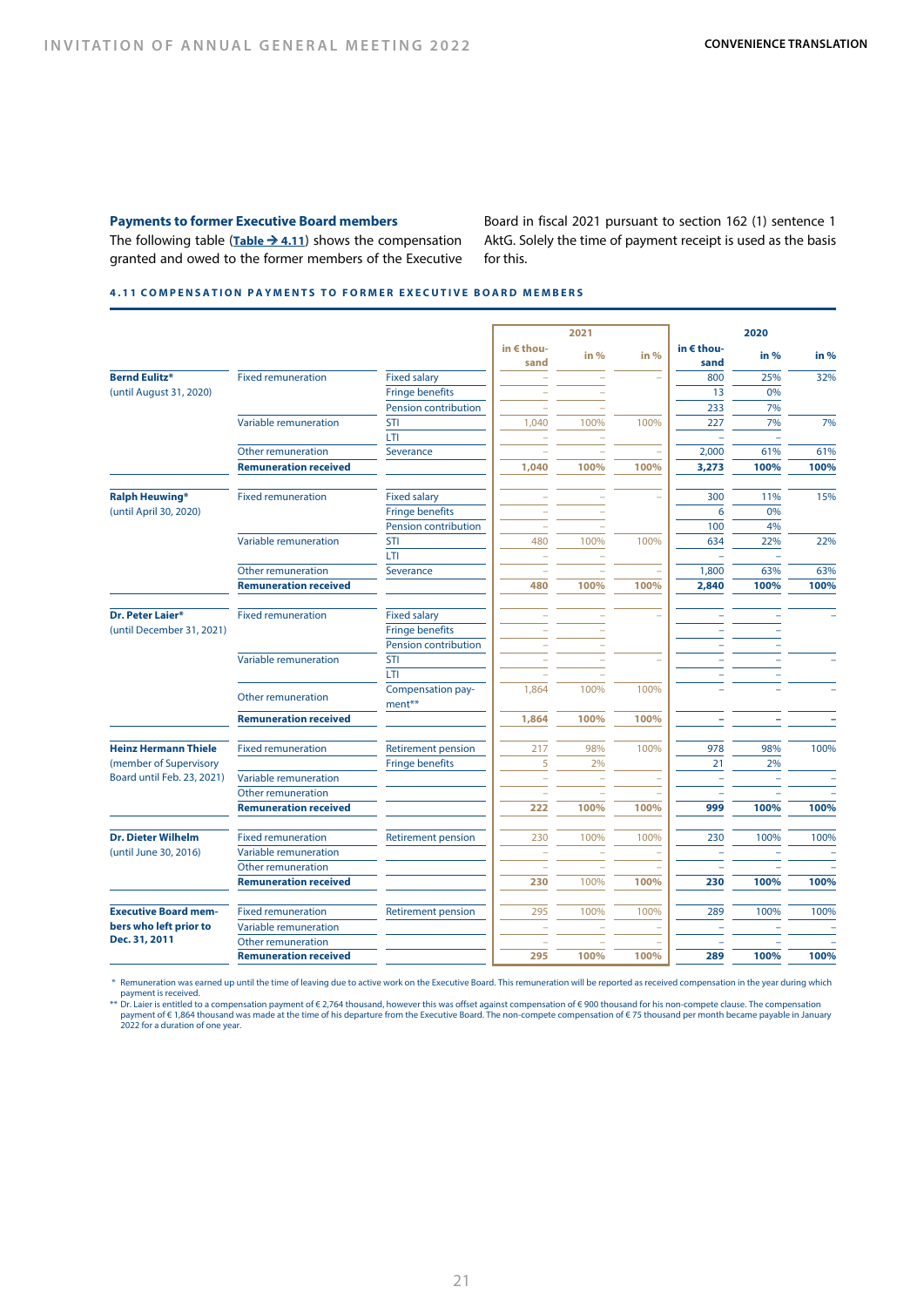# **Supervisory Board Compensation**

# **Remuneration System for the Supervisory Board**

The remuneration system for Knorr-Bremse AG's Supervisory Board applicable for fiscal year 2021 was approved by the Annual General Meeting on June 30, 2020 with 99.4628% of the votes validly cast. It provides for fixed remuneration only.

Remuneration of Supervisory Board members is governed by article 18 of Knorr-Bremse AG's Articles of Association. According to the article, the following annual fixed base remuneration applies: € 250 thousand for the chairperson of the Supervisory Board, € 120 thousand for each deputy chairperson of the Supervisory Board, and € 80 thousand for the other members of the Supervisory Board. The chairperson of the Executive Committee additionally receives € 60 thousand, each further member of the Executive Committee € 20 thousand, the chairperson of the Audit Committee € 60 thousand and each further member of the Audit Committee € 20 thousand. The annual remuneration is payable after the end of the general meeting that receives the annual financial statements for the past fiscal year or decides on their approval, in the present case for fiscal 2021 after the Annual General Meeting on May 24, 2022. Supervisory Board members who have not belonged to the Supervisory Board or a committee for a full fiscal year or have not held the role of chair or deputy chair for a full fiscal year receive the corresponding remuneration pro rata temporis, rounding up to a full month.

A Strategy Committee, to which three shareholder representatives and one employee representative belong, was set up through a resolution by the Supervisory Board of May 20, 2021. Subject to the resolution of the Annual General Meeting on May 24, 2022 on the amendment of article 18 of Knorr-Bremse AG's Articles of Association that is required in this regard, the chairperson will additionally receive € 120 thousand and each further member of the Strategy Committee will receive € 40 thousand. This remuneration is granted pro rata temporis in the reporting year, rounding up to full months – i.e., from May 2021.

In accordance with Article 18 (5) of the Company's Articles of Association, the Company reimburses the Supervisory Board members for reasonable expenditure incurred as part of their fulfillment of their roles. Value-added tax is reimbursed by the Company where Supervisory Board members are entitled to invoice the Company separately for value-added tax and choose to exercise this right. Since fiscal 2020, Knorr-Bremse has granted the Supervisory Board remuneration as non-variable fixed remuneration, generally without value added tax, thus taking account of the Federal Court of Finance case law on the entrepreneurial status of supervisory board members (ruling of November 27, 2019, case V R 23/19, V R 62/17 and the relevant Federal Court of Finance letter of July 8, 2021 (ref. III C 2 - S 7104/19/10001 :003). Supervisory Board members are included in the Company's D&O insurance policy without a deductible. No meeting fee is provided for.

There are no pension commitments to members of the Supervisory Board, with the exception of pension commitments associated with employee activities.

# **Application in the Reporting Year and Contribution to the Long-Term Development of the Company**

The Supervisory Board remuneration makes it possible to attract suitable candidates for the position of a Supervisory Board member. As a result, the Supervisory Board remuneration contributes to the Supervisory Board as a whole being able to competently fulfill its duties to supervise and advise the Executive Board professionally and competently and thus promotes Knorr-Bremse AG's business strategy and longterm development.

The total board remuneration for fiscal 2021 reported in **Table**  $\rightarrow$  4.12 arises on the basis of the remuneration system described above. This is payable after the 2022 Annual General Meeting. Supervisory Board members did not receive any loans from the Company in either fiscal year 2021 or fiscal year 2020.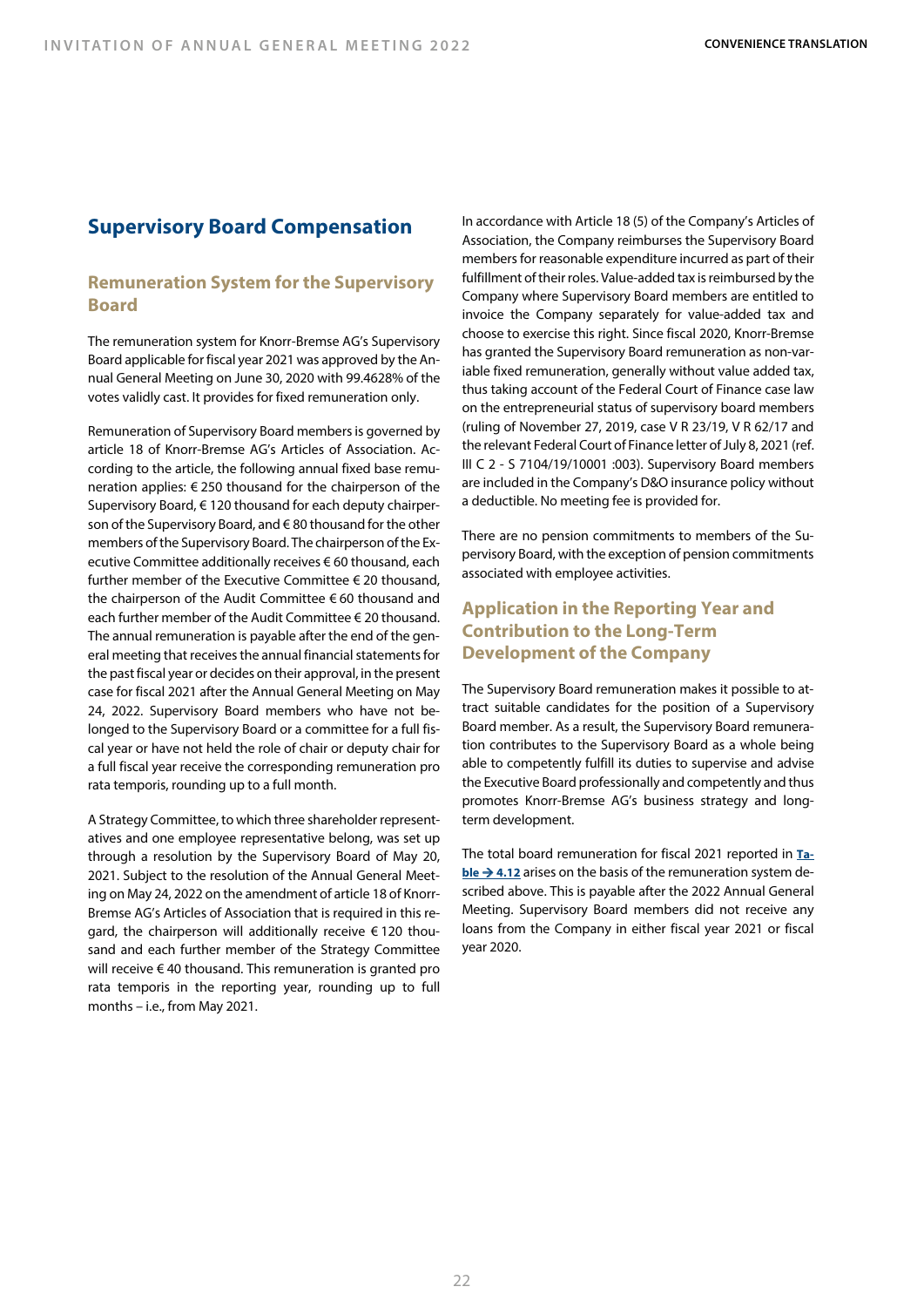#### **4.12 COMPENSATION GRANTED AND OWED**

|                                                             |                                                                   | 2021       |        | 2020                |      |
|-------------------------------------------------------------|-------------------------------------------------------------------|------------|--------|---------------------|------|
| Supervisory Board members in office as of December 31, 2021 |                                                                   | in € thou- |        | in $\epsilon$ thou- |      |
|                                                             |                                                                   | sand       | in $%$ | sand                | in % |
| <b>Prof. Dr. Klaus Mangold</b>                              | <b>Base remuneration</b>                                          | 250        | 76%    | 250                 | 76%  |
| (Chairman)                                                  | Allowances for Supervisory Board mem-<br>bers                     | 80         | 24%    | 80                  | 24%  |
|                                                             | <b>Received in the fiscal year</b>                                | 330        | 100%   | 330                 | 100% |
|                                                             | <b>Earned in the fiscal year*</b>                                 | 357        |        | 330                 |      |
| <b>Franz-Josef Birkeneder**</b>                             | <b>Base remuneration</b>                                          | 120        | 75%    | 120                 | 75%  |
| (Deputy Chairman)                                           | Allowances for Supervisory Board mem-                             | 40         | 25%    | 40                  | 25%  |
|                                                             | bers                                                              |            |        |                     |      |
|                                                             | <b>Received in the fiscal year</b>                                | 160        | 100%   | 160                 | 100% |
|                                                             | <b>Earned in the fiscal year*</b>                                 | 187        |        | 160                 |      |
| <b>Kathrin Dahnke</b>                                       | <b>Base remuneration</b>                                          | 100        | 59%    | 120                 | 60%  |
|                                                             | Allowances for Supervisory Board mem-<br>bers                     | 70         | 41%    | 80                  | 40%  |
|                                                             | <b>Received in the fiscal year</b>                                | 170        | 100%   | 200                 | 100% |
|                                                             | <b>Earned in the fiscal year*</b>                                 | 140        |        | 170                 |      |
| <b>Dr. Thomas Enders</b>                                    | <b>Base remuneration</b>                                          | 40         | 100%   |                     |      |
| (from June 30, 2020)                                        | Allowances for Supervisory Board mem-                             |            |        |                     |      |
|                                                             | bers                                                              |            |        |                     |      |
|                                                             | <b>Received in the fiscal year</b>                                | 40         | 100%   |                     |      |
|                                                             | <b>Earned in the fiscal year*</b>                                 | 107        |        | 40                  |      |
| Michael Jell**                                              | <b>Base remuneration</b>                                          | 80         | 80%    | 80                  | 80%  |
|                                                             | Allowances for Supervisory Board mem-                             | 20         | 20%    | 20                  | 20%  |
|                                                             | bers                                                              |            |        |                     |      |
|                                                             | <b>Received in the fiscal year</b>                                | 100        | 100%   | 100                 | 100% |
|                                                             | <b>Earned in the fiscal year*</b>                                 | 100        |        | 100                 |      |
| <b>Werner Ratzisberger**</b>                                | <b>Base remuneration</b>                                          | 80         | 80%    | 80                  | 80%  |
|                                                             | Allowances for Supervisory Board mem-<br>bers                     | 20         | 20%    | 20                  | 20%  |
|                                                             | <b>Received in the fiscal year</b>                                | 100        | 100%   | 100                 | 100% |
|                                                             | Earned in the fiscal year*                                        | 100        |        | 100                 |      |
| <b>Annemarie Sedlmair**</b>                                 | <b>Base remuneration</b>                                          | 80         | 100%   | 60                  | 100% |
|                                                             | Allowances for Supervisory Board mem-<br>bers                     |            |        |                     |      |
|                                                             | <b>Received in the fiscal year</b>                                | 80         | 100%   | 60                  | 100% |
|                                                             | <b>Earned in the fiscal year*</b>                                 | 80         |        | 80                  |      |
| <b>Dr. Stefan Sommer</b>                                    | <b>Base remuneration</b>                                          |            |        |                     |      |
| (from May 24, 2021)                                         | Allowances for Supervisory Board mem-                             |            |        |                     |      |
|                                                             | bers                                                              |            |        |                     |      |
|                                                             | <b>Received in the fiscal year</b>                                |            |        |                     |      |
|                                                             | Earned in the fiscal year*                                        | 133        |        |                     |      |
| <b>Erich Starkl**</b>                                       | <b>Base remuneration</b><br>Allowances for Supervisory Board mem- | 80         | 100%   | 80                  | 100% |
|                                                             |                                                                   |            |        |                     |      |
|                                                             | bers                                                              |            |        |                     | 100% |
|                                                             | <b>Received in the fiscal year</b>                                | 80         | 100%   | 80                  |      |
|                                                             | Earned in the fiscal year*                                        | 80         |        | 80                  |      |
| Julia Thiele-Schürhoff                                      | <b>Base remuneration</b><br>Allowances for Supervisory Board mem- | 80         | 100%   | 80                  | 100% |
|                                                             | bers                                                              |            |        |                     |      |
|                                                             | <b>Received in the fiscal year</b>                                | 80         | 100%   | 80                  | 100% |
|                                                             | Earned in the fiscal year*                                        | 80         |        | 80                  |      |
| Sylvia Walter**                                             | <b>Base remuneration</b>                                          |            |        |                     |      |
|                                                             | Allowances for Supervisory Board mem-                             |            |        |                     |      |
| (from May 24, 2021)                                         | bers                                                              |            |        |                     |      |
|                                                             | <b>Received in the fiscal year</b>                                | ٠          |        |                     |      |
|                                                             | <b>Earned in the fiscal year*</b>                                 | 53         |        |                     |      |
| <b>Dr. Theodor Weimer</b>                                   | <b>Base remuneration</b>                                          | 40         | 100%   |                     |      |
| (from June 30, 2020)                                        | Allowances for Supervisory Board mem-<br>bers                     |            |        |                     |      |
|                                                             | <b>Received in the fiscal year</b>                                | 40         | 100%   |                     |      |
|                                                             | Earned in the fiscal year*                                        | 125        |        | 40                  |      |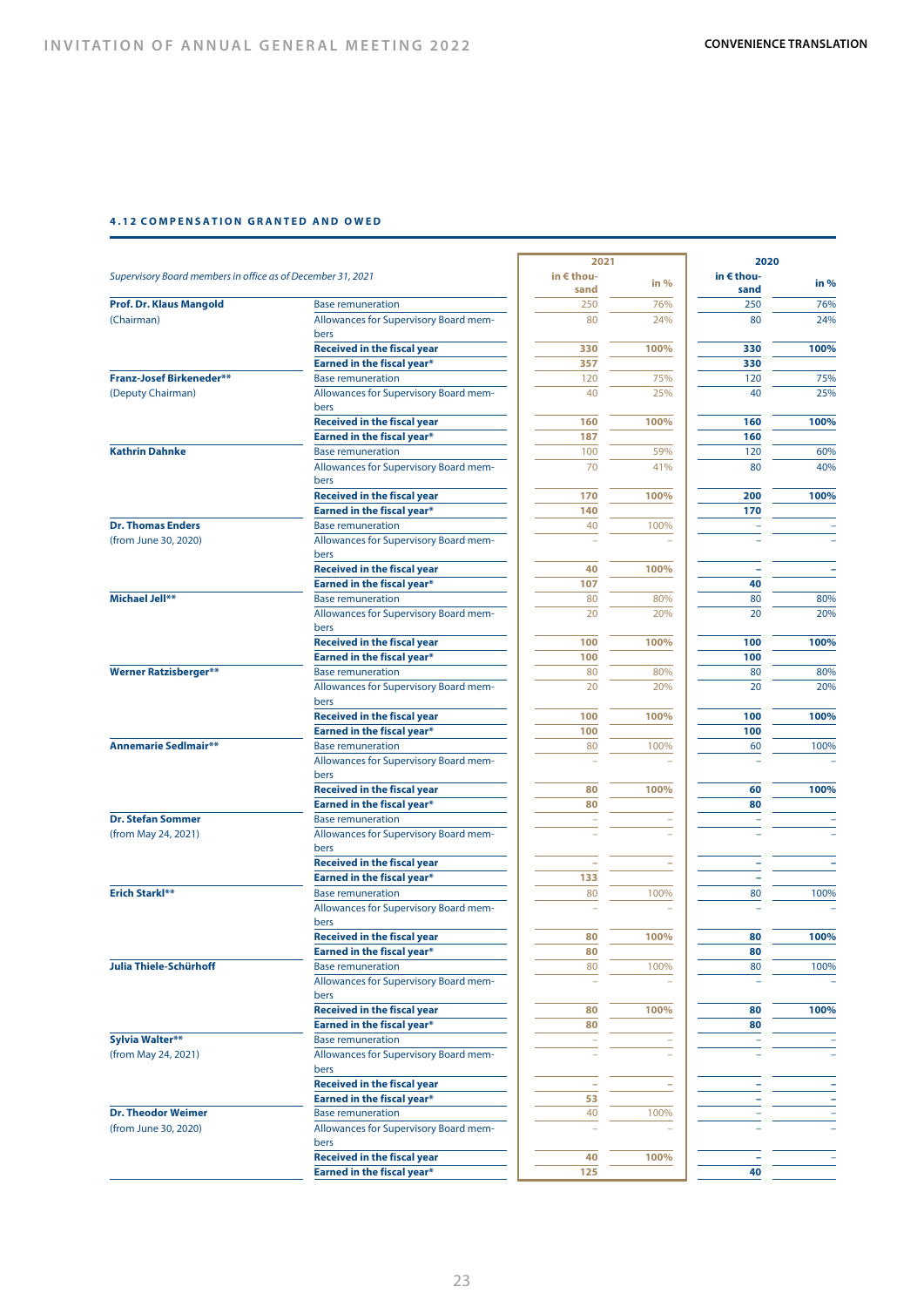|                                           |                                               | 2021   |                    | 2020   |      |
|-------------------------------------------|-----------------------------------------------|--------|--------------------|--------|------|
| <b>Former Supervisory Board members</b>   | in € thou-<br>sand                            | in $%$ | in € thou-<br>sand | in $%$ |      |
| Dr. Wolfram Mörsdorf                      | <b>Base remuneration</b>                      | 40     | 100%               | 80     | 100% |
| (until June 30, 2020)                     | Allowances for Supervisory Board mem-         |        |                    |        |      |
|                                           | bers                                          |        |                    |        |      |
|                                           | Received in the fiscal year*                  | 40     | 100%               | 80     | 100% |
| <b>Heinz Hermann Thiele</b>               | <b>Base remuneration</b>                      | 60     | 86%                |        |      |
| (from June 30, 2020 to February 23, 2021) | Allowances for Supervisory Board mem-<br>bers | 10     | 14%                |        |      |
|                                           | Received in the fiscal year*                  | 70     | 100%               |        |      |
| <b>Wolfgang Tölsner</b>                   | <b>Base remuneration</b>                      | 40     | 100%               | 80     | 100% |
| (until June 30, 2020)                     | Allowances for Supervisory Board mem-<br>bers |        |                    |        |      |
|                                           | Received in the fiscal year*                  | 40     | 100%               | 80     | 100% |
| <b>Georg Weiberg</b>                      | <b>Base remuneration</b>                      | 40     | 100%               | 80     | 100% |
| (until June 30, 2020)                     | Allowances for Supervisory Board mem-         |        |                    |        |      |
|                                           | bers                                          |        |                    |        |      |
|                                           | Received in the fiscal year*                  | 40     | 100%               | 80     | 100% |
| Günter Wiese**                            | <b>Base remuneration</b>                      | 80     | 100%               | 80     | 100% |
| (until May 20, 2021)                      | Allowances for Supervisory Board mem-         |        |                    |        |      |
|                                           | bers                                          |        |                    |        |      |
|                                           | Received in the fiscal year*                  | 80     | 100%               | 80     | 100% |
|                                           |                                               |        |                    |        |      |

\* Payable for fiscal 2021 upon the end of the 2022 Annual General Meeting \*\* Employee representative

**Multi-year overview: Information on the development of Executive Board and Supervisory Board remuneration in relation to the remuneration of the rest of the workforce and to the Company's earnings performance**

In accordance with section 162 (1) sentence 2 no. 2 AktG, the following overview presents the relative movement of the remuneration of Executive Board and Supervisory Board members compared with the average remuneration of employees and with selected Knorr-Bremse Group earnings indicators.

The remuneration indicated for the Executive Board and Supervisory Board members, as portrayed in **Table >/Ta-** $ble  $\rightarrow$  4.11$  and **Table**  $\rightarrow$  4.12 2.12, represents the total remu-</u> neration received by these individuals during the reporting period for the purposes of section 162 (1) sentence 1 AktG. **Table**  $\rightarrow$  **4.13** The remuneration earned by the Executive Board members serving during the reporting period is additionally presented on a voluntary basis. The purpose of this is to illustrate the link between performance and compensation in the reporting period as transparently as possible by setting out the changes in earned remuneration next to the changes in the Group's declared earnings indicators.

The key figures for which Knorr-Bremse AG has issued guidance in the past fiscal year and the key figures that form the basis of the short- and long-term remuneration of the Executive Board, specifically the Knorr-Bremse Group's consolidated revenues, EBIT, free cash flow and earnings per share (EPS) as well as the HGB-format annual financial statements of Knorr-Bremse AG, are used for the presentation of the results of operations.

The Knorr-Bremse Group's total workforce in Germany is taken into account for the presentation of the average remuneration of employees on a full-time equivalent basis. The remuneration stated represents the remuneration actually received in the reporting year in each case.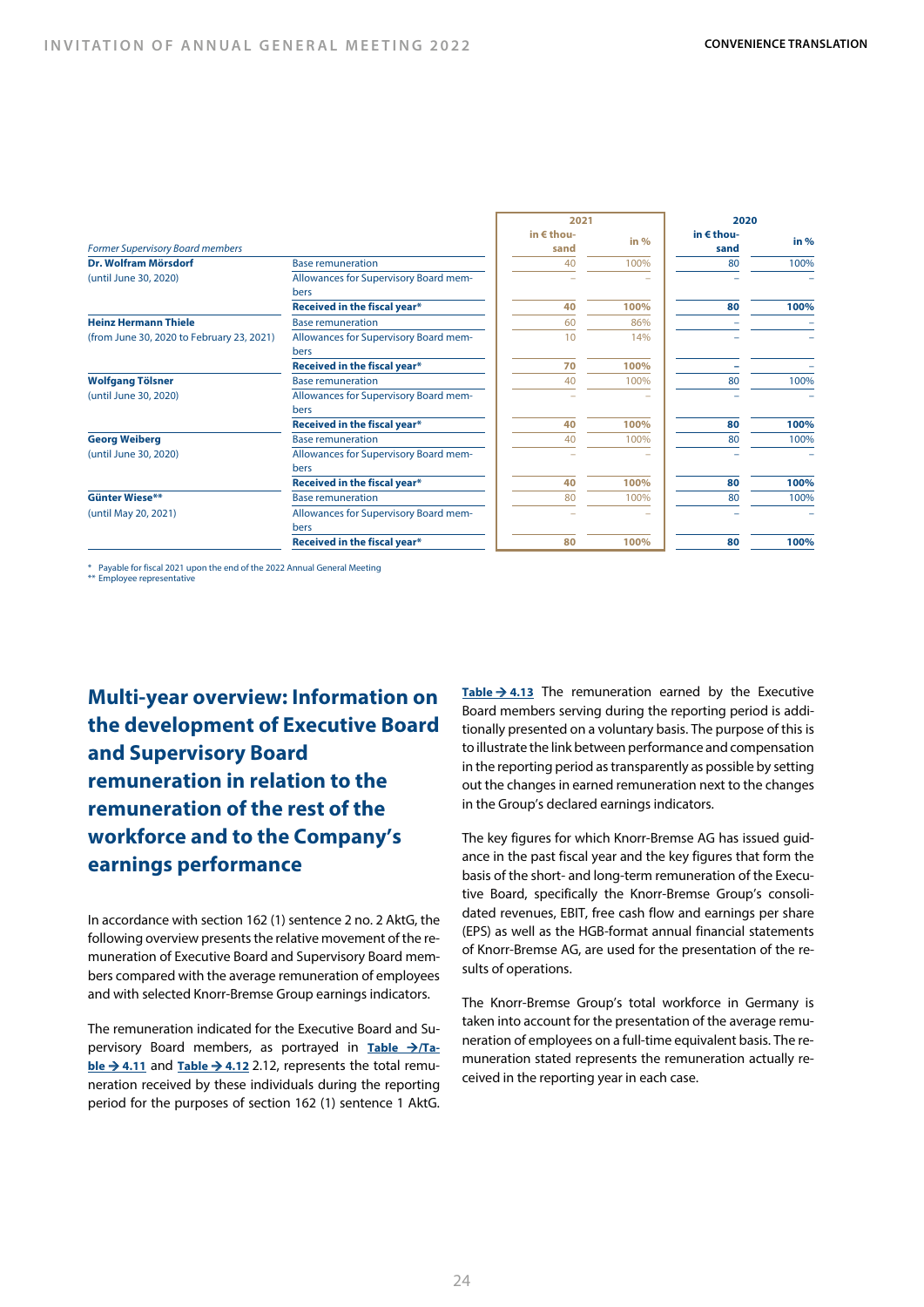#### **4.13 MULTI - YEAR COMPARISON**

|                                                                                  | 2021                   | <b>Change</b>            | 2020                     |
|----------------------------------------------------------------------------------|------------------------|--------------------------|--------------------------|
| <b>Executive Board remuneration</b>                                              |                        |                          |                          |
| Remuneration earned by Executive Board members serving in the reporting period   | in $\epsilon$ thousand | in %                     | in $\epsilon$ thousand   |
| Dr. Jan Michael Mrosik (since January 1, 2021)                                   | 4,096                  |                          |                          |
| Dr. Peter Laier (since January 1, 2016)                                          | 2,684                  | $-3%$                    | 2,771                    |
| Dr. Claudia Mayfeld (since May 1, 2021)                                          | 1,566                  | ÷,                       |                          |
| Frank Markus Weber (since July 1, 2020)                                          | 2,702                  | 12%                      | 2,418                    |
| Dr. Jürgen Wilder (since September 1, 2018)                                      | 2,560                  | $-11%$                   | 2.887                    |
| Remuneration received by Executive Board members serving in the reporting period | in $\epsilon$ thousand | in %                     | in $\epsilon$ thousand   |
| Dr. Jan Michael Mrosik (since January 1, 2021)                                   | 1,343                  |                          |                          |
| Dr. Peter Laier (since January 1, 2016)                                          | 1,710                  | $-8%$                    | 1,862                    |
| Dr. Claudia Mayfeld (since May 1, 2021)                                          | 652                    |                          |                          |
| Frank Markus Weber (since July 1, 2020)                                          | 1,486                  | $-6%$                    | 1,587                    |
| Dr. Jürgen Wilder (since September 1, 2018)                                      | 1,824                  | $-3%$                    | 1,884                    |
| Remuneration received by former Executive Board members                          | in $\epsilon$ thousand | in %                     | in $\epsilon$ thousand   |
| Bernd Eulitz (until August 31, 2020)                                             | 1,040                  | $-68%$                   | 3,273                    |
|                                                                                  |                        |                          | 2,840                    |
| Ralph Heuwing (until April 30, 2020)                                             | 480                    | $-83%$                   |                          |
| Dr. Peter Laier (until December 31, 2021)                                        | 1,864                  |                          |                          |
| Heinz Hermann Thiele (until March 31, 2007)                                      | 222                    | $-78%$                   | 999                      |
| Dr. Dieter Wilhelm (until June 30, 2016)                                         | 230                    | 0%                       | 230                      |
| Executive Board members who left prior to Dec. 31, 2011                          | 295                    | 2%                       | 289                      |
| <b>Supervisory Board remuneration</b>                                            |                        |                          |                          |
| Supervisory Board members in office as of December 31, 2021                      | in $\epsilon$ thousand | in $%$                   | in $\epsilon$ thousand   |
| Prof. Dr. Klaus Mangold (Chairman)                                               | 330                    | 0%                       | 330                      |
| Franz-Josef Birkeneder** (Deputy Chairman)                                       | 160                    | 0%                       | 160                      |
| <b>Kathrin Dahnke</b>                                                            | 170                    | $-15%$                   | 200                      |
| Dr. Thomas Enders (since June 30, 2020)                                          | 40                     | ÷                        |                          |
| Michael Jell**                                                                   | 100                    | 0%                       | 100                      |
| Werner Ratzisberger**                                                            | 100                    | 0%                       | 100                      |
| Annemarie Sedlmair** (since April 1, 2019)                                       | 80                     | 33%                      | 60                       |
| Dr. Stefan Sommer (since May 20, 2021)                                           |                        |                          |                          |
| Erich Starkl**                                                                   | 80                     | 0%                       | 80                       |
| Julia Thiele-Schürhoff                                                           | 80                     | 0%                       | 80                       |
| Sylvia Walter** (until May 20, 2021)                                             |                        | ÷                        |                          |
| Dr. Theodor Weimer (from June 30, 2020)                                          | 40                     | $\overline{\phantom{a}}$ | $\overline{\phantom{a}}$ |
| <b>Former Supervisory Board members</b>                                          | in $\epsilon$ thousand | in $%$                   | in $\epsilon$ thousand   |
| Dr. Wolfram Mörsdorf (until June 30, 2020)                                       | 40                     | $-50%$                   | 80                       |
| Heinz Hermann Thiele (from June 30, 2020 to February 23, 2021)                   | 70                     |                          |                          |
| Wolfgang Tölsner (until June 30, 2020)                                           | 40                     | $-50%$                   | 80                       |
| Georg Weiberg (until June 30, 2020)                                              | 40                     | $-50%$                   | 80                       |
| Günter Wiese** (until May 20, 2021)                                              | 80                     | 0%                       | 80                       |
|                                                                                  |                        |                          |                          |
| <b>Earnings indicators</b><br><b>Knorr-Bremse Group</b>                          |                        | in %                     |                          |
| Revenues (in € million)                                                          | 6,706                  | 9%                       | 6,157                    |
| EBIT (in $\epsilon$ million)                                                     | 916                    | 13%                      | 814                      |
| Free cash flow (in $\epsilon$ million)                                           | 600                    | $-13%$                   | 687                      |
| Earnings per share – undiluted (in $\epsilon$ )                                  | 3.85                   | 25%                      | 3.07                     |
| Knorr-Bremse AG                                                                  |                        |                          |                          |
| Net income per HGB (in € million)                                                | 335                    | $-13%$                   | 385                      |
| <b>Workforce remuneration</b>                                                    |                        | in $%$                   |                          |
| Workforce of the Knorr-Bremse Group in Germany                                   |                        | 2%                       |                          |
|                                                                                  |                        |                          |                          |

\* Voluntary disclosure \*\* Employee representative

This Compensation Report was jointly prepared by the Executive Board and the Supervisory Board. The Executive Board and Supervisory Board passed resolutions to approve this Compensation Report in separate meetings on March 25, 2022, and March 11, 2022, respectively.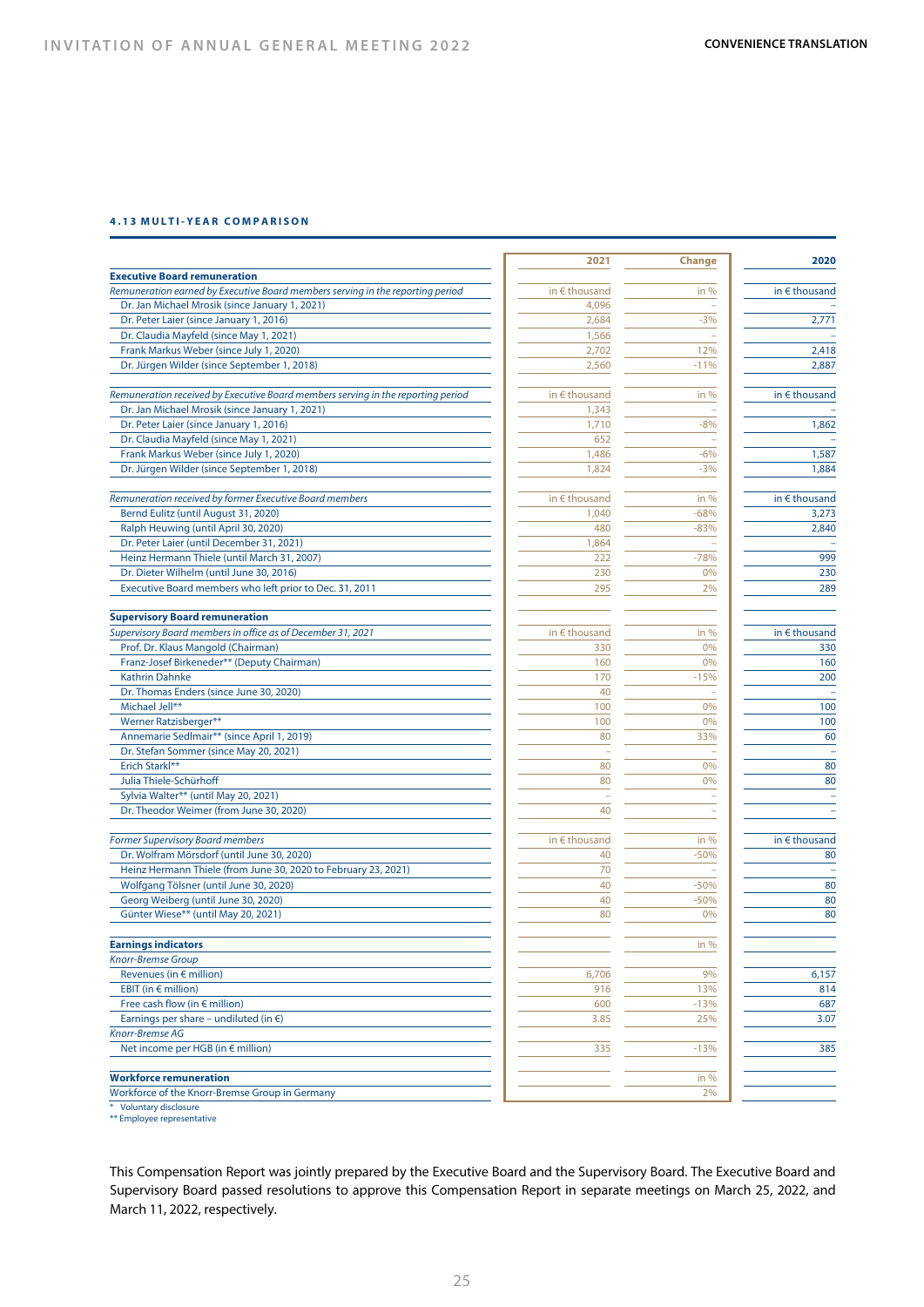Munich, March 25, 2022

lugben

**FRANK MARKUS WEBER DR. CLAUDIA MAYFELD PROF. DR. KLAUS MANGOLD** Chief Financial Officer Executive Executive Board member for Integrity and Law Chairman of the Supervisory Board member for Integrity and Law Chairman of the Supervisory Board member for Integrity and Law Chairman of the S Knorr-Bremse AG

hlams  $\delta$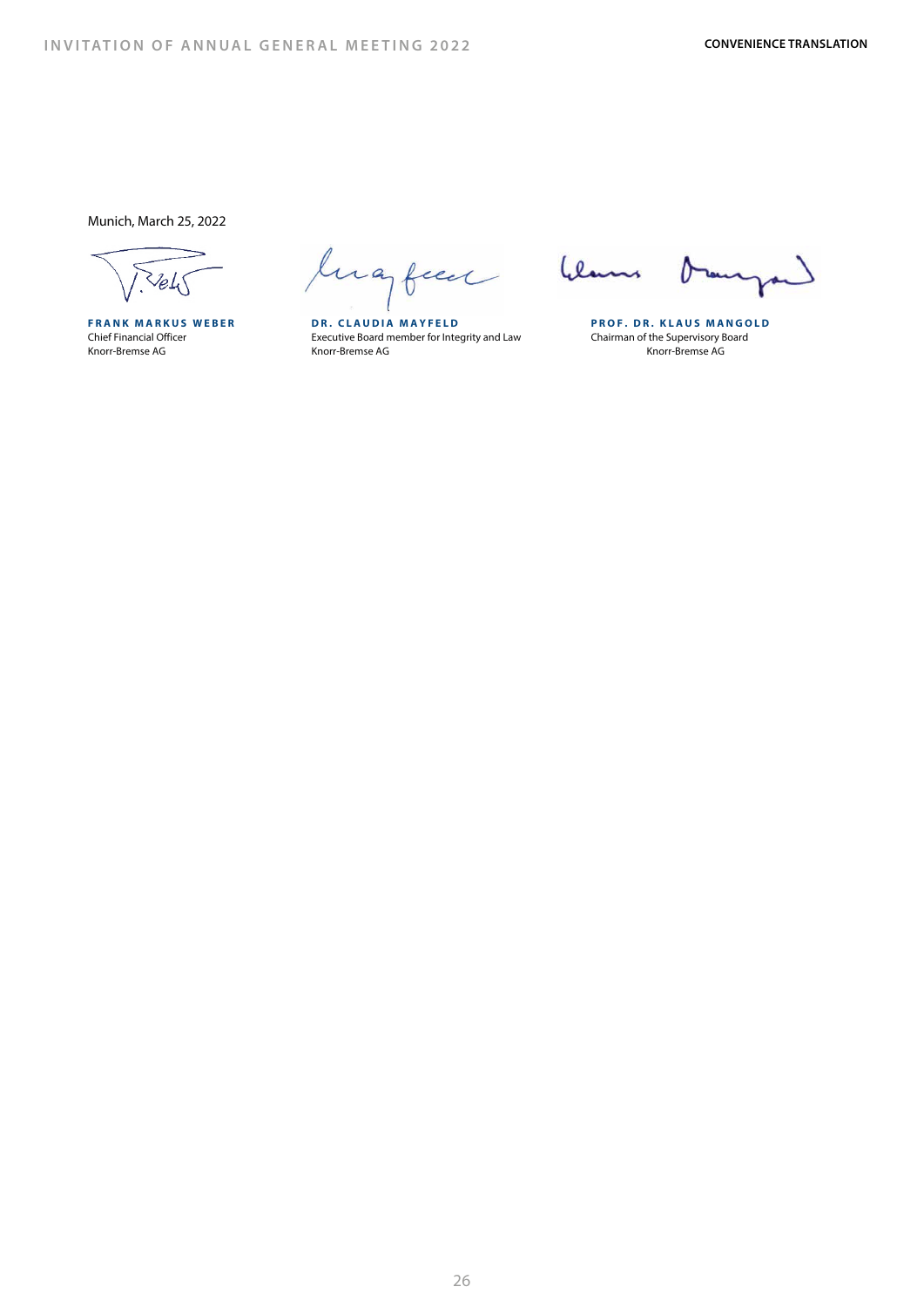# **Report on the Examination of the Remuneration Report**

We have examined the attached remuneration report of Knorr-Bremse AG, Munich, for the financial year from January 1 to December 31, 2021, including the related disclosures, which was prepared in accordance with the requirements of Section 162 AktG [German Stock Corporations Act].

#### **Responsibilities of the Legal Representatives and the Supervisory 'Board**

The legal representatives and the Supervisory Board of Knorr-Bremse AG are responsible for the preparation of the remuneration report, including the related disclosures, in accordance with the requirements of Section 162 AktG. The legal representatives and the Supervisory Board are also responsible for such internal control as they have determined necessary to enable the preparation of a remuneration report, including the related disclosures, that is free from material misstatement, whether due to fraud or error.

#### **Auditor's responsibilities**

Our objectives are to render an opinion on the basis of our examination on this remuneration report, including the related disclosures. We performed our examination in compliance with German Generally Accepted Standards for Financial Statement Audits promulgated by the Institut der Wirtschaftsprüfer [Institute of Public Auditors in Germany] (IDW). In accordance therewith, we have to comply with the professional obligations and plan and perform the examination so as to obtain reasonable assurance on whether the remuneration report, including the related disclosures, is free from material misstatement.

An examination includes the performance of audit procedures in order to obtain audit evidence for the amounts included in the remuneration report, including the related disclosures. The election of audit procedures lies in the dutiful discretion of the auditor. This includes the evaluation of the risks of material misstatement in the remuneration report, including the related disclosures, whether due to fraud or error. In evaluating these risks, the auditor takes into account the internal control system that is relevant for the preparation of the remuneration report, including the related disclosures. Our objective in this connection is to plan and perform audit procedures that are appropriate under the given circumstances, but not to render an opinion on the effectiveness of the company's internal control system. An audit also includes the assessment of the accounting methods applied, the reasonableness of the estimated amounts in the accounting determined by the legal representatives and the Supervisory Board and the evaluation of the overall presentation of the remuneration report, including the related disclosures.

We believe that the audit evidence obtained by us is sufficient and appropriate to serve as a basis for our opinion.

#### **Opinion**

In our opinion based on our audit findings, the remuneration report for the financial year from January 1 to December 31, 2021, including the related disclosures, complies, in all material respects, with the disclosure requirements pursuant to Section 162 AktG.

#### **Other matter – formal examination of the remuneration report**

The examination of the content of the remuneration report described in this audit report includes the formal examination of the remuneration report required by Section 162 paragraph 3 AktG, including the issuance of a report on this audit. Since we are rendering an unqualified opinion on the examination of the content of the remuneration report, this opinion includes the fact that the disclosures required by Section 162 paragraphs 1 and 2 AktG have been made in all material respects in the remuneration report.

#### **Indication of a limitation of our liability**

The engagement, in the fulfilment of which we have performed the aforementioned services on behalf of Knorr-Bremse AG, was based on the General Engagement Terms (GET) for Wirtschaftsprüfer and Wirtschaftsprüfungsgesellschaften [German Public Auditors and Public Audit Firms] as amended on January 1, 2017, which are attached to this report as Appendix 2. By taking note of and using the information included in this report, every recipient confirms that they are aware of the arrangements made there, including the limitation of our liability for negligence to EUR 4 million included in Clause 9 GET) and acknowledges their validity in relation to us.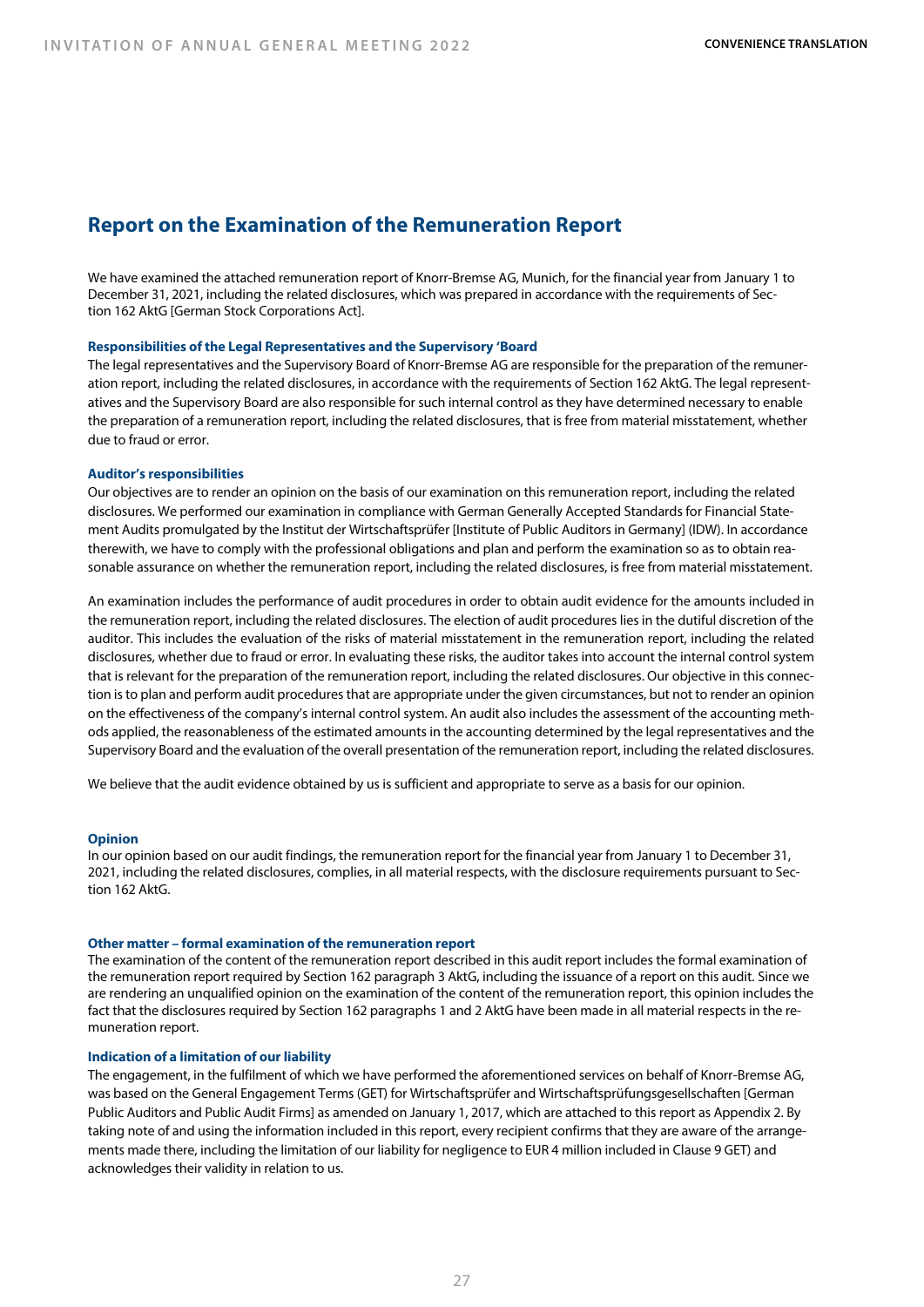Munich, March 29, 2022

KPMG AG Wirtschaftsprüfungsgesellschaft

[Original German version signed by:]

Becker Wirtschaftsprüfer [German Public Auditor] Hanshen Wirtschaftsprüfer [German Public Auditor]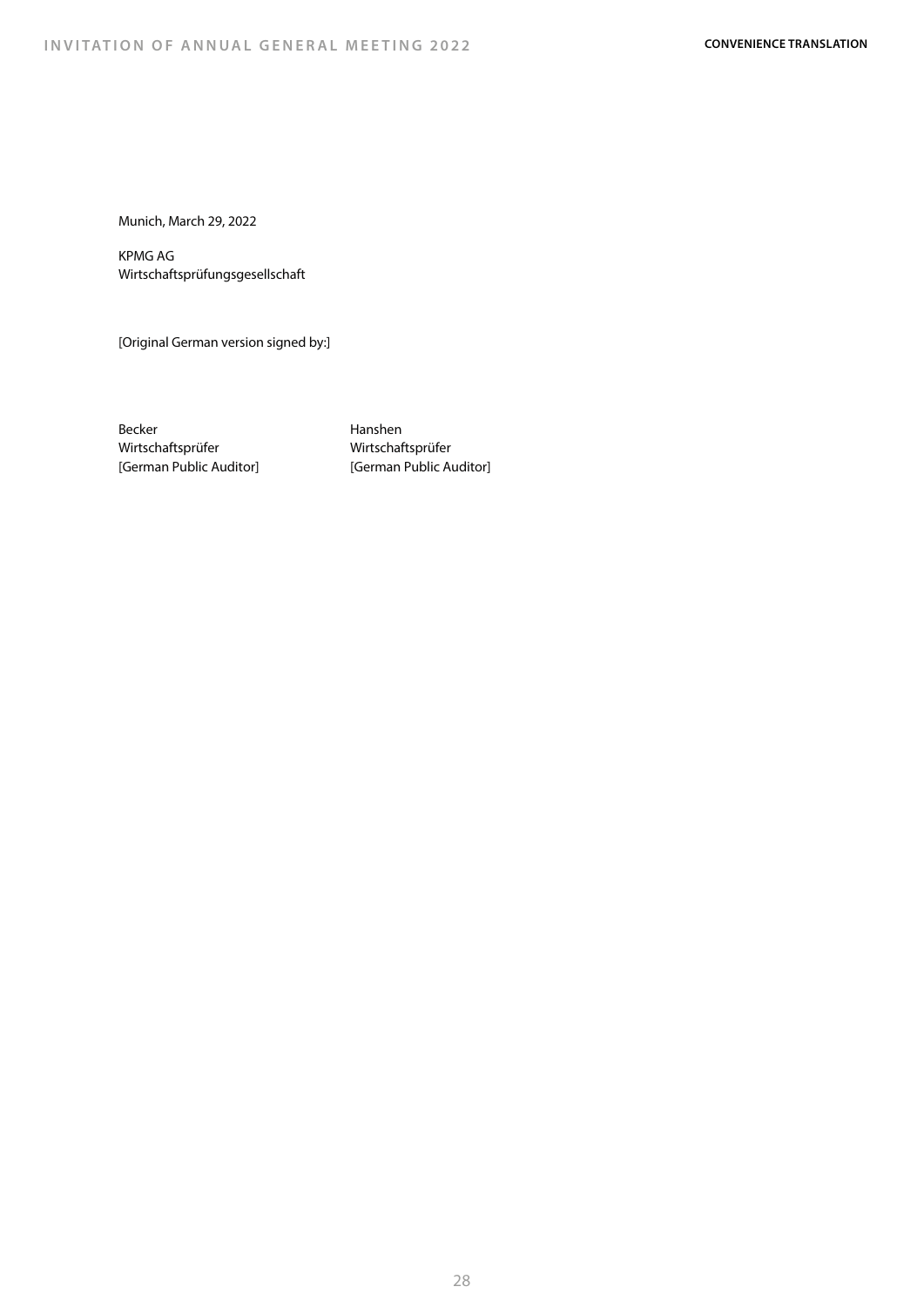# **II. Annexes to the agenda**

# **Annex with respect to agenda item 6 – Compensation report**

**Annex with respect to agenda item 7 – Further information on the individuals nominated for election to the Supervisory Board**

#### **a) Dr. Reinhard Ploss**

CEO of Infineon Technologies AG, retired

# **Personal details:**

| Date of birth: | 8 December 1955 |
|----------------|-----------------|
| Nationality:   | German          |

# **Professional career and main activities in addition to the Supervisory Board mandate:**

| 2007-2022 | Member of the management board of Infineon Technologies AG (CEO since 2012; previous areas of responsibility:<br>manufacturing; research and development)                  |
|-----------|----------------------------------------------------------------------------------------------------------------------------------------------------------------------------|
| 2005-2007 | Infineon Technologies, head of development and manufacturing as well as operational management in the auto<br>motive, industrial & multimarket segment                     |
| 2000-2005 | Infineon Technologies, president of the automotive and industrial business group                                                                                           |
| 1999-2000 | Infineon Technologies, head of the industrial power business unit and president of eupec GmbH Co. KG,<br>a subsidiary of Infineon                                          |
| 1986–1999 | Siemens semiconductor business unit, different positions; last position held: head of the power semiconductor<br>business unit with focus on development and manufacturing |

# **Education:**

Studied process engineering in Munich. Holds a doctorate (Dr. Ing.) from a university in Munich

# **Special knowledge, skills and experience for the Supervisory Board activities at Knorr-Bremse AG:**

Due to his many years of experience in the areas of development and manufacturing, including in the automotive industry, and most recently in particular as CEO of a globally active group, Dr. Ploss has both special professional knowledge and extensive expertise with regard to strategy, management, corporate governance and corporate compliance as well as management leadership.

# **Furthermore, Dr. Ploss is a member of the following bodies:**

- President (industry representative) acatech National Academy of Science and Engineering
- Ordinary member on the TUM board of trustees (Hochschulrat)
- Member of the board of trustees (Kuratoriumsmitglied) of the foundation Stiftung für Demoskopie Allensbach
- Member of the quantum computing scientific-technical advisory council (Fachlicher Beirat Quantencomputing) of the German Aerospace Center (Deutsches Zentrum für Luft- und Raumfahrt e. V.)
- Chairman of the executive committee of the Qutac (Quantum Technology & Application Consortium)
- Member of the board of trustees (Vorstand) of the Stifterverband für die Deutsche Wissenschaft

# **Memberships on other legally required German supervisory boards:**

• None

# **Memberships on comparable German or foreign controlling bodies of commercial enterprises:**

• Member of the supervisory board of Futurium gGmbH

Dr. Ploss has stated in advance that he is willing to serve as a member and as the chairman of the Supervisory Board.

# **b) Dr. Sigrid Evelyn Nikutta**

Member of the management board of Deutsche Bahn AG

# **Personal details:**

Date of birth: 1 April 1969 Nationality: German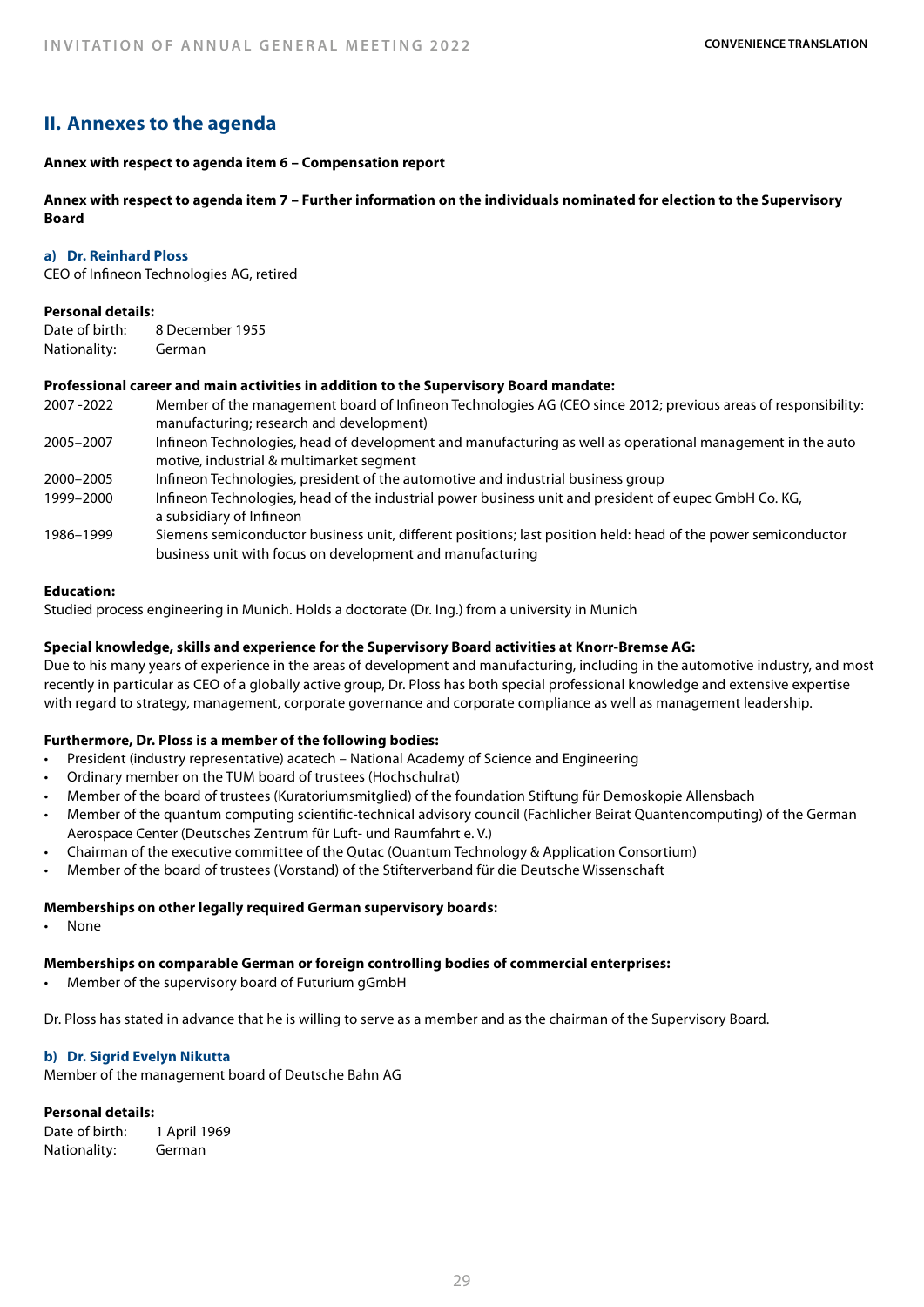# **Professional career and main activities in addition to the Supervisory Board mandate:**

Since 2020 Member of the management board (freight transport) of Deutsche Bahn AG Since 2020 CEO of DB Cargo AG 2019–2020 Member of the supervisory board of Vossloh AG 2010–2019 CEO of Berliner Verkehrsbetriebe + management board member responsible for Operations & Technology (Betrieb & Technik) 1996–2010 Deutsche Bahn, various positions; last position held: member of the management board (production) of DB Cargo Polska

# **Education:**

Studied psychology in Bielefeld. Holds a doctorate (Dr. Phil.) from a university in Munich

# **Special knowledge, skills and experience for the Supervisory Board activities at Knorr-Bremse AG:**

Due to her previous professional activities, Dr. Nikutta has special knowledge with regard to the rail and motor vehicle industry as well as extensive experience in the areas of management, management leadership and corporate governance.

Dr. Nikutta is the chairwoman of the Board of Trustees of the German Institute for Economic Research (DIW).

# **Memberships on other legally required German supervisory boards:**

• Member of the supervisory board and deputy chairwoman of the senate of the German Aerospace Center (Deutsches Zentrum für Luft- und Raumfahrt e.V., DLR)

# **Memberships on comparable German or foreign controlling bodies of commercial enterprises:**

• None

Dr. Nikutta has stated in advance that she is willing to serve as a member of the Supervisory Board.

# **Information with regard to the recommendations of the German Corporate Governance Code and further information on the nominated individuals**

On the RVS aftermarket, the Knorr-Bremse Group has business relations with Deutsche Bahn AG; one of the members of Deutsche Bahn AG's management board is Dr. Nikutta.

In the opinion of the Supervisory Board, apart from Dr. Nikutta's relationship to the Knorr-Bremse Group described above, there are no other personal or business relationships between the individuals nominated for election and the company, the corporate bodies of the company or any shareholder who directly or indirectly holds more than 10% of the voting shares of Knorr-Bremse AG that an objectively judging shareholder would consider material to making their election decision.

In the opinion of the shareholder side of the Supervisory Board, the two individuals nominated for election are thus independent of the company and of the Executive Board within the meaning of recommendation C.7 of the German Corporate Governance Code in the version of 16 December 2019 (the "GCGC"). Furthermore, in the opinion of the shareholder side of the Supervisory Board, the two individuals nominated for election are independent of the controlling shareholder within the meaning of recommendation C.9 of the GCGC. In particular, the above-mentioned business relationship between Knorr-Bremse and Deutsche Bahn AG does not suffice, by its nature and scale, to cause a substantial – and not merely temporary – conflict of interest. In the opinion of the shareholder side of the Supervisory Board, that business relationship does therefore not contest Dr. Nikutta's independence.

Furthermore, the Supervisory Board has verified that the individuals nominated for election have sufficient time available to perform their duties as Supervisory Board members of Knorr-Bremse AG.

Further information on the skills profile, including the concept on diversity for the Supervisory Board and the status of its implementation, on the independence of the Supervisory Board and on the working practices and composition of the Supervisory Board can be found in the Declaration on Corporate Governance and in the report of the Supervisory Board, which are among the documents referred to in agenda item 1 that have been made available.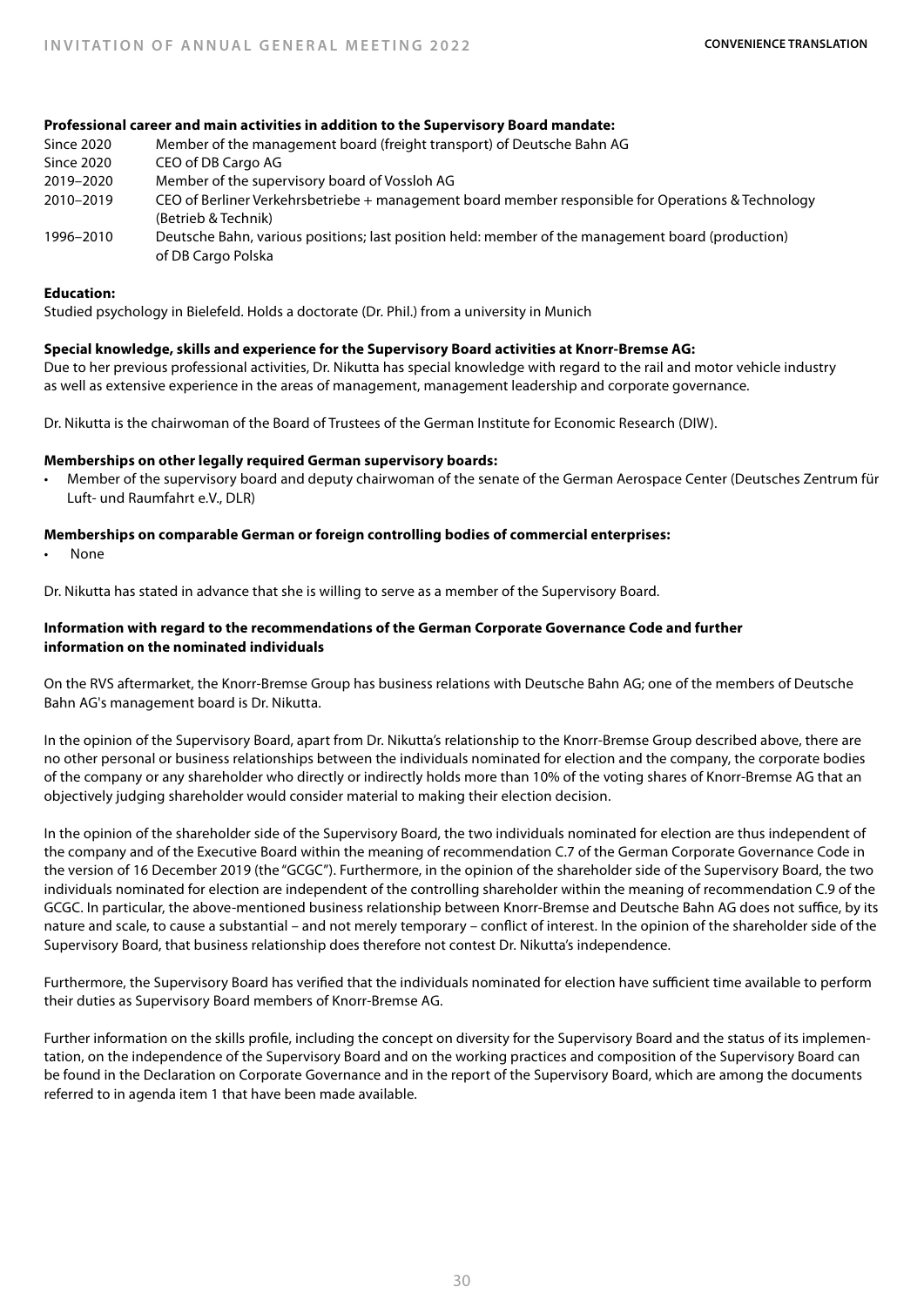# **Annex with respect to agenda item 8 – Remuneration system for the Supervisory Board members**

# **I. Contribution of the remuneration of the members of the Supervisory Board to promoting the company's business strategy and the long-term development**

The Supervisory Board remuneration that is in line – both in its design and its amount – with market conditions makes it possible to attract suitable candidates for the office of Supervisory Board member. In this way, the Supervisory Board remuneration contributes to ensuring that the Supervisory Board as a whole is able to perform its duties of monitoring and advising the Executive Board independently of short-term incentives in an appropriate and capable manner thereby promoting the business strategy and the longterm development of Knorr-Bremse AG.

#### **II. Remuneration components**

In accordance with recommendation G.18 of the GCGC, the remuneration of the Supervisory Board members is designed as purely fixed remuneration. The remuneration consists of a fixed annual remuneration of EUR 300,000.00 for the chairperson of the Supervisory Board, of EUR 150,000.00 for each deputy chairperson of the Supervisory Board and of EUR 100,000.00 for every other member of the Supervisory Board. In addition, the members of the Supervisory Board receive a fixed annual remuneration for serving on committees. This remuneration amounts to EUR 90,000.00 for the chairperson of the executive committee and to EUR 120,000.00 for the chairperson of each of the audit committee and the strategy committee. For the other members of the executive committee, the remuneration amounts to EUR 30.000,00 per member and for the other members of the audit committee and of the strategy committee it is EUR 40,000.00 per member. The increased remuneration for the chairperson and the deputy chairpersons of the Supervisory Board and for serving on committees implements recommendation G.17 GCGC. The remuneration is payable only after the close of the Annual General Meeting at which the financial statements for the preceding fiscal year are presented or which resolves on the approval thereof. The company and the members of the Supervisory Board have not concluded any other agreements that go beyond the provisions of the Articles of Association.

In addition, an attendance fee of EUR 1,000.00 is paid for each attendance of a meeting of the Supervisory Board or its committees. Attendance of a meeting by telephone, videoconference or by any other customary means of communication will also be deemed attendance of a meeting. If several meetings are held on a single day, the corresponding attendance fee is only paid once. The annual attendance fee is limited to a maximum amount of 9.9% of the total remuneration of the relevant Supervisory Board member in the relevant year.

Knorr-Bremse AG will reimburse any VAT imposed on the remuneration to the extent that the Supervisory Board members are entitled to invoice the amount of VAT and exercise such right. The fixed annual basic remuneration will be reduced pro rata temporis, with each part of a month being rounded up to a full month, if a member of the Supervisory Board or of the committee has not been a member of the Supervisory Board or the committee, or, as applicable, has not acted as chairperson, for the full fiscal year. Furthermore, the members of the Supervisory Board are also covered under a directors and officers liability insurance policy maintained by Knorr-Bremse AG. The premiums for such insurance will be borne by the company.

#### **III. Procedure for the determination, implementation and review of the remuneration system**

The Annual General Meeting determines the Supervisory Board remuneration based on the proposal of the Executive Board and the Supervisory Board either in the Articles of Association or by resolution. Currently, the Supervisory Board remuneration is stipulated in the Articles of Association. The Annual General Meeting resolves at least every four years on the Supervisory Board remuneration. To prepare the resolution of the Annual General Meeting, the Executive Board and the Supervisory Board will each evaluate whether the Supervisory Board remuneration, in particular its amount and design, continues to be in the interest of Knorr-Bremse AG and is appropriate. Whenever necessary, the Executive Board and the Supervisory Board propose to the Annual General Meeting an adequate adjustment. This statutory decision-making hierarchy counters any conflicts of interest in the review of the remuneration system since it provides for a system of mutual control between the Executive Board and the Supervisory Board and the ultimate decision-making power as regards the Supervisory Board remuneration is allocated to the Annual General Meeting.

The proposal for an adjustment of the Supervisory Board remuneration to be resolved is based on a remuneration comparison that was prepared externally and in which the companies listed in the MDAX and DAX have been included and weighted according to sales, market capitalization and staff number. At the time of the collection of the information, Knorr-Bremse ranked at position 35 of 90 on this comparative market. In the absence of fundamental comparability between the work performed by the Supervisory Board and that performed by the staff of Knorr-Bremse AG, a vertical comparison of remuneration would not be useful in the opinion of the Executive Board and the Supervisory Board and was therefore not included in the analysis.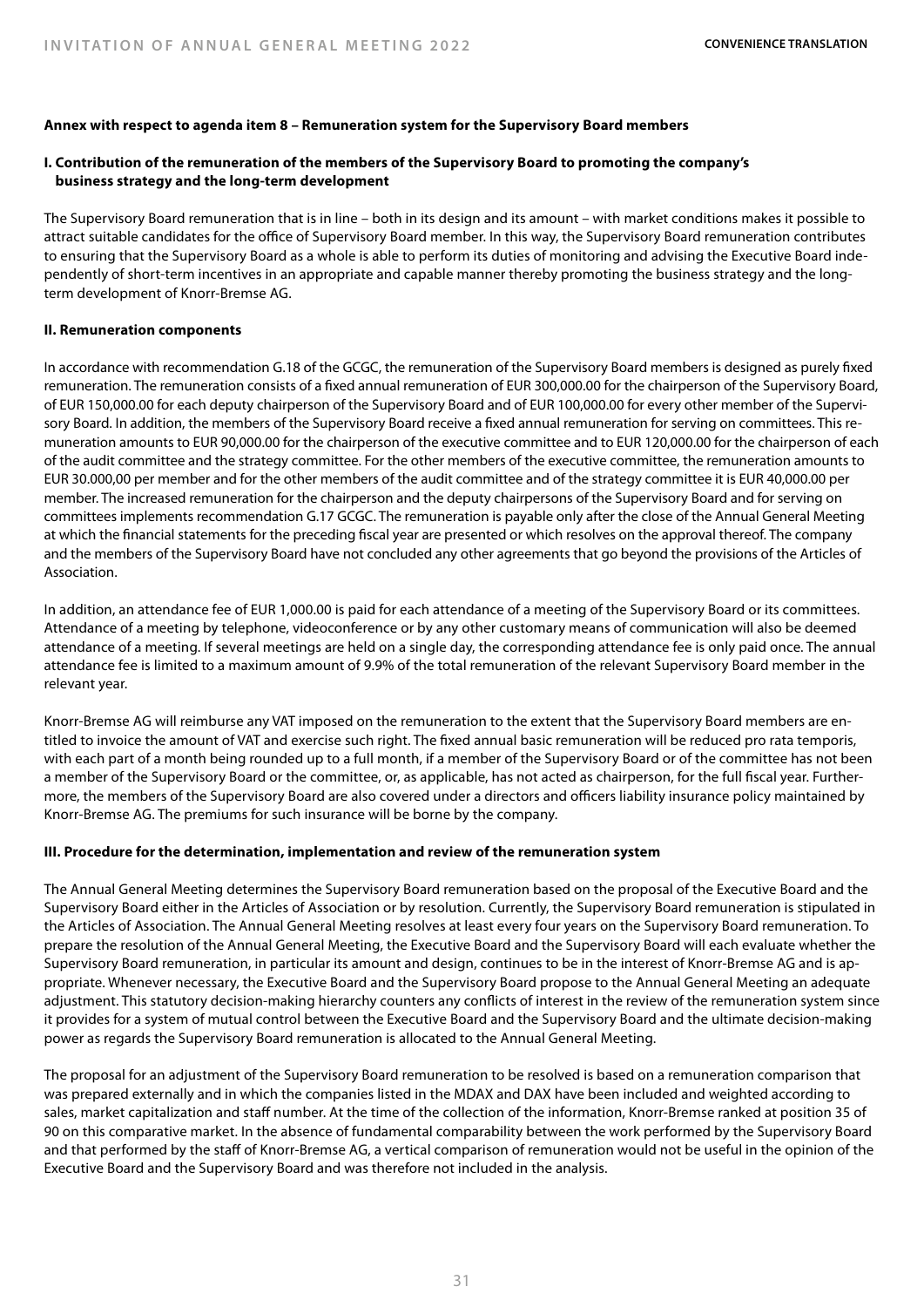# **IV. Art. 18 of the Articles of Association taking into account the restated version proposed at the Annual General Meeting of 24 May 2022**

# Article 18

Compensation of the Supervisory Board

(1) The members of the Supervisory Board, except for the chairperson and the deputy chairpersons, receive a basic compensation of EUR 100,000.00 for the relevant fiscal year of the company; the chairperson of the Supervisory Board receives a basic compensation of EUR 300,000.00 for the relevant fiscal year of the company, and each of the deputy chairpersons receives a basic compensation of EUR 150,000.00 for the relevant fiscal year of the company. For their service on the Supervisory Board committees, compensation is paid as follows:

- (i) EUR 90,000.00 to the chairperson of the executive committee and EUR 30,000.00 to every other member of the executive committee;
- (ii) EUR 120,000.00 to the chairperson of the audit committee and EUR 40,000.00 to every other member of the audit committee;
- (iii) as from the date on which the strategy committee was established, i.e., May 1, 2021, EUR 120,000.00 to the chairperson of the strategy committee and EUR 40,000.00 to every other member of the strategy committee.
- (2) Members of the Supervisory Board who have not been a member of the Supervisory Board or of a committee, or who have not acted as chairperson, for a full fiscal year receive compensation pro rata temporis, with each part of a month being rounded up to a full month.
- (3) In addition, the members of the Supervisory Board are paid an attendance fee of EUR 1,000 for each attendance of a meeting of the Supervisory Board or its committees. Attendance of a meeting by telephone, videoconference or by any other customary means of communication will also be deemed attendance of a meeting. If several meetings are held on a single day, the corresponding attendance fee is only paid once. The annual attendance fee is limited to a maximum amount of 9.9% of the total compensation of the relevant Supervisory Board member in the relevant year.
- (4) Compensation is payable after the close of the Shareholders'Meeting at which the financial statements for the preceding fiscal year are submitted or which resolves on the adoption thereof.
- (5) D&O liability insurance will be taken out for the members of the Supervisory Board of the Knorr-Bremse Group, which will be maintained by the company in its own best interest and will provide for an adequate level of cover. The premiums for this insurance policy will be borne by the company.
- (6) The company will reimburse the members of the Supervisory Board for reasonable expenses incurred by them in the exercise of their office
- (7) VAT will be reimbursed by the company to the extent that the members of the Supervisory Board are entitled to separately invoice VAT to the company and exercise such right.

# **III. Further Information**

# **1. l number of shares and voting rights**

At the time of the notice of the Annual General Meeting, the share capital of the company totaling EUR 161,200,000.00 is divided into 161,200,000 no-par value bearer shares; each of the shares carries one vote. The total number of voting rights consequently amounts to 161,200,000. At the time of the notice of the Annual General Meeting, the company does not hold any treasury shares.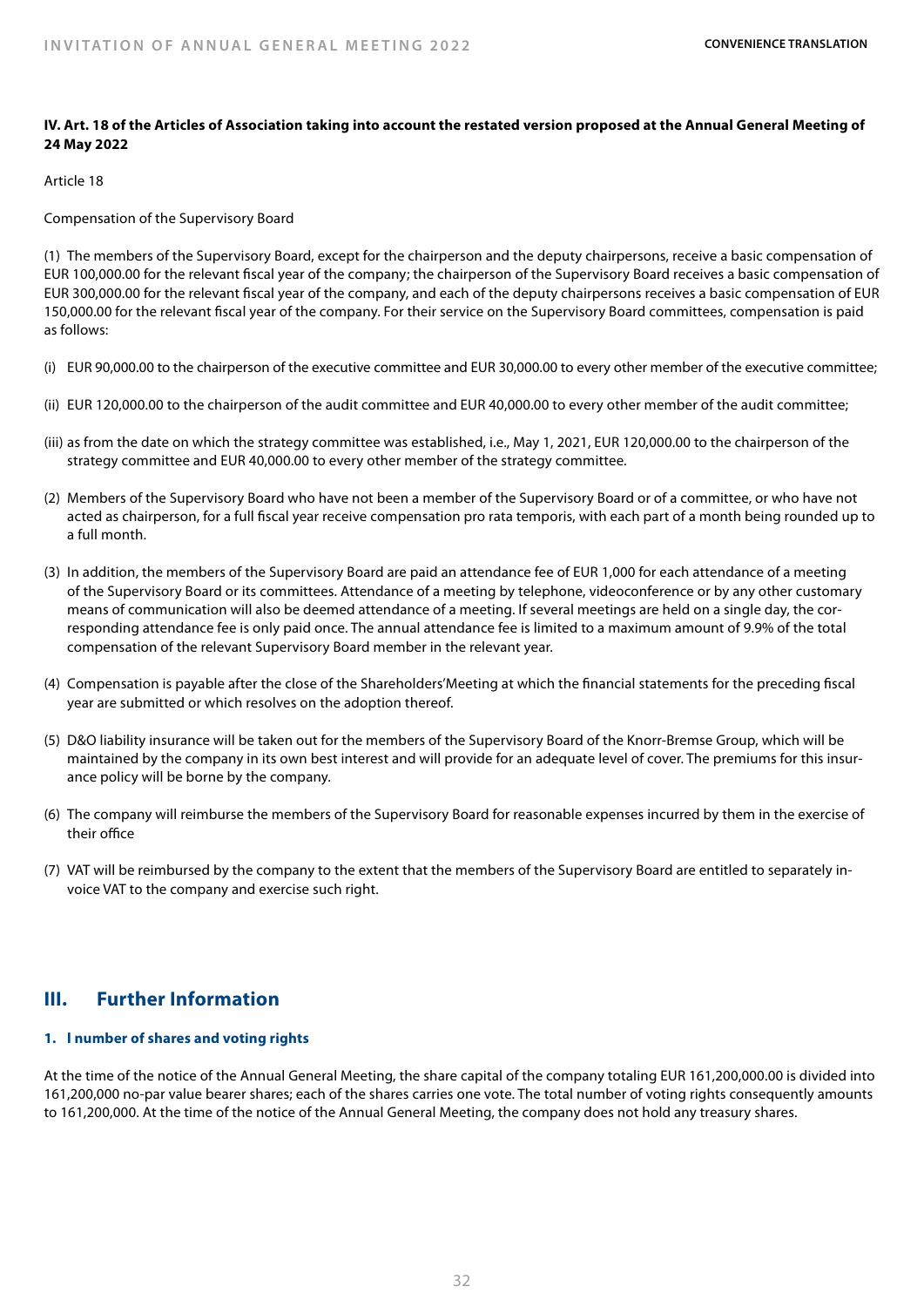# **2. Information regarding participation in the virtual Annual General Meeting**

#### **Right to participate by registering and providing proof of shareholding**

With the approval of the Supervisory Board, the Executive Board of Knorr-Bremse AG has decided due to the ongoing COVID-19 pandemic to hold the Annual General Meeting as a virtual annual general meeting without the shareholders or their authorized representatives being physically present. The legal basis for holding a virtual general meeting is the German Act Concerning Measures Under the Law of Companies, Cooperative Societies, Associations, Foundations and Commonhold Property to Combat the Effects of the COVID-19 Pandemic of 27 March 2020 (German Federal Law Gazette Part I 2020, p. 570), the provisions of which continue to apply on the basis of the German Act for the Establishment of the 2021 Reconstruction Aid Fund ("Aufbauhilfe 2021") and the Temporary Suspension of the Insolvency Filing Obligation Due to Heavy Rainfall and Floods in July 2021 and the Amendment of Other Laws of 10 September 2021 (German Federal Law Gazette Part I 2021, p. 4147) (the "**COVID-19 Mitigation Act**").

The shareholders and their authorized representatives cannot physically be present at the Annual General Meeting and may exercise their voting rights exclusively by absentee voting or by granting powers of attorney and issuing instructions to the company-nominated proxies as set out in more detail below.

#### Live broadcast for shareholders

For properly registered shareholders, the Annual General Meeting will be broadcast in a live audio and video stream via the online AGM Portal (ir.knorr-bremse.com/agm) on 24 May 2022, at 10:00 a.m. (CEST). The live broadcast does not enable participation in the Annual General Meeting within the meaning of Sec. 118 (1) sentence 2 AktG.

#### Accessing the AGM Portal

The password-protected AGM Portal may be accessed as from 3 May 2022 via the company's website at ir.knorr-bremse.com/agm.

Following receipt of their registration and proof of their shareholding in accordance with the requirements set out below, the shareholders entitled to participate will be sent voting cards that will also include the login details for the AGM Portal. Usually, the depository institutions take care of the required registration and the transmission of the proof of shareholding for their customers. Shareholders wishing to participate in the Annual General Meeting are requested to have their depository institution submit the required registration and proof of their shareholding in good time.

#### ht to participate by registering and providing proof of shareholding

Pursuant to Art. 21 of the company's Articles of Association, shareholders are entitled to participate in the Annual General Meeting electronically via the AGM Portal and to exercise their shareholders rights, in particular their voting rights, if they have registered for the Annual General Meeting with the company prior to the meeting and if they have submitted proof of their entitlement to attend. Such entitlement is proven in the form of proof of a shareholding issued by the ultimate intermediary, which is usually the depository institution. The proof of a shareholding must refer to 3 May 2022, 00:00 hrs. (CEST) (record date).

The registration for the Annual General Meeting and the proof of shareholding must be received by Knorr-Bremse AG by

#### **17 May 2022, 24:00 hrs. (CEST)**

at the latest at the following address Knorr-Bremse AG c/o Link Market Services GmbH Landshuter Allee 10 80637 Munich, Germany or by email to: inhaberaktien@linkmarketservices.de.

The registration and the proof of shareholding require text form and must be in German or English. Proof of shareholding provided by the last intermediary pursuant to the requirements stipulated in Sec. 67c (3) AktG is sufficient.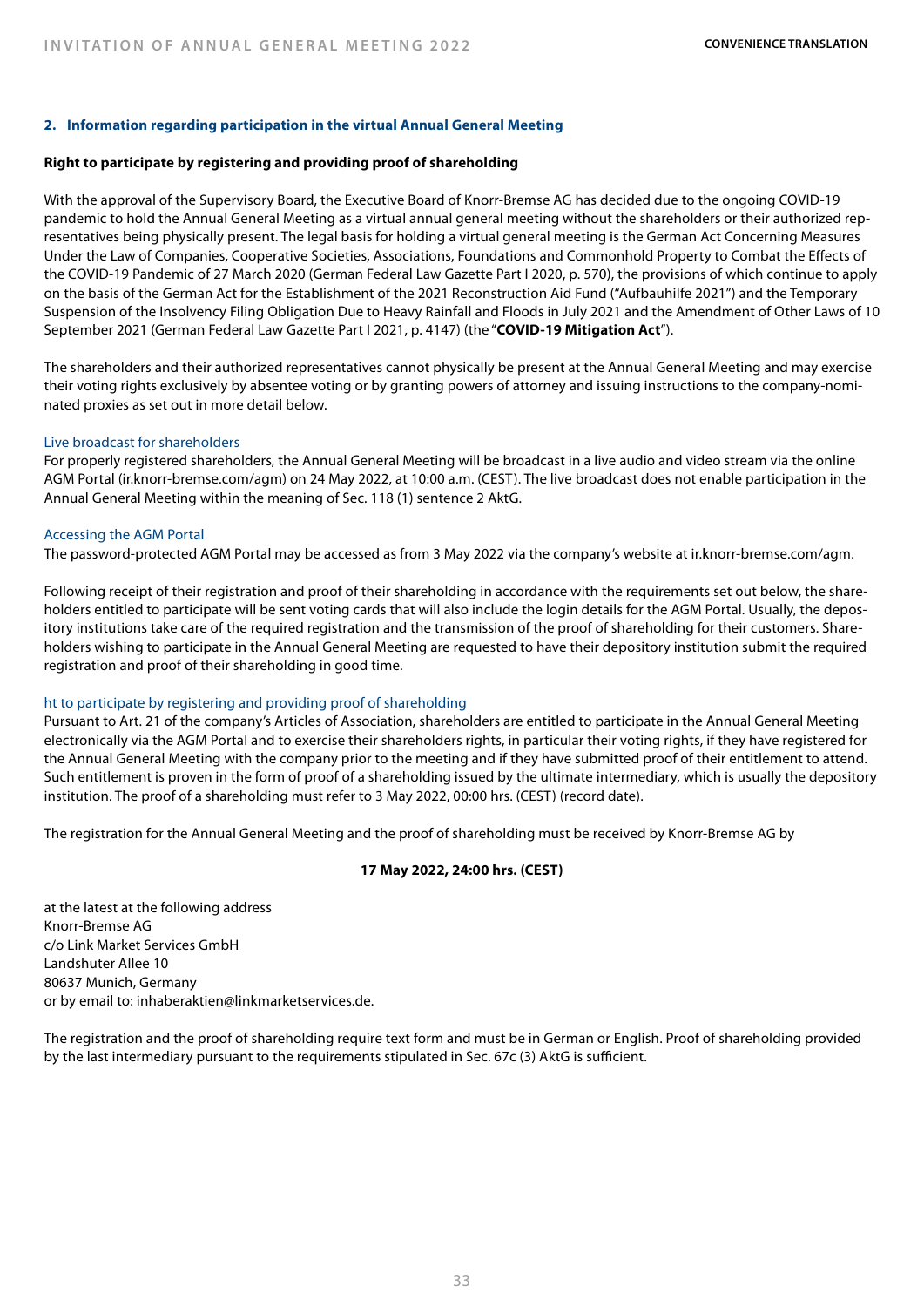In the relationship between shareholder and company, a shareholder will be deemed a shareholder entitled to participate in the meeting and to exercise shareholders rights, in particular voting rights, only if the shareholder has submitted the specific proof of the shareholding by the deadline. The right to participate and the scope of the voting right are determined exclusively based on the shareholding as of the record date.

Registering for the Annual General Meeting does not cause shares to be blocked. Shareholders may therefore continue to dispose of their shares without restriction also after having registered for the Annual General Meeting. Even in the event of a full or partial sale of a shareholding after the record date, solely the shares owned by a shareholder as of the record date are relevant for the participation in the meeting and the scope of the voting right; i.e., any sale of shares after the record date will not affect the entitlement to participate in the Annual General Meeting and the scope of voting rights. This also applies mutatis mutandis if shares or additional shares are purchased after the record date. Persons who do not hold any shares as of the record date and become shareholders only after the record date are not entitled to participate in the meeting and to exercise voting rights. However, they are entitled to be granted power of attorney on the basis of the provisions below. The record date is not relevant with respect to the dividend entitlement.

# **Absentee voting (also by means of electronic communication)**

Shareholders may exercise their voting rights by absentee voting by mail or via the AGM Portal. This requires proper registration and proper proof of shareholding in accordance with the provisions set out under "Right to participate by registering and providing proof of shareholding" above.

The form sent to shareholders together with the voting card, which is also accessible in printable format on the website ir. knorr-bremse.com/agm, can be used for purposes of absentee voting by mail.

Absentee votes must be received by the company as follows; this also applies to modifying and revoking absentee votes cast:

• If by mail, by no later than **23 May 2022, 24:00 hrs. (CEST)** exclusively to the following address:

Knorr-Bremse AG c/o Link Market Services GmbH Landshuter Allee 10 80637 Munich, Germany

• Alternatively via the AGM Portal **up to the beginning of the relevant vote** at the Annual General Meeting on 24 May 2022. The AGM Portal is accessible as described above under "Accessing the AGM Portal".

Authorized representatives, including intermediaries and other persons or institutions treated as equivalent thereto in accordance with Sec. 135 AktG, may also use absentee voting.

If an absentee vote is not explicit or unambiguous regarding a specific agenda item, this will be considered an abstention from voting for that agenda item.

#### **Procedure for voting using a proxy or an authorized representative**

#### Authorization of the company-nominated proxies

Knorr-Bremse AG also offers its shareholders the option of having company-nominated proxies represent them at the Annual General Meeting subject to and in accordance with the instructions issued by them.

Timely registration and providing proof of a shareholding in accordance with the provisions under "Right to participate by registering and providing proof of shareholding" is also required where company-nominated proxies are authorized.

The company-nominated proxies may exercise voting rights only in respect of those agenda items for which explicit and unambiguous instructions have been issued to them by the authorizer. The company-nominated proxies are under the obligation to vote according to instructions. If no explicit and unambiguous instruction has been issued, the company-nominated proxies will abstain from voting on the relevant agenda item.

The company-nominated proxies will not accept any orders or instructions to take the floor, pose questions, file motions or lodge objections against resolutions passed by the Annual General Meeting.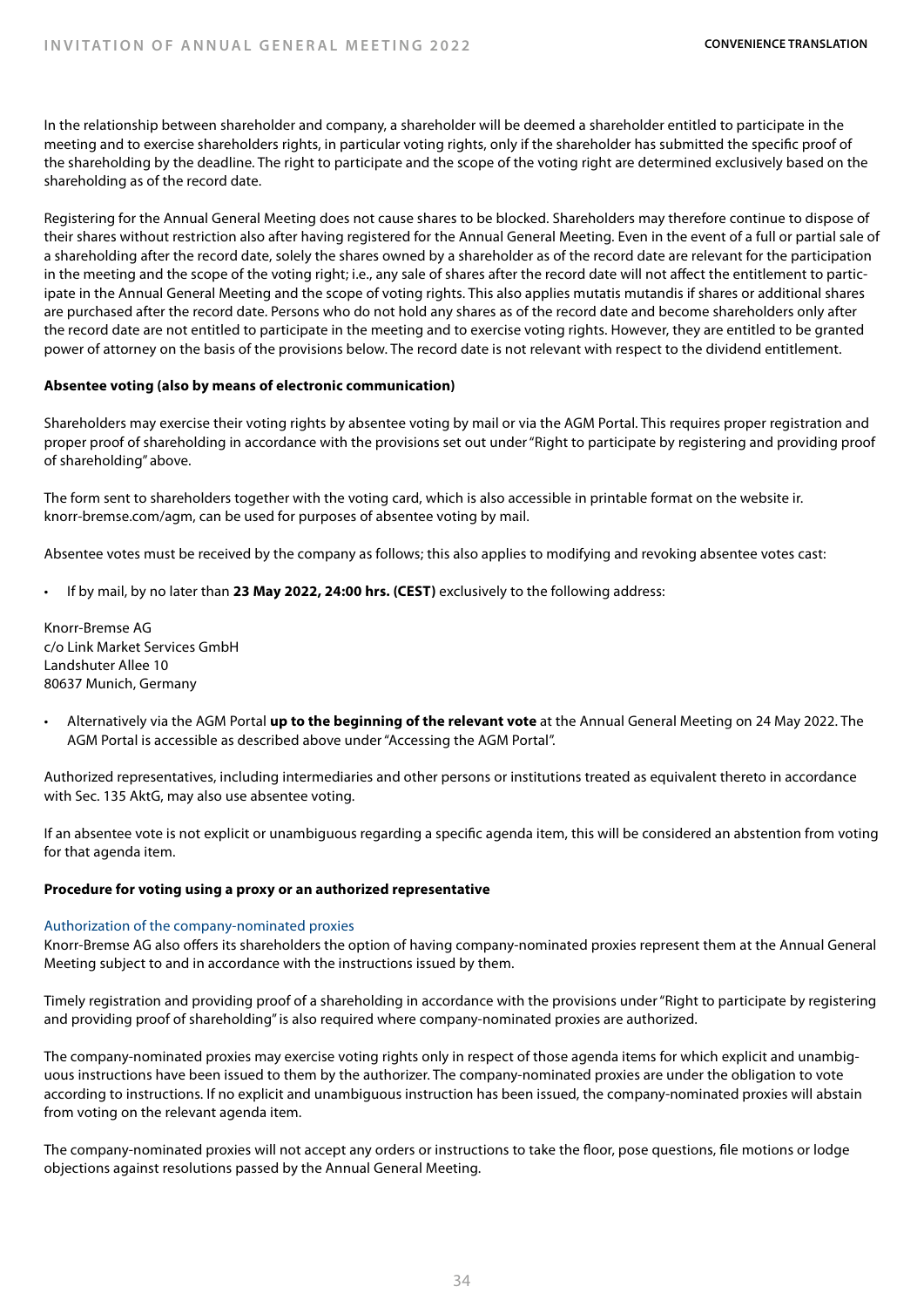Powers of attorney granted and instructions issued to the company-nominated proxies must be received by the company as follows; this also applies to any modification or revocation of a power of attorney granted and of instructions issued:

• If by mail, using the power of attorney and instruction form provided on the voting card and accessible on the website ir.knorr-bremse.com/agm, at the latest by **23 May 2022, 24:00 hrs. (CEST)** exclusively to the following address:

Knorr-Bremse AG c/o Link Market Services GmbH Landshuter Allee 10 80637 Munich, Germany

• Alternatively via the AGM Portal **up to the beginning of the relevant vote** at the Annual General Meeting on 24 May 2022. The AGM Portal is accessible as described above under "Accessing the AGM Portal".

# Authorizing a third-party representative

Shareholders may have themselves represented, and have their voting rights exercised, at the Annual General Meeting by an authorized representative – for example an intermediary (e.g. the depository bank), a shareholders' association or any other person of their choice willing to act as an authorized representative. Timely registration and providing proof of a shareholding in accordance with the provisions under "Right to participate by registering and providing proof of shareholding" is also required where a representative is authorized. If a shareholder authorizes more than one person, the company may reject one or more of them in accordance with Sec. 134 (3) sentence 2 AktG.

Authorized representatives (other than the company-nominated proxies) cannot physically be present at the Annual General Meeting. They may exercise voting rights for the shareholders that they represent only by way of absentee voting or by issuing a sub-power of attorney to the company-nominated proxies.

Pursuant to Sec. 134 (3) sentence 3 AktG and Art. 21 (3) of the Articles of Association of the company, the granting of the power of attorney, its revocation and the proof of authorization to be submitted to the company require text form unless a power of attorney is granted pursuant to Sec. 135 AktG. For granting a power of attorney, shareholders may use the power of attorney form they receive along with the voting card. A power of attorney form is also available for download from the internet at

#### **ir.knorr-bremse.com/agm.**

Authorization may also be effected in any other manner of proper form.

A power of attorney may be transmitted prior to the date of the Annual General Meeting by mail to the address set out above under "Authorization of the company-nominated proxies" by no later than 23 May 2022, 24:00 hrs. (CEST). Alternatively, proof of authorization may be sent by email to inhaberaktien@linkmarketservices.de up to the beginning of the relevant vote at the Annual General Meeting.

If a power of attorney is granted in accordance with Sec. 135 AktG (granting of power of attorney to intermediaries, in particular to credit institutions), there is no text form requirement. Shareholder associations, proxy voting advisory firms and persons who professionally offer the service of exercising voting rights at annual general meetings are treated as equivalent to intermediaries in this respect, unless the individual who intends to exercise the voting right is the legal representative, spouse or life partner of the shareholder or is related to the shareholder by blood or marriage up to the fourth degree of kinship. Under applicable law, in these cases the power of attorney must be issued to a specified authorized representative and be kept by the authorized representative in a verifiable form. Furthermore, the power of attorney must be complete and may only contain declarations linked to the exercise of the voting right. In those cases, please coordinate the form of the power of attorney with the intended representative. However, any violation of the aforesaid and certain other requirements set forth in Sec. 135 AktG for representative authorization of the entities mentioned in this paragraph does not, pursuant to Sec. 135 (7) AktG, impair the validity of votes cast. In addition, intermediaries and other persons or institutions treated as equivalent thereto in accordance with Sec. 135 AktG are recommended to contact the shareholder hotline or the registration office at the address listed above prior to the Annual General Meeting as regards the exercise of voting rights.

For an authorized representative to be able to exercise rights by way of electronic communication via the AGM Portal, the authorized representative must receive from the authorizer the personal login details sent along with the voting card. The use of the personal login details by the authorized representative is also considered proof of authorization.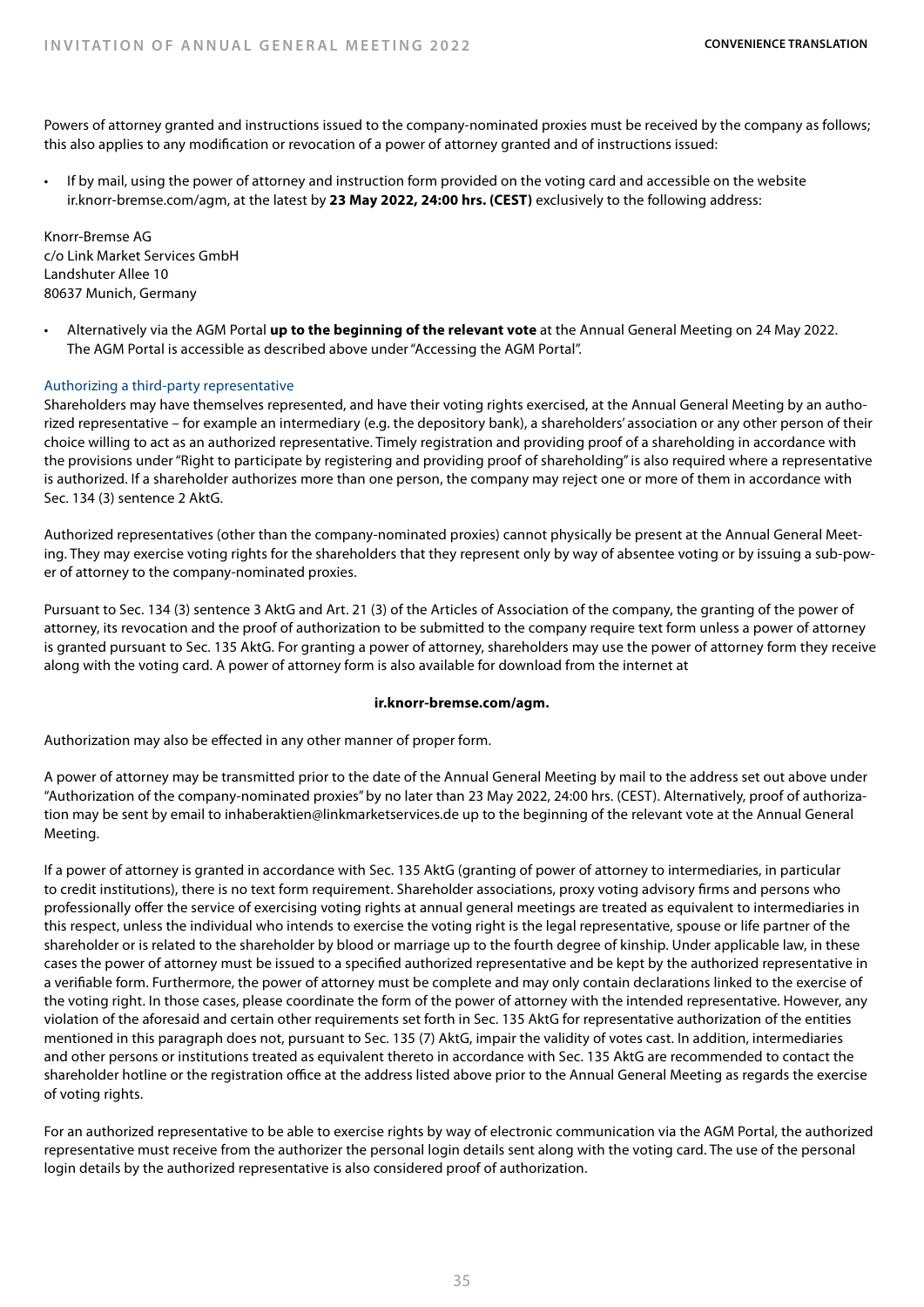# **Priority of absentee votes cast, powers of attorney granted and instructions issued and additional information on the casting of votes**

If absentee votes are cast by different means of transmission and/or if the proxies are granted power of attorney and given instructions by different means of transmission, the last formally valid declaration received will be given priority in each case. If it is not clear which declaration was received last, the declarations submitted via the AGM Portal will be given priority.

In the event that sub-items under an agenda item are put to the vote individually, a vote cast by absentee voting on, or, where applicable, an instruction issued with regard to, that entire agenda item will be deemed a vote cast, or an instruction issued, correspondingly on each of the individual sub-items put to the vote.

Absentee votes may be cast and instructions to the company-nominated proxies may be issued regarding only those resolution proposals announced by the company prior to the Annual General Meeting and regarding resolution proposals of shareholders that are announced by the company prior to the Annual General Meeting based on the request of a minority under Sec. 122 (2) AktG, as a counter-motion under Sec. 126 (1) AktG or as an election proposal under Sec. 127 AktG. Any absentee votes, powers of attorney and instructions that cannot be unequivocally matched to a proper registration will not be counted.

# **3. Information on shareholders rights pursuant to Secs. 122 (2), 126 (1), 127 and 131 (1) AktG and on the modalities of the virtual Annual General Meeting**

# **Motion to add items to the agenda pursuant to Sec. 122 (2) AktG**

Sec. 122 (2) AktG entitles shareholders whose combined shareholdings reach one twentieth of the share capital or the nominal amount of EUR 500,000.00 of the company's share capital (corresponding to 500,000 shares) to request that items be added to the agenda and published. Each new item must be accompanied by a statement of reasons or a resolution proposal.

The motion must be sent in writing to the Executive Board of Knorr-Bremse AG and must be received by the company no later than 23 April 2022, 24:00 hrs. (CEST).

Please send such motions to the following address:

To the Executive Board (Vorstand) of Knorr-Bremse AG Moosacher Straße 80 80809 Munich, Germany

Shareholders requesting to have an item added to the agenda must provide proof that they have held the shares for at least 90 days prior to receipt of the motion and that they will hold the shares until a decision on the motion has been made by the Executive Board. For the purpose of calculating the shareholding period, Sec. 70 AktG applies. The day on which the motion is received will not be counted. Please note that a postponement from a Sunday, Saturday or holiday to a previous or subsequent working day is not possible. Secs. 187 to 193 of the German Civil Code (BGB) are not to be applied mutatis mutandis.

Additions to the agenda that are to be published will be published in the German Federal Gazette (Bundesanzeiger) without undue delay after receipt of the motion unless they have already been published together with the invitation to the Annual General Meeting. These motions will additionally be published on the internet at ir.knorr-bremse.com/agm and communicated to the shareholders in accordance with Sec. 125 (1) sentence 3 AktG.

Motions by shareholders duly authorized and registered for the Annual General Meeting that are submitted together with requests for additional agenda items that are to be published under such additional agenda items will be treated as if they had been submitted at the Annual General Meeting.

# **Shareholder counter-motions and election proposals pursuant to Secs. 126 (1) and 127 AktG**

In addition, shareholders may submit to the company counter-motions to Executive Board and/or Supervisory Board proposals relating to specific agenda items and proposals for the election of Supervisory Board members or independent auditors.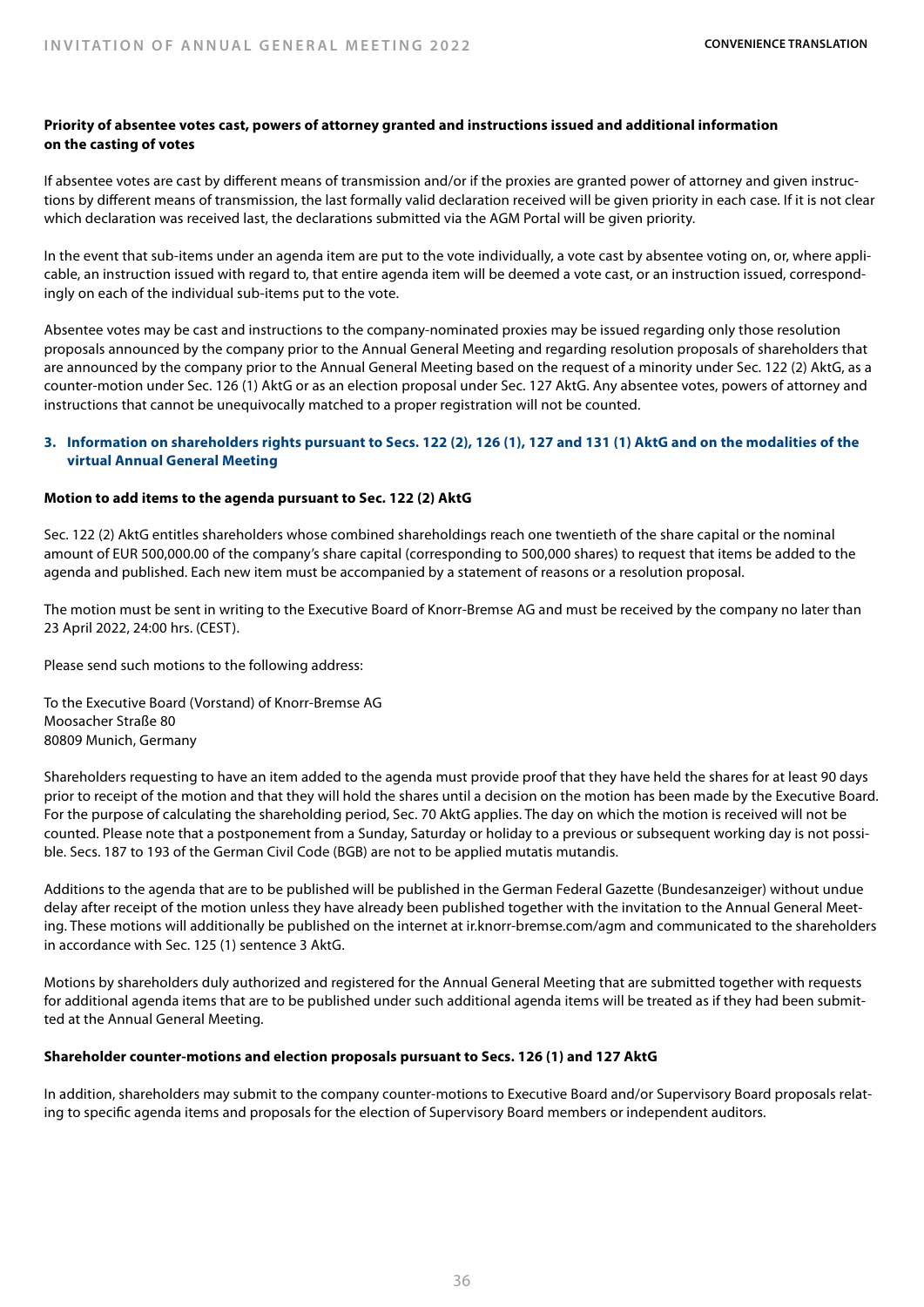Pursuant to Sec. 126 (1) AktG, motions of shareholders, including the shareholder's name, the statement of reasons for the motion and any comments of the management, are to be made available to the persons entitled to notification referred to in Sec. 125 (1) to (3) AktG subject to the conditions set forth therein, provided that the shareholder has sent to the address below a counter-motion against a proposal of the Executive Board and/or the Supervisory Board with respect to a particular agenda item, including a statement of reasons for the counter-motion, no later than 14 days prior to the Annual General Meeting of the company. For the purpose of calculating the above time period, the day of receipt and the day of the Annual General Meeting will not be counted. Thus, the last permissible day of receipt is 9 May 2022, 24:00 hrs. (CEST). A counter-motion need not be made available if one of the exclusion criteria pursuant to Sec. 126 (2) AktG is met. Moreover, the statement of reasons need not be made available if it exceeds a total of 5,000 characters.

No statement of reasons needs to be provided for election proposals made by shareholders pursuant to Sec. 127 AktG. Election proposals will be made available only if they include the name, profession exercised and place of residence of the nominee and, in the case of an election of Supervisory Board members, information on their membership in other supervisory boards that must be created pursuant to applicable law (cf. Sec. 127 sentence 3 AktG in conjunction with Sec. 124 (3) sentence 4 AktG and Sec. 125 (1) sentence 5 AktG). Pursuant to Sec. 127 sentence 1 AktG in conjunction with Sec. 126 (2) AktG, there are further conditions subject to which election proposals need not be made available via the website. In all other respects, the requirements and provisions for the disclosure of motions apply mutatis mutandis.

Pursuant to Sec. 1 (2) sentence 3 of the COVID-19 Mitigation Act, counter-motions and election proposals that are to be made available will be deemed to have been submitted during the Annual General Meeting if the shareholder submitting the motion or election proposal is duly authorized and has registered to participate in the Annual General Meeting.

Any shareholder motions (including statements of reasons therefor) and election proposals pursuant to Sec. 126 (1) and Sec. 127 AktG must be sent exclusively to

Knorr-Bremse AG Investor Relations Moosacher Str. 80 80809 Munich, Germany or by email to: investor.relations@knorr-bremse.com

Any motions and election proposals submitted by shareholders that are to be made available (along with the shareholder's name and – in the case of motions – the statement of reasons) will be made available online at ir.knorr-bremse.com/agm after their receipt. Any comments by the management will also be made available on the above website.

# **Possibility to submit statements for publication prior to the Annual General Meeting**

Due to the concept of the Annual General Meeting with the exercise of voting rights possible only by absentee vote or by issuing power of attorney with instructions and without any electronic participation of shareholders, shareholders will not be able to comment on the agenda at the Annual General Meeting.

The company provides shareholders with the possibility, however, of submitting to the company statements with reference to the agenda for publication by the company via its AGM Portal prior to the Annual General Meeting. Shareholders who wish to submit a statement are requested to send it, including their name and the number of their voting card, in text form by 20 May 2022, 24:00 hrs. (CEST) at the latest to the following address or email address:

Knorr-Bremse AG Investor Relations Moosacher Str. 80 80809 Munich, Germany or by email to: investor.relations@knorr-bremse.com

The length of any such statement should not exceed 10,000 characters.

Statements submitted prior to the Annual General Meeting will be published in advance exclusively in the AGM Portal. As a result of publication, the name of the submitting shareholder or representative will be disclosed to other shareholders or representatives.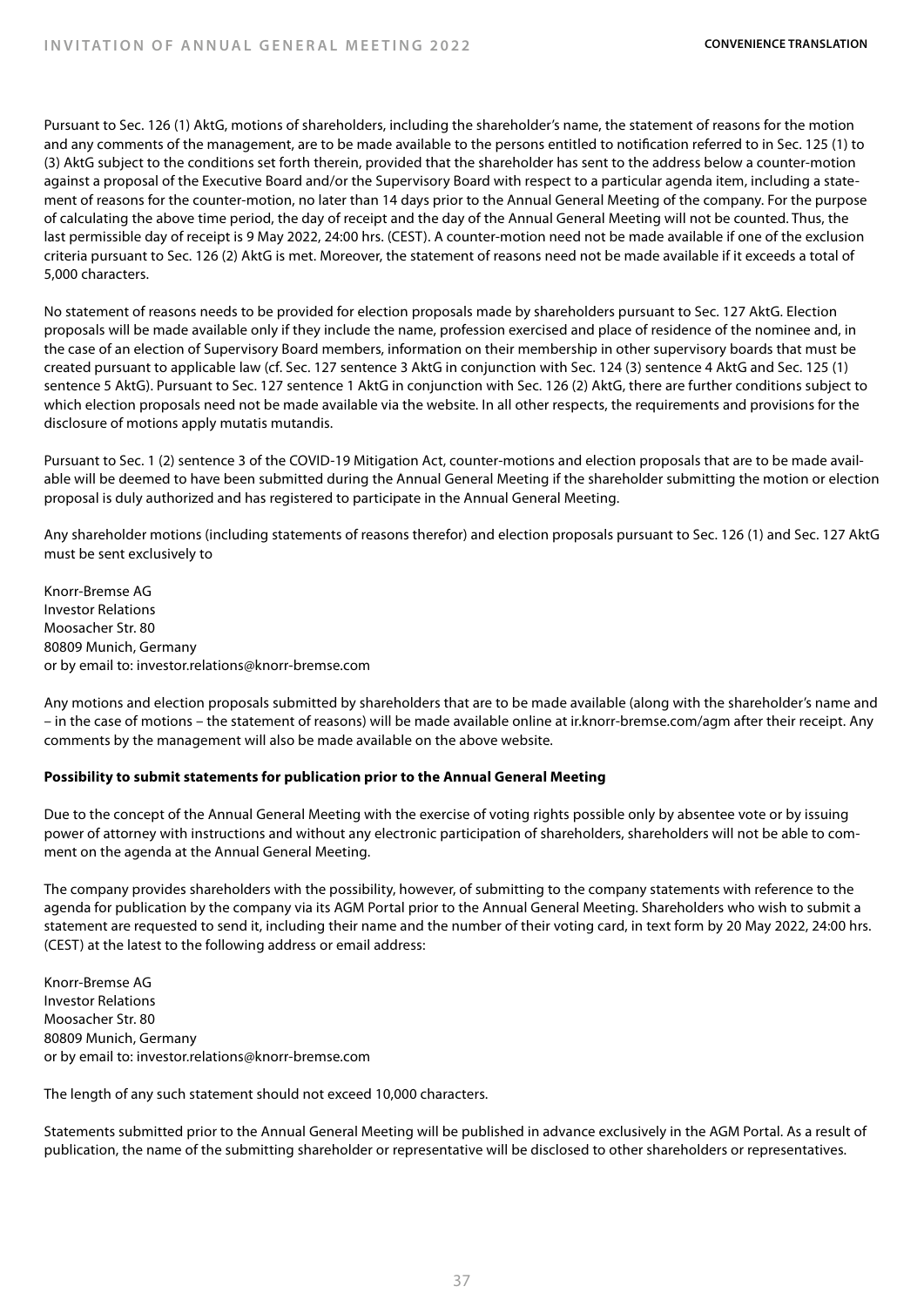Please note that there is no legal claim to have a submitted statement published and, in particular, the company reserves the right to refrain from publishing statements with offensive content, content that could qualify as a criminal offense, obviously false or misleading content or content without any reference to the agenda of the Annual General Meeting, and also statements the length of which exceeds 10,000 characters or which have not been received by the Company by the time and at the address or email address mentioned above. Furthermore, the company reserves the right to publish only one statement per shareholder.

Shareholders should note that questions, motions, election proposals or objections contained in a statement will not be considered.

# **Right to information pursuant to Sec. 131 AktG; right to ask questions pursuant to Sec. 1 (2) sentence 1 no. 3 of the COVID-19 Mitigation Act**

Although the COVID-19 Mitigation Act does not require shareholders to be granted the right to request information within the meaning of Sec. 131 AktG during the Annual General Meeting, they are to be given the right to submit questions by means of electronic communication (Sec. 1 (2) sentence 1 no. 3 of the COVID-19 Mitigation Act).

With the approval of the Supervisory Board, the Executive Board of Knorr-Bremse AG has decided that questions of shareholders properly registered to participate in the Annual General Meeting may be directed to the Executive Board via the AGM Portal at ir.knorr-bremse.com/agm.

Questions submitted by shareholders in German language must be received by the company after proper registration by no later than 22 May 2022, 24:00 hrs. (CEST) via the company's AGM Portal. The company reserves the right, before answering questions from shareholders, to name the shareholders who have asked the respective questions.

In accordance with the COVID-19 Mitigation Act, the Executive Board will decide at its due and absolute discretion how it will respond to the questions.

It is not possible to ask questions during the virtual Annual General Meeting.

# **4. Lodging an objection to a resolution for the record (Widerspruch zur Niederschrift) pursuant to Sec. 245 no. 1 AktG and Sec. 1 (2) sentence 1 no. 4 of the COVID-19 Mitigation Act**

Objections to resolutions of the Annual General Meeting can be lodged for the record by shareholders who have properly registered for the Annual General Meeting via the company's AGM Portal at ir.knorr-bremse.com/agm in accordance with Sec. 245 no. 1 AktG (Sec. 1 (2) sentence 1 no. 4 of the COVID-19 Mitigation Act). A statement may be made via the AGM Portal from the start of the Annual General Meeting until the end of that meeting. The notary has authorized the company to accept objections via the AGM Portal and will receive the objections via the AGM Portal.

# **5. Information pursuant to Sec. 124a AktG and further explanations on the shareholders rights; disclosure of the speeches of the Executive Board and of the Chairman of the Supervisory Board**

The present notice of the Annual General Meeting, the documents to be made available under Sec. 124a AktG as well as further information relating to the Annual General Meeting can be accessed and downloaded on the internet at ir.knorr-bremse.com/agm, where further information on the shareholders' rights pursuant to Secs. 122 (2), 126 (1), 127 and 131 (1) AktG can also be found.

The key messages of the speeches of the Executive Board and of the Chairman of the Supervisory Board will be made available on the internet at ir.knorr-bremse.com/agm on 20 May 2022 at the latest. Adjustments based on current developments remain possible.

After the Annual General Meeting, the voting results will be published on the same website. After the Annual General Meeting, a confirmation of the counting of the votes pursuant to Sec. 129 (5) AktG will be made available via the AGM Portal and can be downloaded within one month after the day of the Annual General Meeting.

# **6. Broadcasting of the Annual General Meeting; video and audio recording**

In addition to the broadcasting of the entire Annual General Meeting for properly registered shareholders via the AGM Portal, the speeches of the Chairman of the Supervisory Board and of the Chairman of the Executive Board at the beginning of the Annual General Meeting will be transmitted live on the internet also for persons who have not registered to participate in the Annual General Meeting. After the Annual General Meeting, a recording of the speeches of the Executive Board will be available at ir.knorr-bremse. com/agm.